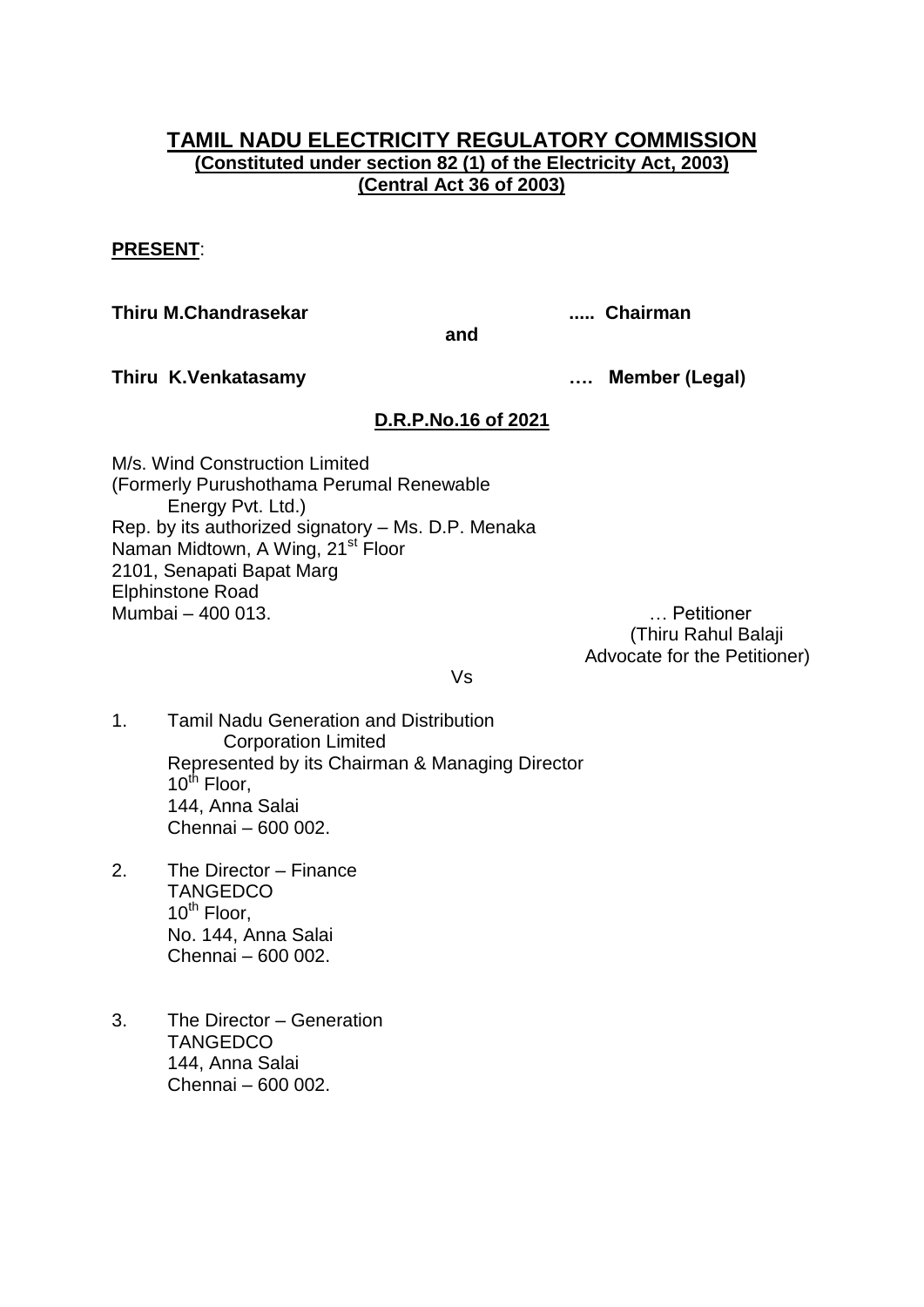4. Superintending Engineer Solar Energy, NCES, TANGEDCO 144, Anna Salai Chennai – 600 002.

> ….Respondents Thiru M.Gopinathan (Standing Counsel for the Respondents)

# **Dates of hearing : 26-10-2021; 16-11-2021; 30-11-2021; 07-12-2021; 21-12-2021; 28-12-2021; 19-01-2022; 08-02-2022 and 22-02-2022**

**Date of Order : 12-04-2022**

The D.R.P.No.16 of 2021 came up for final hearing on 22-02-2021. The Commission upon perusing the affidavit filed by the petitioner, counter affidavits filed by the respondents, Rejoinder affidavit filed by the petitioner and all other connected records and after hearing both the parties passes the following:-

#### **ORDER**

#### **1. Prayer of the Petitioner in D.R.P.No.16 of 2021:-**

The prayer of the Petitioner in the above D.R.P.No.16 of 2021 is to

- (i) direct the respondents to make payment towards invoices due as of 31-07-2021 of a value of Rs.40,85,02,740/- (i.e. July 2020 to July 2021) and accrued interest thereon of Rs.1,18,49,644/- (i.e. July 2020 to July 2021) to petitioner immediately and further direct the payment of invoices from time to time within the time prescribed under clause 10 of the Energy Purchase Agreement;
- (ii) direct the Respondents to forthwith make payment of a sum of Rs.5,40,10,563/- (being the interest accrued till 31-07-2021) towards interest against delayed payments have been effected;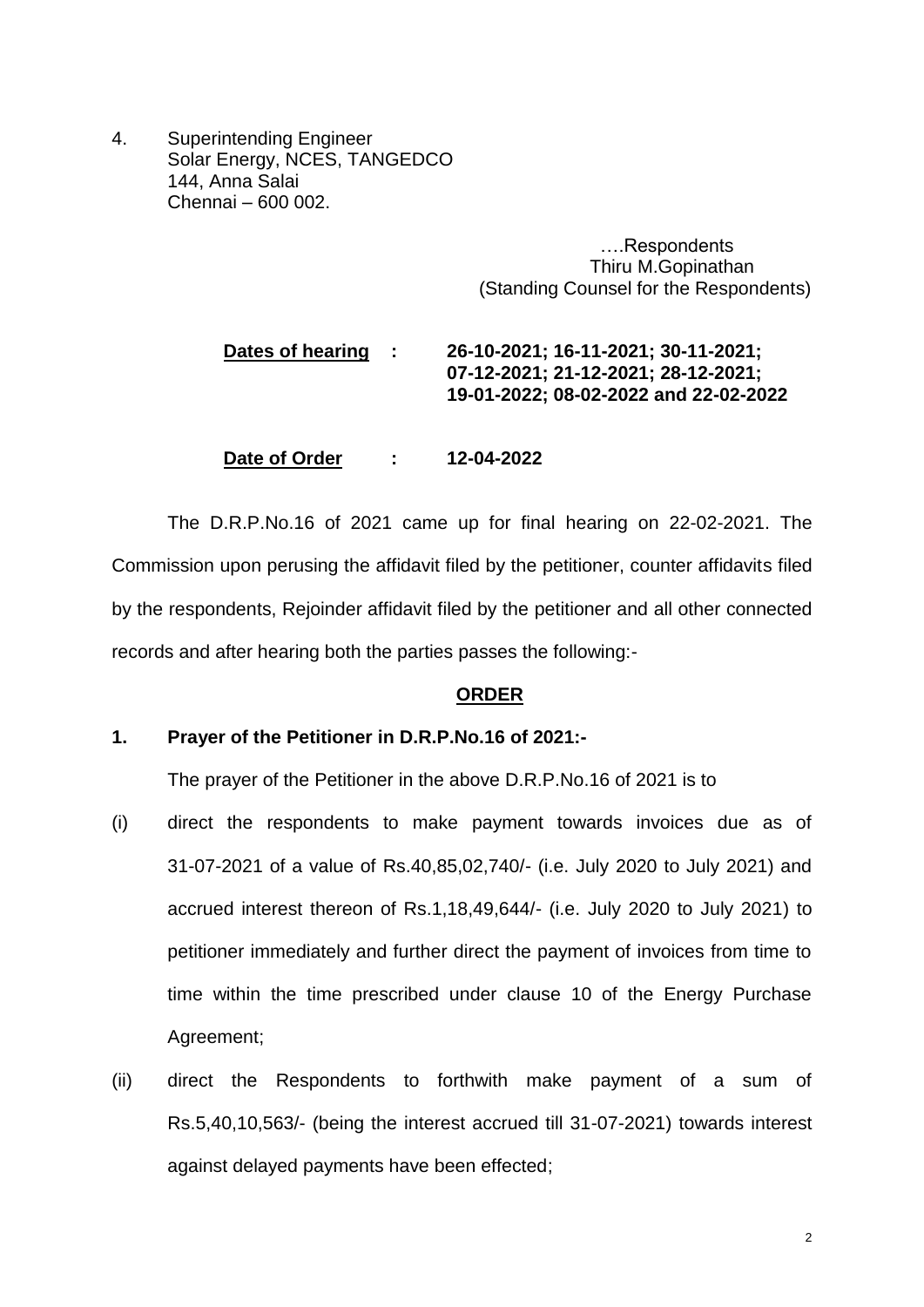- (iii) direct the respondents to comply with Clause 10 (c) of the EPA between the parties and forthwith provide a Standby Letter of Credit;
- (iv) direct the Respondents to process and effect the name change application submitted by petitioner and effectuate the name change in the EPA ( Energy Purchase agreement) in furtherance of the Regulations and
- (v) award costs of the instant petition including court fees and legal expenses and make payment of the said sum to the petitioner in compliance with the provisions of Regulation 33 of the TNERC- Conduct of Business Regulations, 2004.

## **2. Facts of the Case:-**

The present petition has been filed to direct the Respondents to pay the sums due and payable against invoices of Rs.40,85,02,740/- (i.e. July 2020 to July 2021) and accrued interest thereon of Rs.1,18,49,644/- (i.e. July 2020 to July 2021) and also interest on delayed payment towards invoices already paid amounting to Rs.5,40,10,563/- (i.e. April 2018 to July 2021), together with opening of Letter of Credit under the Energy Purchase Agreements entered into with Respondent, TANGEDCO, for the sale of power generated by the Petitioner's Wind Energy Generator and immediately effect the name change.

#### **3. Contention of the Petitioner:-**

3.1. The Petitioner, Wind Construction Limited, was formerly Purushothama Perumal Renewable Energy Pvt. Ltd. Pursuant to a scheme of Amalgamation under Sections 230-232 of the Companies Act, 2013, approved by the Hon'ble National Company Law Tribunal on 23.04.2020(NCLT Order dated 23.04.2020, there has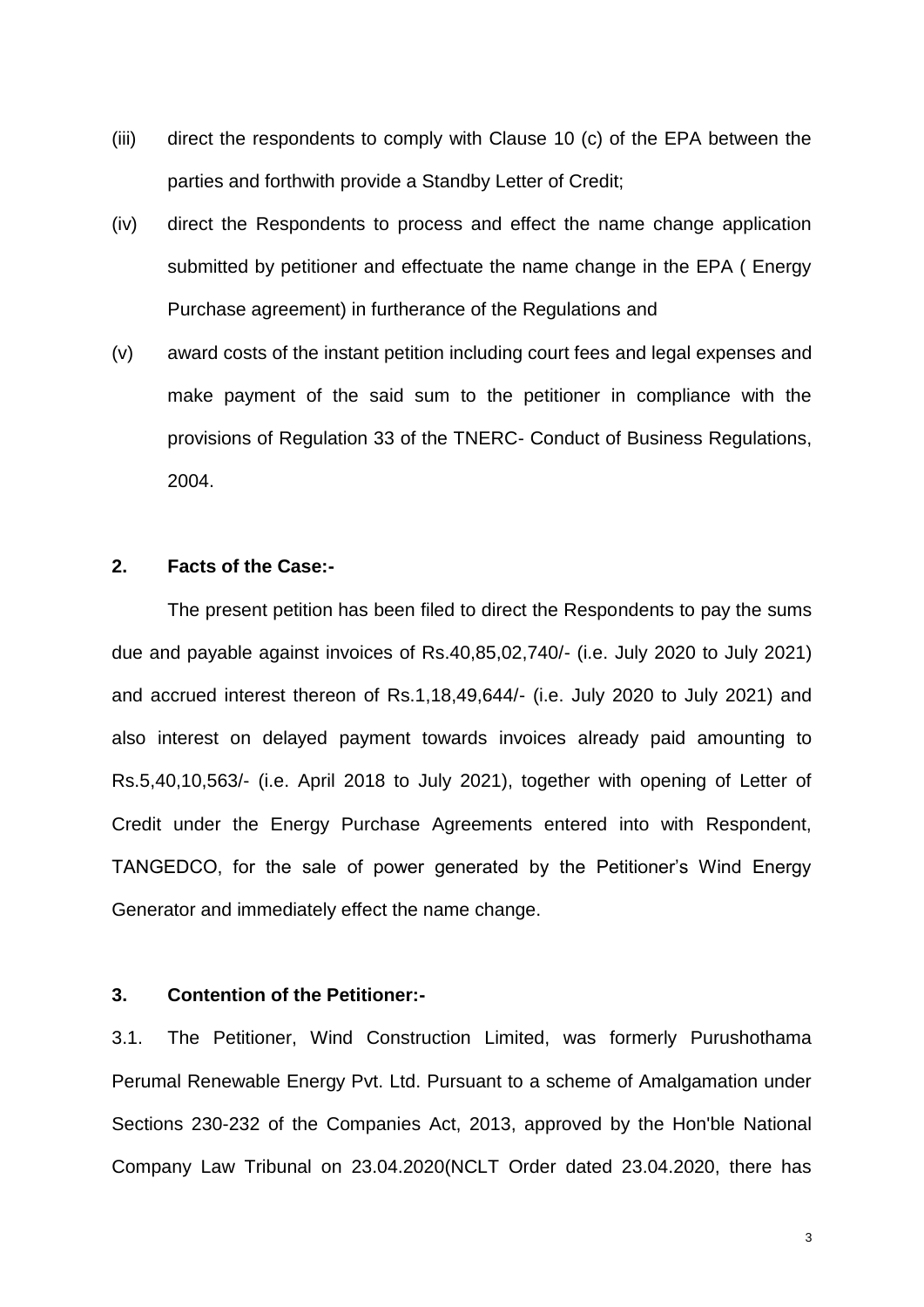been a name change. An application for name change has also been filed by the Petitioner with TANGEDCO and the same is being processed. The Petitioner had written to CE-NCES- TANGEDCO- Chennai office seeking Name Change in above referred Energy Purchase Agreement (EPA), vide its letter on 14-01-2021 and as per advise from CE-NCES office, the Petitioner had submitted application to the SE-NCES - TANGEDCO, Tirunelveli vide forwarding letter dated 31-05-2021 along with Indemnity bond and the order copy of the NCLT Order copy. The SE-NCES-TANGEDCO, Tirunelvelli has reviewed the application and forwarded it to CE-NCES-TANGEDCO- Chennai office on 09.06.2021 for further action. Thereafter the Petitioner representative had personally met CE-NCES in this regard and as per his instructions, Petitioner has submitted once again, the Indemnity Bond at the office of CE-NCES- TANGEDCO- Chennai vide forwarding letter dated 29.07.2021.

3.2. Further Petitioner has sent reminder letters to CE-NCES- TANGEDCO-Chennai office on 06.8.2021 & 09.08.2021. However till date, Petitioner has not received approval from TANGEDCO for name change in EPA.The petitioner was awaiting the name change to be reflected in the Respondent's records before filing the present claim. However, despite substantial time having lapsed, the name change process is yet to be completed. The approval of the scheme and the consequential name change is binding on all Parties and the petitioner is not in a position to wait further to file the present petition. The Commission may in any event issue appropriate directions to effect the name change in the records of the Respondent.

3.3. The present petition is being filed seeking for payments due to the petitioner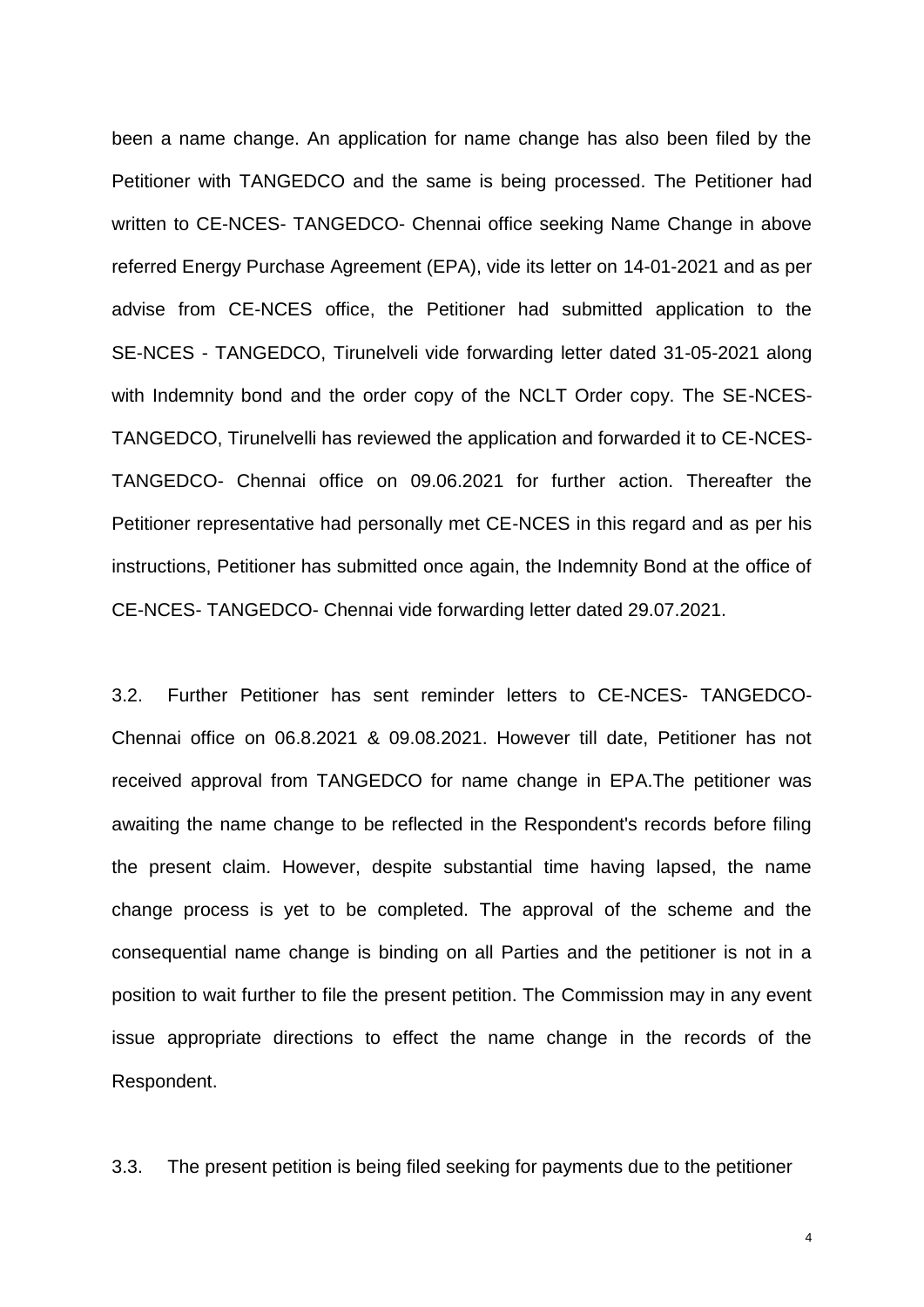under the Energy Purchase Agreements it has entered into with the Respondent TANGEDCO. The belated payment to the petitioner is all the more objectionable the payment security which was required to be provided is not being done despite several requests and the Respondent are thus being emboldened to deny and delay the payments. By inordinately delaying such payments the Respondents have pushed the petitioner to financial distress by not only withholding payments under EPAs for years together but also not paying interest for the belated payments despite an express clause to the effect in the EPA. Further, the present petition is being filed seeking order directing the respondents to comply with Clause 10(c) of the EPA between the parties and forthwith provide a standby letter of credit.

3.4. The standard methodology now being employed by the Respondent is to delay payment of Invoices to renewable Energy generators for years together and then force them to give rebates against Invoices as a pre-condition to release payments and also seek for express undertakings seeking waiver of interest claims or agreeing for 50% rebate on interest. Such actions are contrary to the express regulatory scheme and contrary to the binding judgment of the Hon'ble Supreme Court where TANGEDCO was a party and the Hon'ble Supreme Court has held that obtaining rebates against payments were contrary to express terms of the EPA and are impermissible. It has therefore become necessary to approach this Hon'ble Tribunal to seek payments that have become due on an urgent basis and to seek enforcement of such payments.

3.5. With the phenomenal industrial growth witnessed in the country postliberalisation, the last decade of last century as well as the first decade of present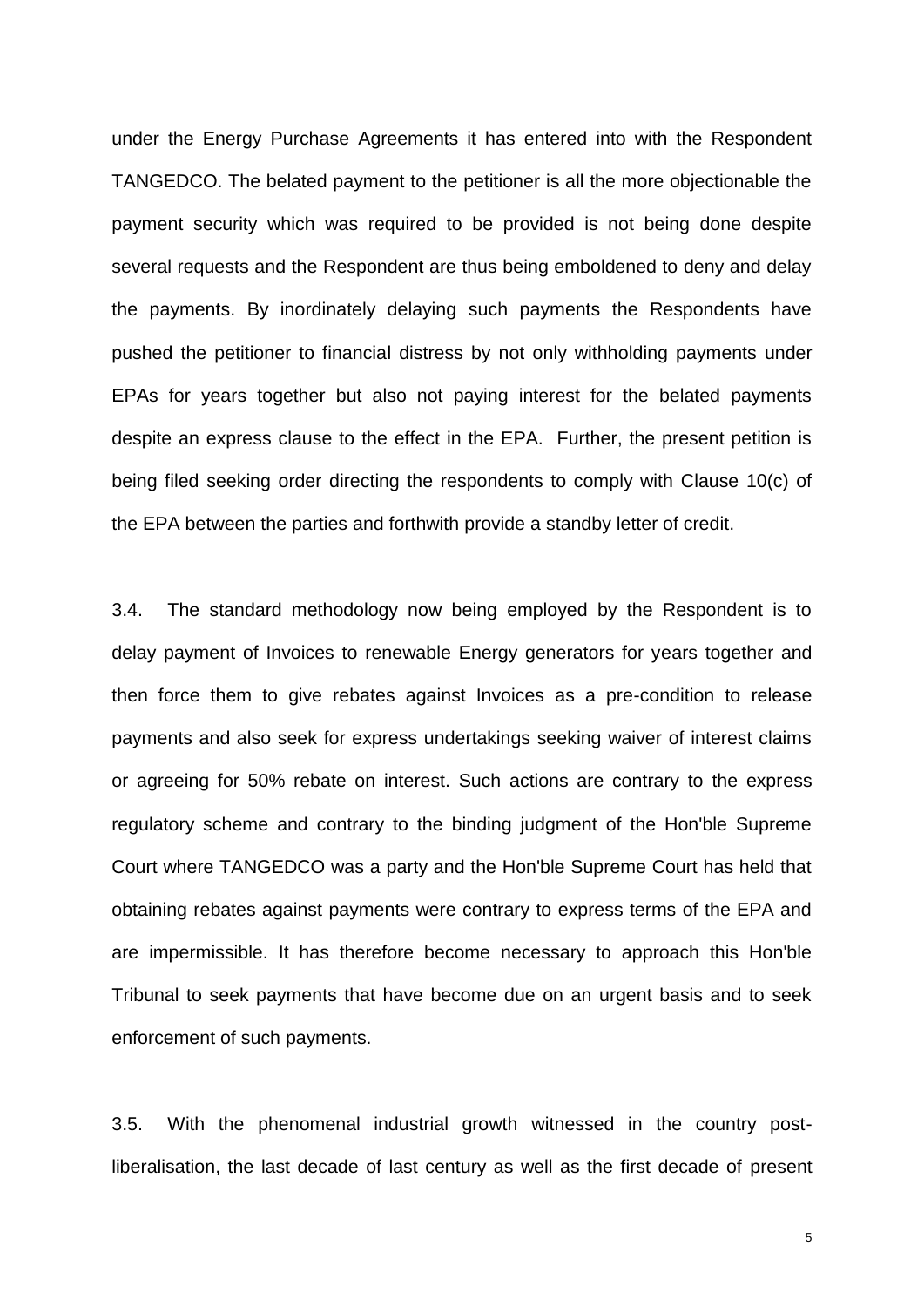century faced acute crisis of electricity generation and supply. The situation in the state of Tamil Nadu saw a steady deterioration of the once comfortable power situation, leading to increasingly frequent interruptions in supply, regular power cuts, peak load restrictions etc. seriously, substantially and adversely affecting the running and functioning of industries in the State. The Central Government too realized the acute shortage of power faced throughout the country in general obstructing the pace of progress and development as well as causing immense and unparallel hardships and problems to all sector of industries and society, promulgated the Electricity Act, 2003 (for short "the Act") and preferred to repeal the erstwhile enactment governing and holding the filed.

3.6. An important development with the coming into force of the Act was that generation of electricity became delicensed and the concept of "Open Access" was introduced, whereby any generator could have the right to the transmission and distribution network of the utilities to wheel power to the destination of consumption. The Act was promulgated with the specific object to take measures conducive to development of Electricity industry promoting competition therein, protecting interest of consumers and supply of electricity to all areas.

3.7. There has been an impetus, both in India and abroad to promote generation of electricity from non-conventional/renewable energy sources and to increase the share of electricity from renewable sources and to gradually bring down reliance on conventional sources of energy for production of electricity. This impetus was reflected in the consensus reached between the nations of the world and was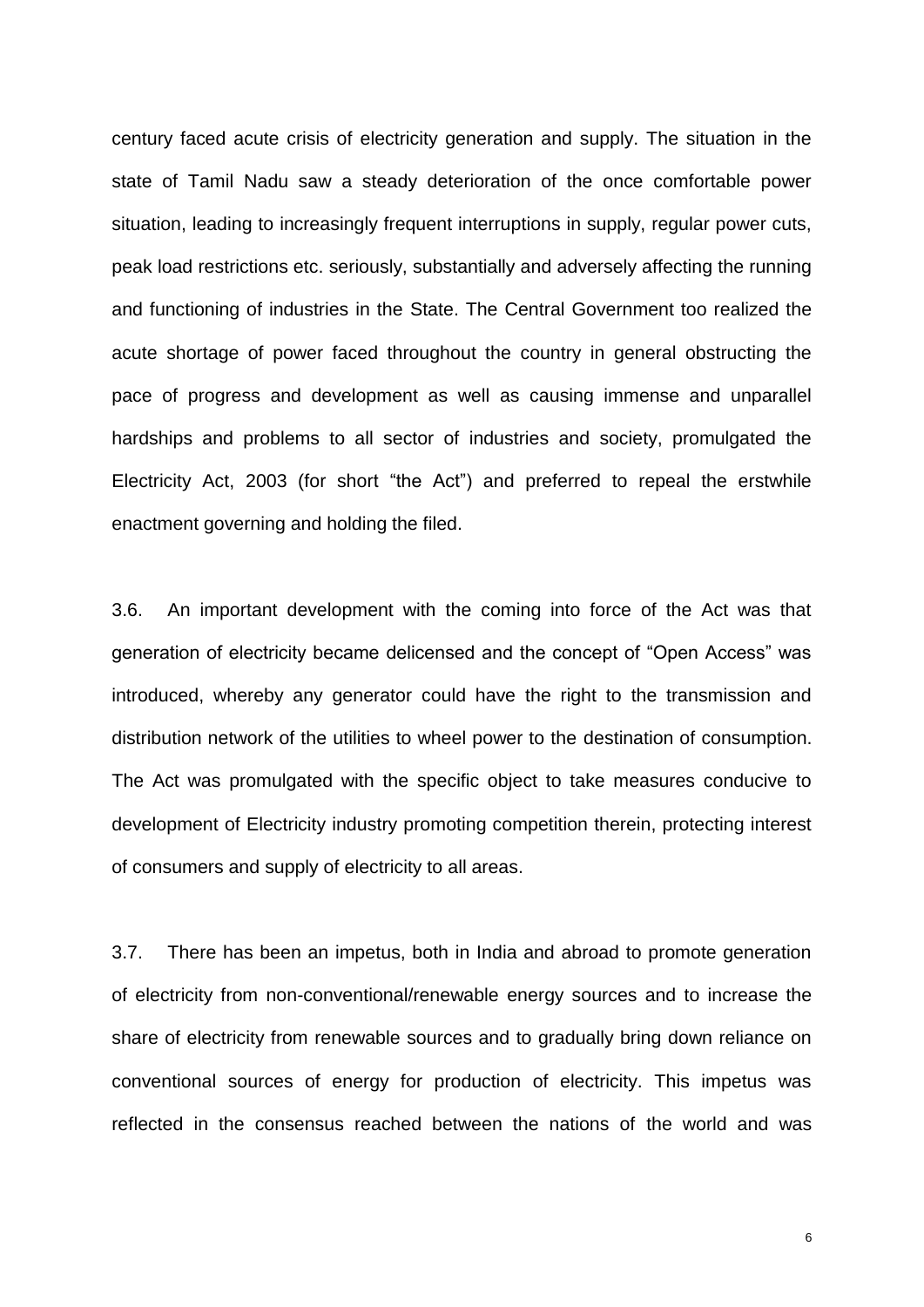accepted as a binding standard to be achieved by the members countries and enshrined in the Protocol to the United Nations Framework Convention on Climate Change, adopted in Kyoto, Japan on 11th December, 1997 (Kyoto Protocol'). The Protocol was aimed at addressing the need to promote the use of renewable sources of energy as a measure to reduce the emission of green house gases. India acceded to the Protocol on 22<sup>nd</sup> August, 2002. Specific reference in this regard may be had to Article 2 Clause 1 of the Kyoto Protocol which reads as follows:

- *"1. Each Party included in Annex I, in achieving its quantified emission limitation and reduction commitments under Article 3, in order to promote sustainable development, shall:*
- *(a) Implement and/or further elaborate policies and measures in accordance with its national circumstances, such as:*

*........*

*(iv) Research on, and promotion, development and increase use of, new and renewable forms of energy (Emphasis Supplied),of carbon dioxide sequestration technologies and of advanced and innovative environmentally sound technologies;"*

3.8. The Electricity Act, 2003, was enacted with a view to consolidate the different aspects of electricity generation and supply which were earlier governed by distinct legislations; and to streamline the entire process of generation and supply of electricity and pertinently, to encourage private sector participation in generation, transmission and distribution with a view to alleviating power production situation in the country. Incidentally, the Electricity Act, 2003 also takes into account the obligation on the State to encourage utilization of renewable sources for generation of power and has cast an obligation upon the Regulatory Commissions under the Act to encourage and initiate measures for production of electricity from conventional sources. Section 3 of the Act casts an obligation on the Central Government to prepare a National Electricity Policy in consultation with the State Governments for development of power system based on utilization of resources including renewable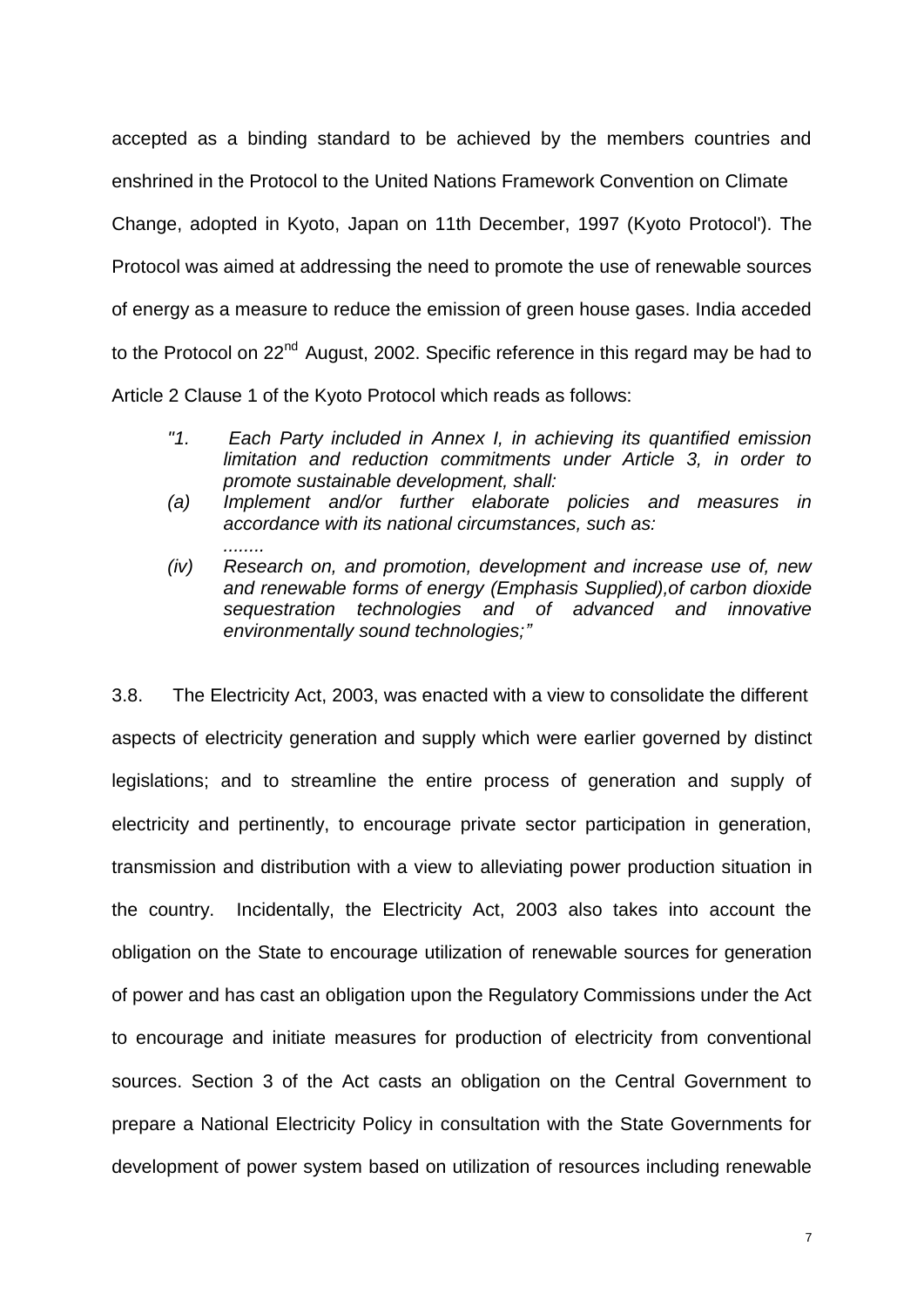sources of energy and to prepare National Electricity Plan every five years for the implementation of the polices and milestones envisaged in the Electricity Policy.

Para 5.2.20 of the National Electricity Policy reads as follows:

*"Feasible potential of non-conventional energy resources, mainly small hydro, wind and bio-mass would also need to be exploited fully to create additional power generation capacity. With a view to increase the overall share of nonconventional energy sources in the electricity mix, efforts will be made to encourage private sector participation through suitable promotional measures".* 

3.9. It would also be pertinent to refer to the National Electricity Policy (NEP'). The

relevant extracts are as under:

*"5.12 COGENERATION AND NON-CONVENTIONAL ENERGY SOURCES* 

*5.12.1 Non-conventional sources of energy being the most environment friendly there is an urgent need to promote generation of electricity based on such sources of energy. For this purpose, efforts need to be made to reduce the capital cost of projects based on non-conventional and renewable sources of energy. Cost of energy can also be reduced by promoting competition within such projects. At the same time, adequate promotional measures would also have to be taken for development of technologies and a sustained growth of these sources.* 

*5.12.2 The Electricity Act 2003 provides that cogeneration and generation of electricity from nonconventional sources would be promoted by the SERCs by providing suitable measures for connectivity with grid and sale of electricity to any person and also by specifying, for purchase of electricity from such sources, a percentage of the total consumption of electricity in the area of a Distribution Licensee. Such percentage for purchase of power from nonconventional sources should be made applicable for the tariffs to be determined by the SERCs at the earliest.* 

*Progressively the share of electricity from nonconventional sources would need to be increased as prescribed by State Electricity Regulatory Commissions. Such purchase by distribution companies shall be through competitive bidding process. Considering the fact that it will take some time before non-conventional technologies compete, in terms of cost, with conventional sources, the Commission may determine an appropriate differential if} prices to promote these technologies.* 

*5.12.3.Industries in which both process heat and electricity are needed are*  well suited for cogeneration of electricity. A significant potential for *cogeneration exists in the country, particularly in the sugar industry SERCs*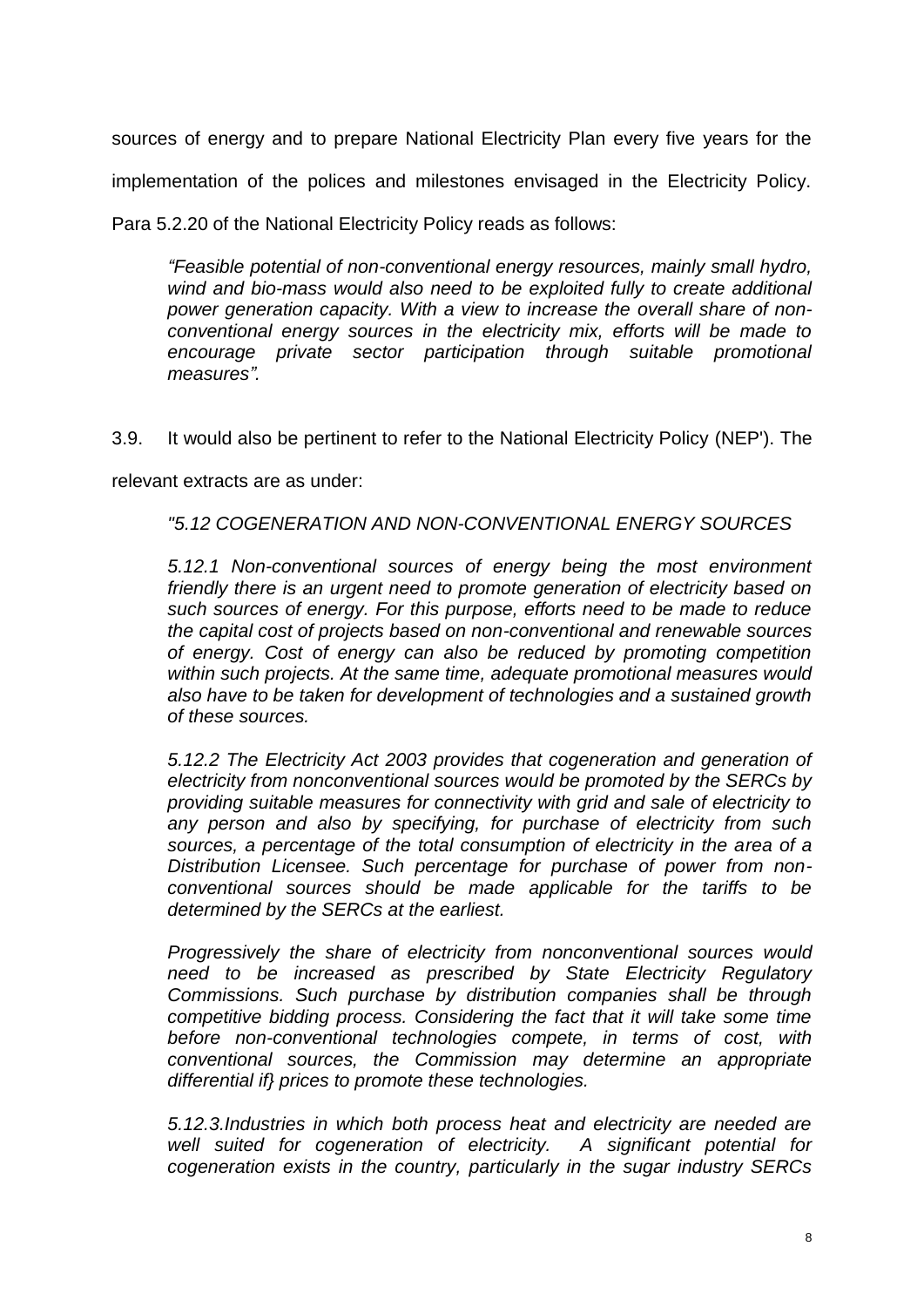*may promote arrangements between the co-generator and the concerned Distribution Licensee for purchase of surplus power from such plants. Cogeneration system also needs to be encouraged in the overall interest of energy efficiency and also grid stability".* 

*Clause 5.12.1 of the NEP emphasis that there is urgent need to promote generation based on non-conventional sources of energy as such sources are environment friendly. Besides making efforts to reduce the cost of energy for such sources, adequate promotional measures have to be taken for development of technologies and sustained growth of these sources.* 

*Clause 5.12.2 reproduces the provision of Section 86(1)(e) of the Electricity Act and states that percentage of purchase of power from non-conventional sources as stipulated in the above provision should be made applicable in the tariff to be determined by the State Electricity Regulatory Commissions at the earliest. It further states that the share of non-conventional sources of energy needs to be increased progressively as prescribed by the State Commission.* 

*Clause 5.12.2 of the NEP further states that power has to be procured by the Distribution Licensees through competitive bidding. However, it may take some time before the energy from non-conventional sources can compete with energy from conventional sources. Therefore, the State Commission in order to promote generation from non-conventional sources of energy may determine appropriate differential in prices of nonconventional sources of energy.*

Thus, the National Electricity Policy stipulates specifying of a percentage of total

consumption in the area of the Distribution Licensee by the State Commission only

from non-conventional or renewable sources of energy.

3.10. Clause 6.4 of the Tariff Policy as it originally stood states as follows:-

"6.4 Non-conventional sources of energy generation including Co-generation:

*(1) Pursuant to provisions of section 86(1)(e) of the Act, the Appropriate Commission shall fix a minimum percentage for purchase of energy from such sources taking into account availability of such resources in the region and its impact on retail tariffs. Such percentage for purchase of energy should be made applicable*  for the tariffs to be determined by the SERCs latest by April 1, 2006. It will take some *time before nonconventional technologies can compete with conventional sources in terms of cost of electricity. Therefore, procurement by distribution companies shall be done at preferential tariffs determined by the Appropriate Commission.* 

*(2) Such procurement by Distribution Licensees for future requirements shall be done, as far as possible, through competitive bidding process under Section 63 of the Act within suppliers offering energy from same type of nonconventional sources.*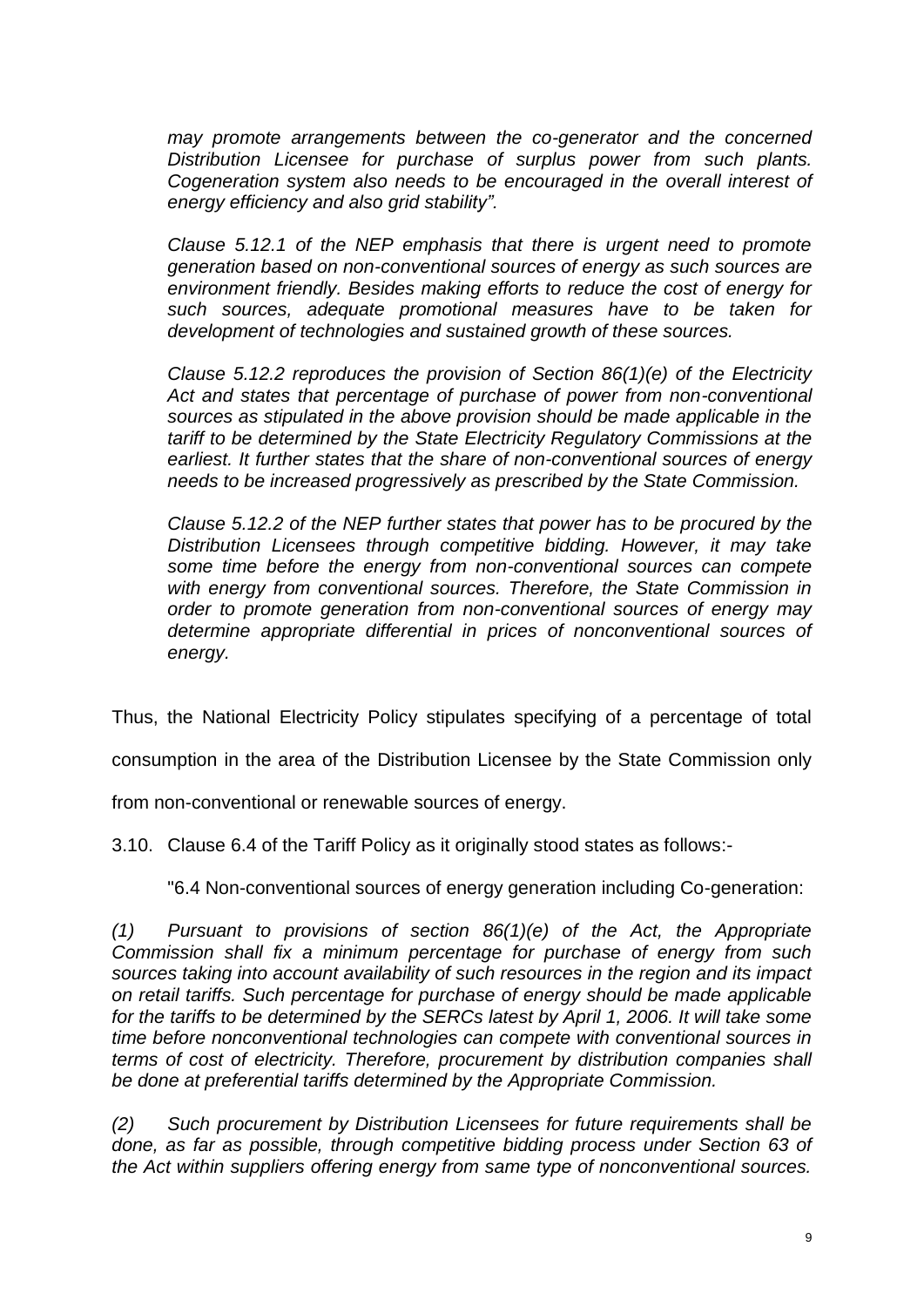In the long-term, these technologies would need to compete with other sources in *terms of full costs. (3) The Central Commission should lay down guidelines within three months for pricing non-firm power, especially from non-conventional sources, to be followed in cases where such procurement is not through competitive bidding."* 

Clause 6.4 stipulates the follows:

(I) The State Commission under Section 86(1)(e) has to fix a minimum percentage for purchase of energy from non-conventional sources of energy. As it will take some time before non-conventional technologies can compete with conventional sources in terms of cost of generation, the appropriate Commission shall determine the preferential tariffs for procurement of power by distribution licensees from such sources.

The Tariff Policy has since been amended by Government of India by Resolution dated 20.1.2011 and the revised Clause 6.4 is as under:

*"6.4 Non-conventional and renewable sources of energy generation including co-generation. (1) Pursuant to provisions of section 86(1) (e) of the Act, the Appropriate Commission shall fix a minimum percentage of the total consumption of electricity in the area of a Distribution Licensee for purchase of energy from such sources, taking into account availability of such resources in the region and its impact on retail tariffs. Such percentage for purchase of energy should be made applicable for the tariffs to be determined by the SERCs latest by April 1, 2006. (i) Within the percentage so made applicable, to start with, the SERCs shall also reserve a minimum percentage for purchase of solar energy from the date of notification in the Official Gazette which will go up to 0.25% by the end of 2012-13 and further up to 3% by 2022. (ii) It is desirable that purchase of energy from nonconventional sources of energy takes place more or less in the same proportion in different States. To achieve this objective in the current scenario of large availability of such resources only in certain parts of the country, an appropriate mechanism such as Renewable Energy Certificate (REC) would need to be evolved. Through such a mechanism, the renewable energy based generation companies can sell the electricity to local Distribution Licensee at the rates for conventional power and can recover the balance cost by selling certificates to other distribution companies and obligated entities enabling the latter to meet their renewable power purchase obligations. In view of the comparatively higher cost of electricity from solar energy currently, the REC mechanism should also have a solar specific REC. (iii) It will take some time before nonconventional technologies can compete with conventional sources in terms of*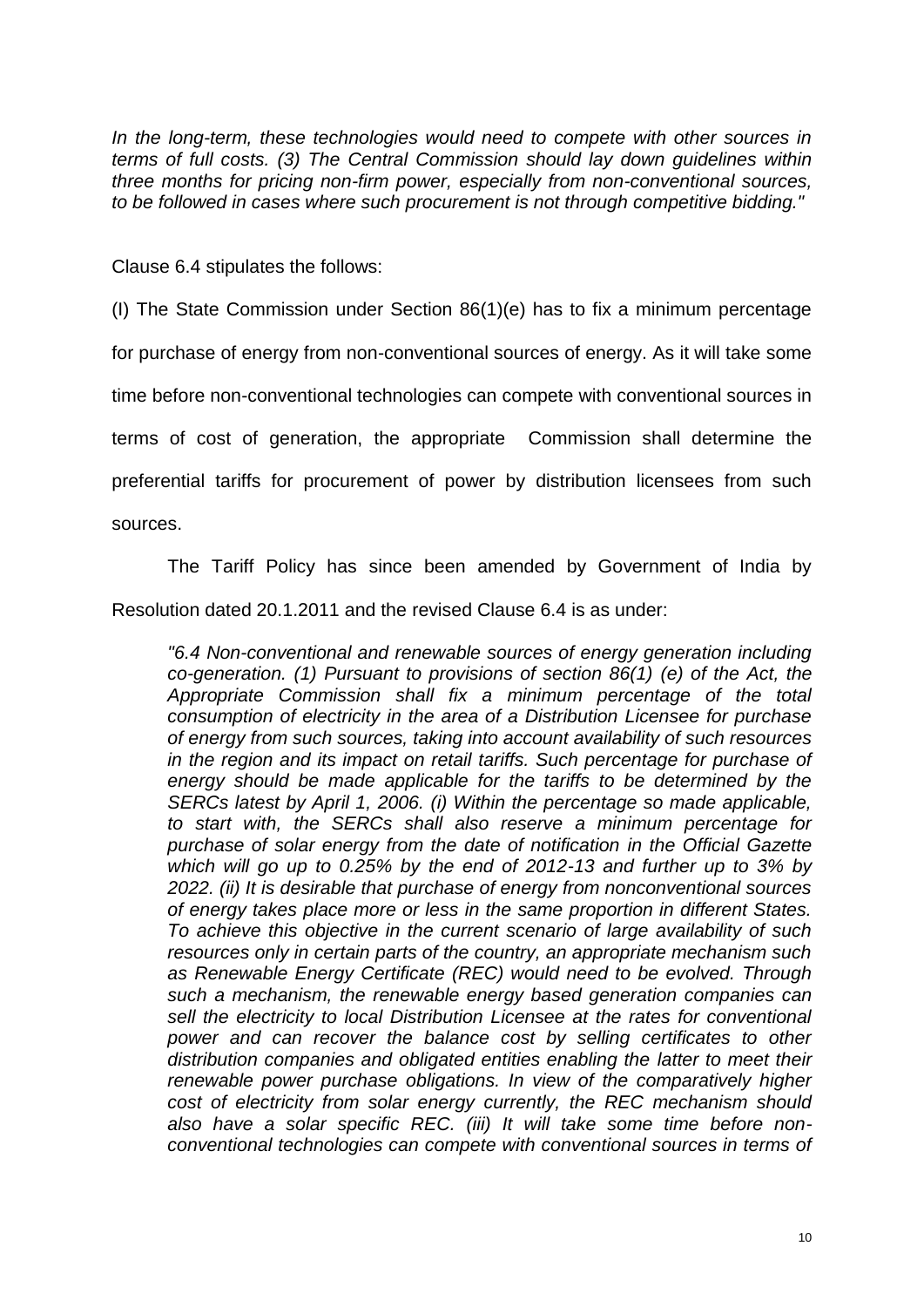*cost of electricity. Therefore, procurement by distribution companies shall be done at preferential tariffs determined by the Appropriate Commission".* 

3.11. The Government of India has approved certain amendments to the National Tariff Policy on 20 January 2016 ("NTP, 2016"). The National Tariff Policy is formulated and notified in continuation of the National Electricity Policy (NEP) which in turn is notified under Section 3 of the Electricity Act, 2003. NTP, 2016 is primarily focused on renewable energy, energy security and ensuring affordable tariffs. The following amendments have been introduced in relation to RPO's. Significantly, it is provided therein that RPO shall be applicable to cogeneration from sources other than renewable sources. It would be relevant to extract the powers of the SERC under the Act in this regard.

*86. Functions of State Commission: -*

*(1) The State Commission shall discharge the following functions, namely: - ......*

*(e ) promote co-generation and generation of electricity from renewable sources of energy by providing suitable measures for connectivity with the grid and sale of electricity to any person, and also specify, for purchase of electricity from such sources, a percentage of the total consumption of electricity in the area of a distribution licenses".*

3.12. Furthermore, The National Action Plan for Climate Change (NAPCC) announced by the Hon. Prime Minister of India on June 30, 2008 envisages several important measures with a view to increasing the share of renewable energy in total electricity consumption in the country. NAPCC set the target of 5% renewable energy purchase for FY 2009-10 against the level of around 3.5% existing in the FY 2008-09. Further, NAPCC envisages that such target will increase by 1% for next 10 years. This would mean NAPCC envisages renewable energy to constitute approx.. 15% of the energy mix of India by the year 2019-2020. The National Electricity Policy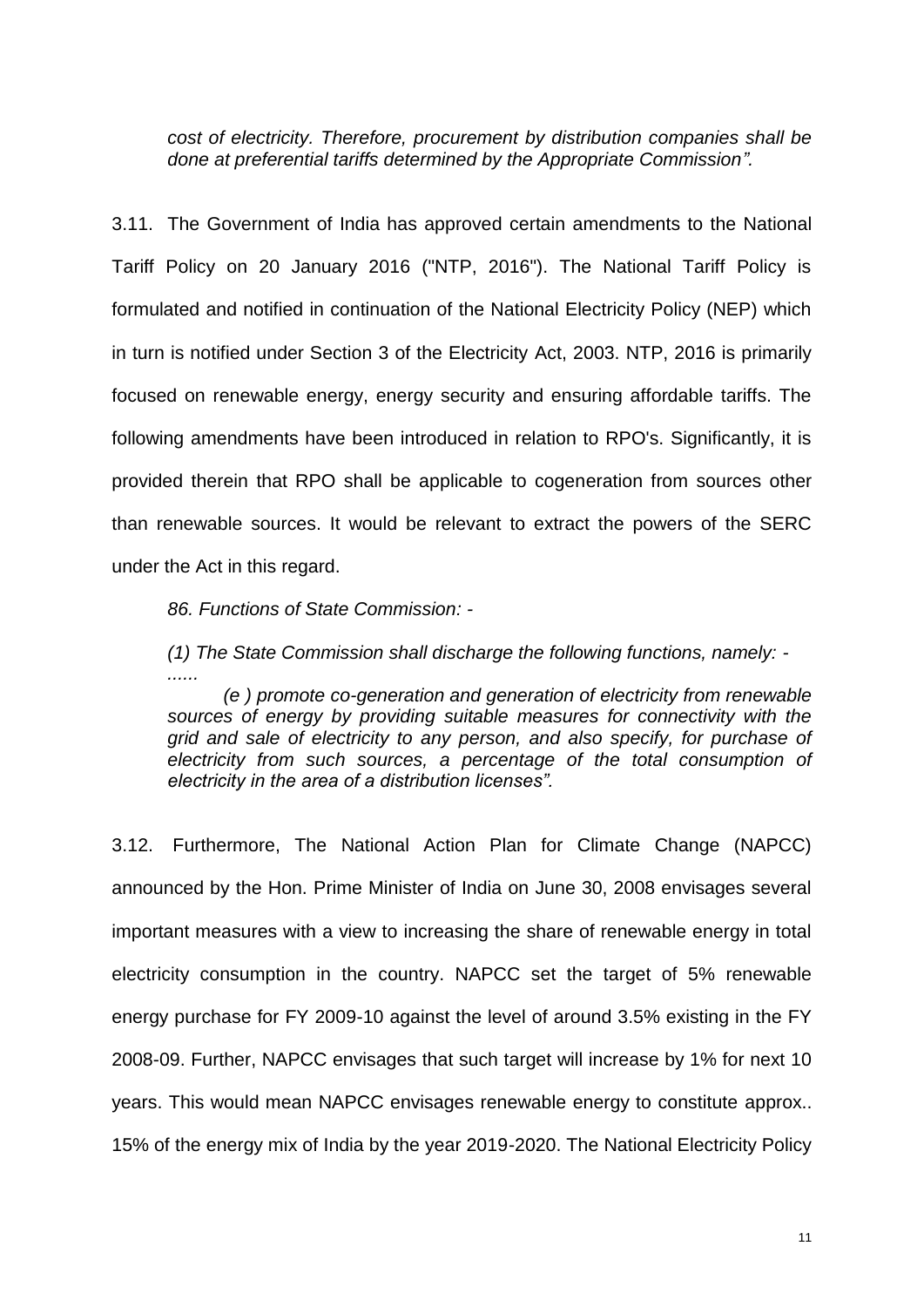also re-iterates that by virtue of the purchase obligation vis-a-vis renewable sources of energy as envisaged in Section 86 (1) (e) of the Electricity Act, the share of electricity from non-conventional sources needs to be increased progressively as prescribed by the SERCs. In the meantime, acknowledging the existence of constraints in terms of availability of Renewable Energy sources evenly across different parts of the country, the Central Electricity Regulatory Commission has formulated the Central Electricity Regulatory Commission (Terms and Conditions for recognition and issuance of Renewable Energy Certificate for Renewable Energy Generation) Regulations, 2010 ("CERC (REC) Regulations") for the development of a market in power from Non-Conventional Energy Sources by issuance of transferable and saleable credit certificates issued under and in terms of the Regulations.

3.13 .Thus, with Wind Energy having matured over the past 3 decades in India and the gradual movement from Feed in Tariffs and introduction of Renewable Energy Certification. It was felt necessary by the policy makers to further set policy parameters for the procurement of wind energy.

3.14. Competitive bidding as a mechanism for allocating renewable energy capacity is increasingly being implemented with varying degrees of success. As a procurement mechanism, reverse auctions are specifically considered to be effective in increasing cost efficiency and discovering the least price for generating electricity from a particular technology, due to their competitive nature. In India, competitive means of procuring electricity generated from Renewable Energy has been mandated in the Electricity Act of 2003 for appropriate state commissions. The main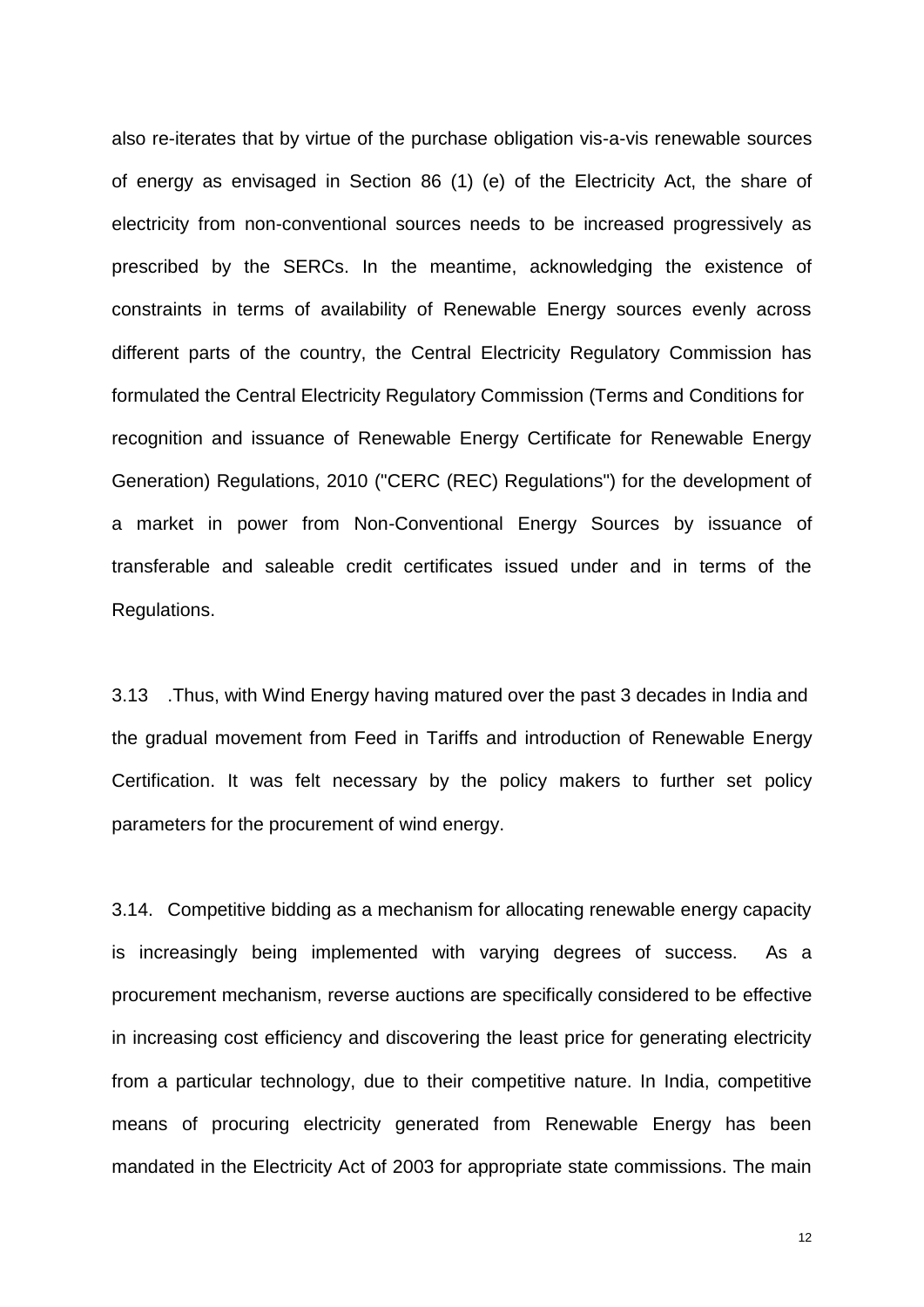objective for doing so is to reduce the overall cost of procurement of power for the distribution licensees and ultimately the consumer.

3.15. Procurement of electricity through competitive means is also recommended in various policies such as the National Electricity Policy, National Tariff Policy, and the National Action Plan on Climate Change. In terms of the implementation of the above mentioned guidelines and mandates, the reverse bidding mechanism has been used to successfully lower the price of electricity generation from solar technologies under the Jawaharlal Nehru National Solar Mission (JNNSM). While there are issues still prevalent in the actual completion of projects, it has proved to be effective for lowering price. The reverse bidding scheme resulted in reductions of 39% and 50% in Batch 1 and Batch 2 of JNNSM respectively, from the starting tariffs benchmarked by CERC

3.16. India had a record year and was the fourth largest market globally both in terms of cumulative capacity and annual additions last year. 3,612 MW of new wind power was added to reach a total of 28,700 MW at the end of December 2016. This total had risen to 31,177 MW at the end of March 2017. The total renewable energy capacity installed in the country crossed the 50 GW mark at the end of 2016. Among renewables, wind power accounted for over 57 percent of the installed capacity. India's wind power installations accounted for a 6.6 percent share of the global market in 2016. Wind power capacity accounted for over 9.1 percent of total domestic installed capacity. In February 2015, India committed to installing 60 GW of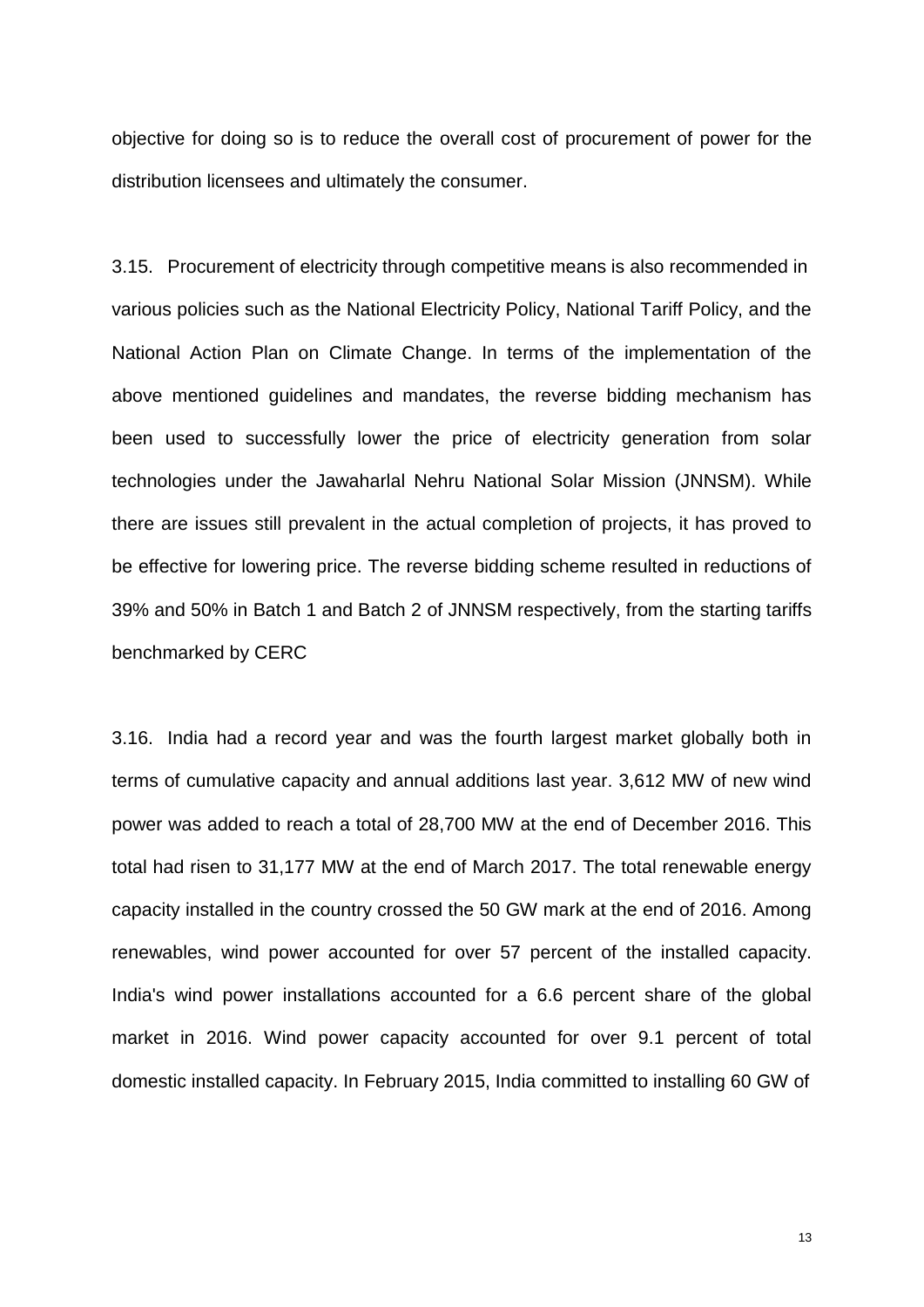wind and 100 GW of solar by 2022. Further, India made a commitment at COP21 to raise the share of non-fossil-fuel power capacity in the country's power mix to 40% by 2030.

3.17. The State Electricity Regulatory Commissions determine the tariff for wind projects. However, the Central Electricity Regulatory Commission comes up every year with a tariff guideline for the entire country based on wind power density in five zones. To address grid integration challenges, the government had initiated the Green Corridor programme. The objective was to improve linkage between India's regional grids with its national grid. This will facilitate interstate transmission. The government's Green Energy Corridor initiative to facilitate the transfer of power from the high renewable energy installation states to other parts of the country, consists of 765 kV and 400 kV high voltage transmission lines and an associated 765/400kV substation and associated equipment; and four HVDC terminals (two at 800 kV and two at 320 kV) as part of the increased inter-regional connectivity between India's western and southern regional power grids. 2016 saw a number of new policies for promoting wind power including the draft wind-solar hybrid policy, Guidelines for Development of Onshore Wind Projects, Guidelines for Prototype Wind turbines, and the Proposal for Evaluation of Small Wind Energy and Hybrid Project. The Government of India had set an ambitious target of target of achieving 175 GW power capacity from renewable energy resources by 2022 and out of this 60 GW to come from wind power.

3.18. In the wind sector, India has progressed significantly in the past decade, with the installed capacity having nearly doubled between 2008 and 2014 (Central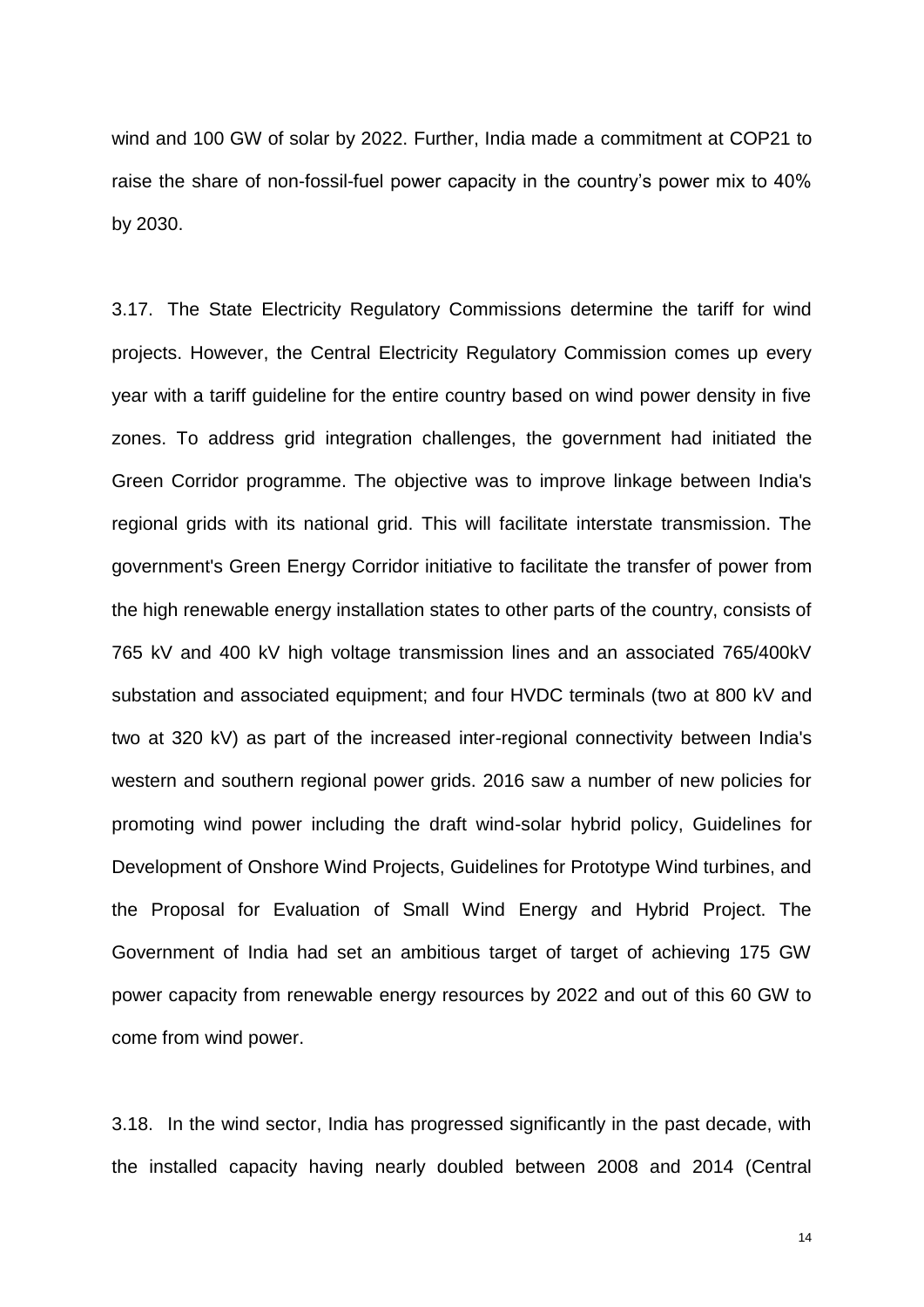Electricity Authority (CEA). The growth thus far had largely been attributed to two central policy instruments which have supplemented the Feed in Tariffs (FiTs) set by the states: Accelerated Depreciation (AD), a tax saving benefit, and Generation Based Incentive (GBI), which results in increased revenues for wind projects. However, fixed tariffs can have certain disadvantages. First, state-level tariffs are determined on a cost-plus basis which may result in inefficient cost of generation, due to asymmetric information on market and technology conditions. This can result in difficulty in realistically benchmarking input assumptions such as Capacity Utilization Factor (CUF), thus resulting in a higher price to be paid by the consumer and inefficient utilisation of the finite resource. Second, improvements in technology, such as benefits accruing from installing taller turbines with larger rotor diameters, are not captured in the actual performance or indexing parameters that are used to calculate the costs. Finally, it can also lead to a situation of creating windfall profits for developers when tariffs are set too high, or limit the entry of players in the market when set too low.

3.19. Given the above mentioned concerns and proven success of the reverse bidding mechanism Tamil Nadu which is the largest Wind generating State attempted to discover the least price for wind generation through reverse bidding.

3.20. The Tamil Nadu State at the relevant time had a total installed wind generation capacity of 7850 MW as on 31.03.2017. Further the Commission vide TNERC Notification (dated 07.03.2016) had fixed RPO target of 14% for 2017-18 and TANGEDCO needs to purchase 500 MW to meet out this RPO as a first phase.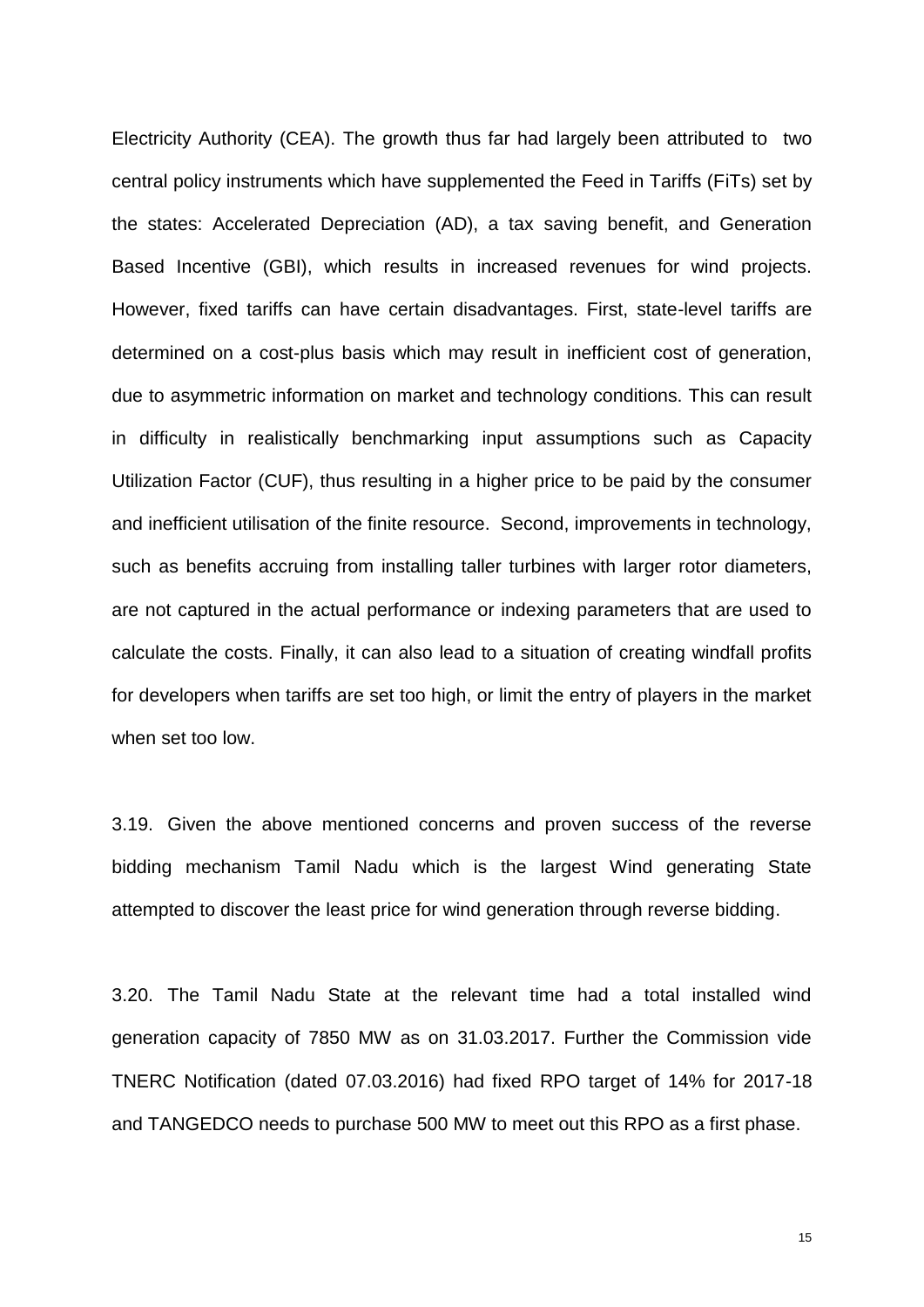3.21. In order to facilitate the developers to establish Wind Power Projects of capacity 25 MW and above and also to have a competitive rate, TANGEDCO has proposed to procure wind power from these Projects through a Long Term Power Purchase Agreement up to a capacity of 500 MW considering a fixed tariff of RS.3.46 as an upper limit. The developers were to be selected through reverse bidding process.

3.22. RFS document with Original RFP (Specn. No. CE/NCES/OT No.2/2017-18) issued by TANGEDCO along with bids were invited through Electronic mode (e-bidding) from Wind Power Generators (WPG) by the Chief Engineer, NCES, TANGEDCO, Chennai-2 for procurement of 500 MW with the Scope of Services:

- (a) To establish, maintain and operate Wind Power Projects for a minimum of 25 MW with at least 5MW project at one site for a single bidder or company or group of companies in Tamil Nadu and
- (b) to supply the generated Wind power to TANGEDCO under long term Energy Purchase Agreement (EPA) at the rate to be finalized through reverse bidding, considering the fixed tariff of RS.3.46 per unit as upper limit, without any escalation during the contracted period.

3.23. On successful completion of the process, Tamil Nadu became the first State in the country to try reverse auction for wind projects when compared to the prevailing system of feed-in tariff that uses long-term agreements and pricing tied to cost of power production. Also, wind tariff in Tamil Nadu was already the lowest in the country at Rs.4.16 per unit. It fell further with the benchmark tariff fixed at Rs.3.46 per unit for the tender and the tender rate being finalized for Rs.3.42 per unit.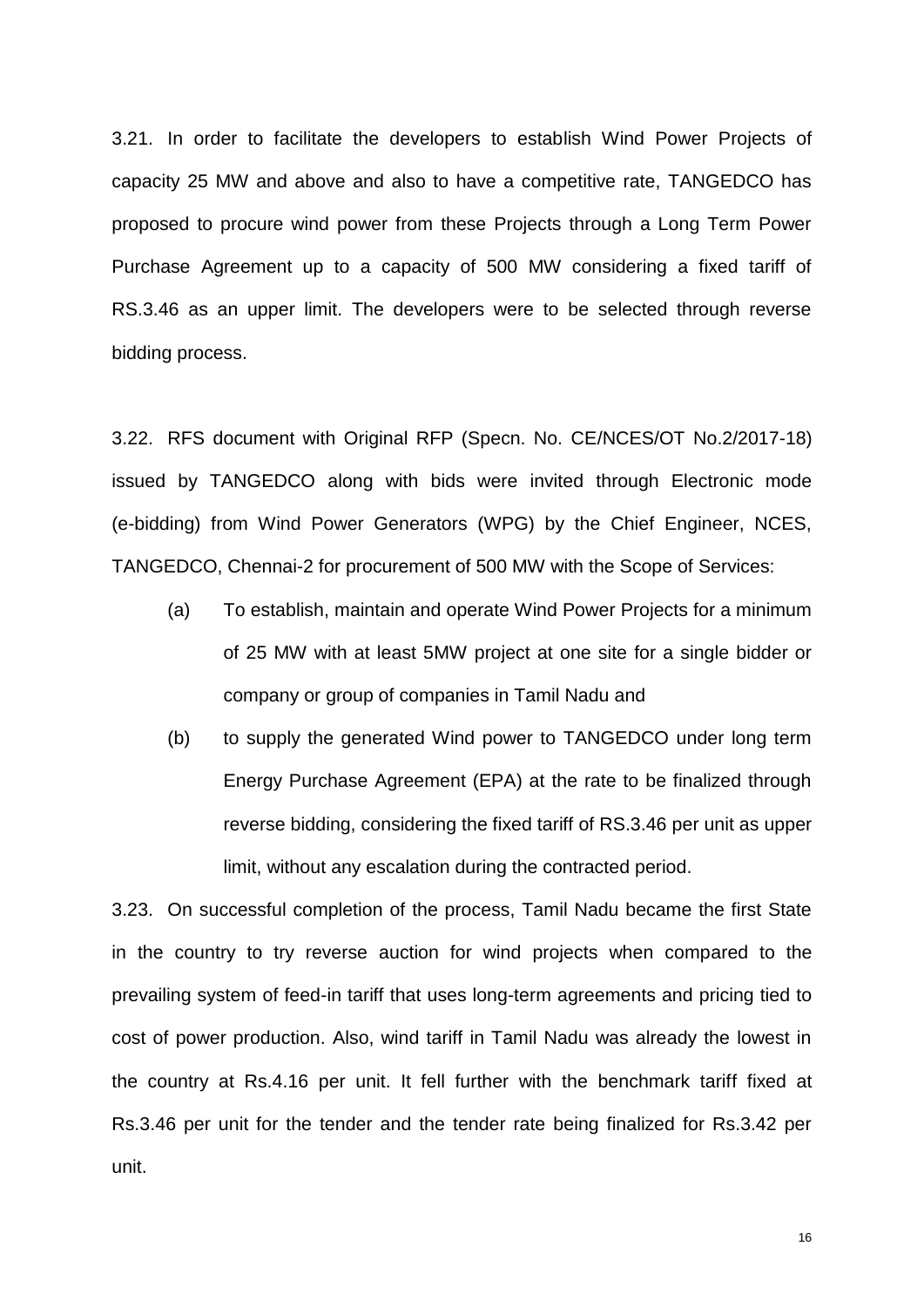3.24. M/s. Regen Powertech Pvt Ltd. was selected as a successful bidder for a total capacity of 200 MW for setting up wind power plant at Ottapidaram Taluk in Tuticorin District. This was pursuant to the necessary regulatory approvals, including the orders of the Commission in M.P.No.10 of 2017 dated 2.6.2017 and 10.7.2017.Thereafter approval was provided vide Lr.No.CE/NCES/SE/ Solar/ EE/ WPP/AEE2/F.M/s Regen Powertech/D.17/18 dated 5.1.2018 to split the 200 MW capacity among SPVs and the present petitioner was the developer of 50 MW capacity from and out of the total of 200 MW.

3.25. The important terms of the EPA for the purposes of the present petition are extracted below:-

- 5. Tariff and Other Charges:
- (a) Energy Charges:

The Wind Power Tariff of Rs.3.42 per unit finalized through reverse bidding shall be applicable to WPG for the entire Agreement period of 25 years i.e. 25 years from the date of Commercial Operation Date of the Wind Power Generator.

(b) Reactive Power Charges:

The reactive power charges shall be as specified in the order on Open Access and as amended from time to time by the Commission.

(c) Start up Power Charges:

The drawal of energy by the WPG from the distribution licensee shall be adjusted against the exported energy for every billing period. In case, drawal of power is in excess over the exported power in a billing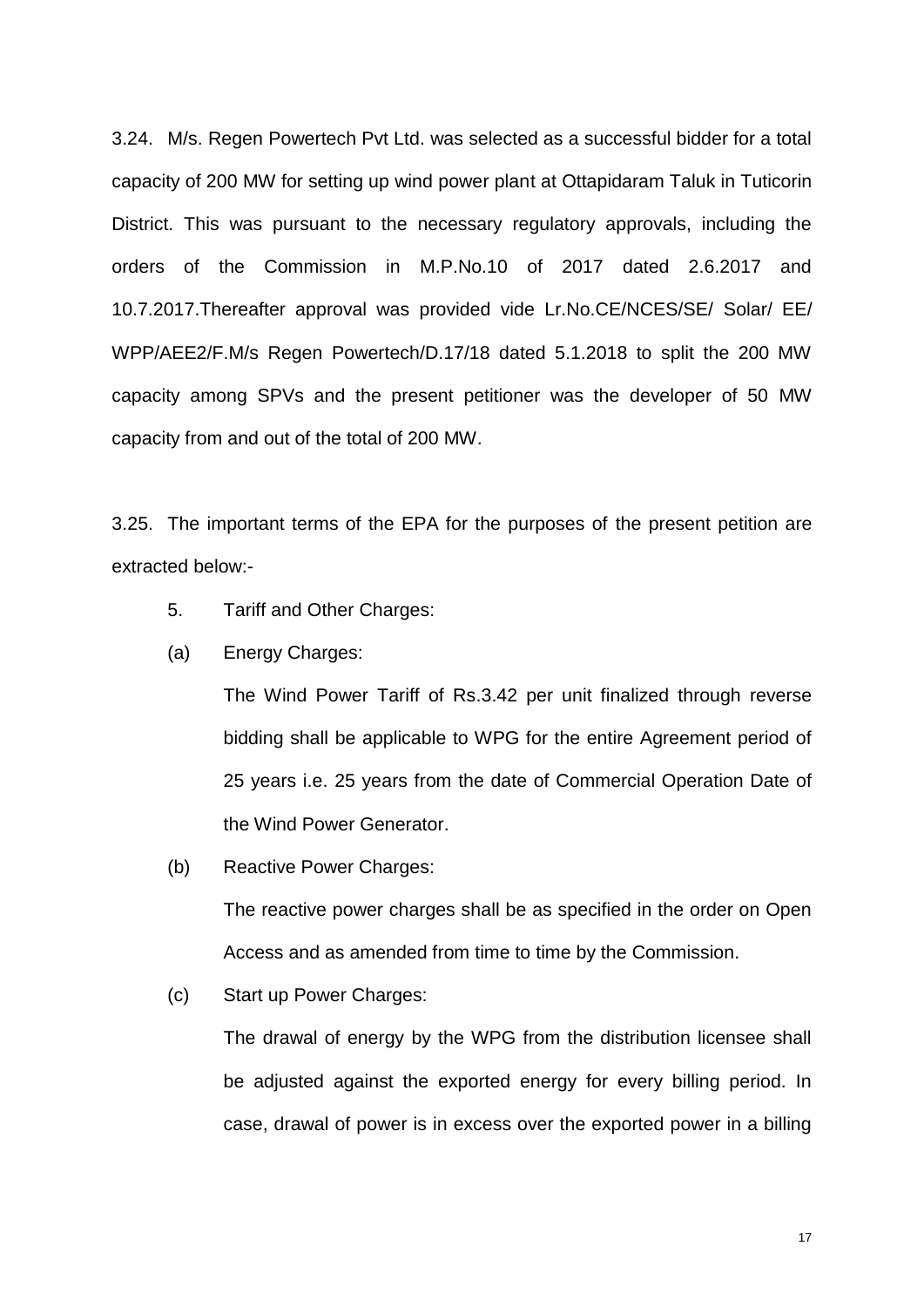month, such excess drawal shall be billed at appropriate tariff as per Commission's Tariff Order In force.

(d) Harmonics Compensation charges:

If the WEGs inject the Harmonics beyond the stipulated limit, then they should pay compensation @ 15% of applicable generation tariff rate on every month till such time the generator reduces the harmonics within the stipulated limit.

- 10. Billing and Payment:
- (a) The WPG shall raise a monthly bill along with the supporting documents every month to the distribution licensee for the net energy sold/exported after deducting the charges payable to the distribution licensee such as for startup/standby power, Grid availability charges, Harmonics compensation charges and reactive power charges or any other lawful charges recoverable by the licensee,

The Distribution Licensee shall make payment to the WPG for the Wind energy purchased/exported at the metering point within 60 days from the date following the date of receipt of the bill in complete shape.

(c ) Stand-by(backup) Letter of Credit shall be opened by Distribution Licensee for an estimated value of one month bill, which will be valid for a period up to one year. The Letter of Credit so opened shall be renewed year after year for the value based on average value of previous 12 months bills. The LC will be revolved in the event of invocation due to non-payment of energy charges within the stipulated time frame. All the charges relating to establishment, amendment and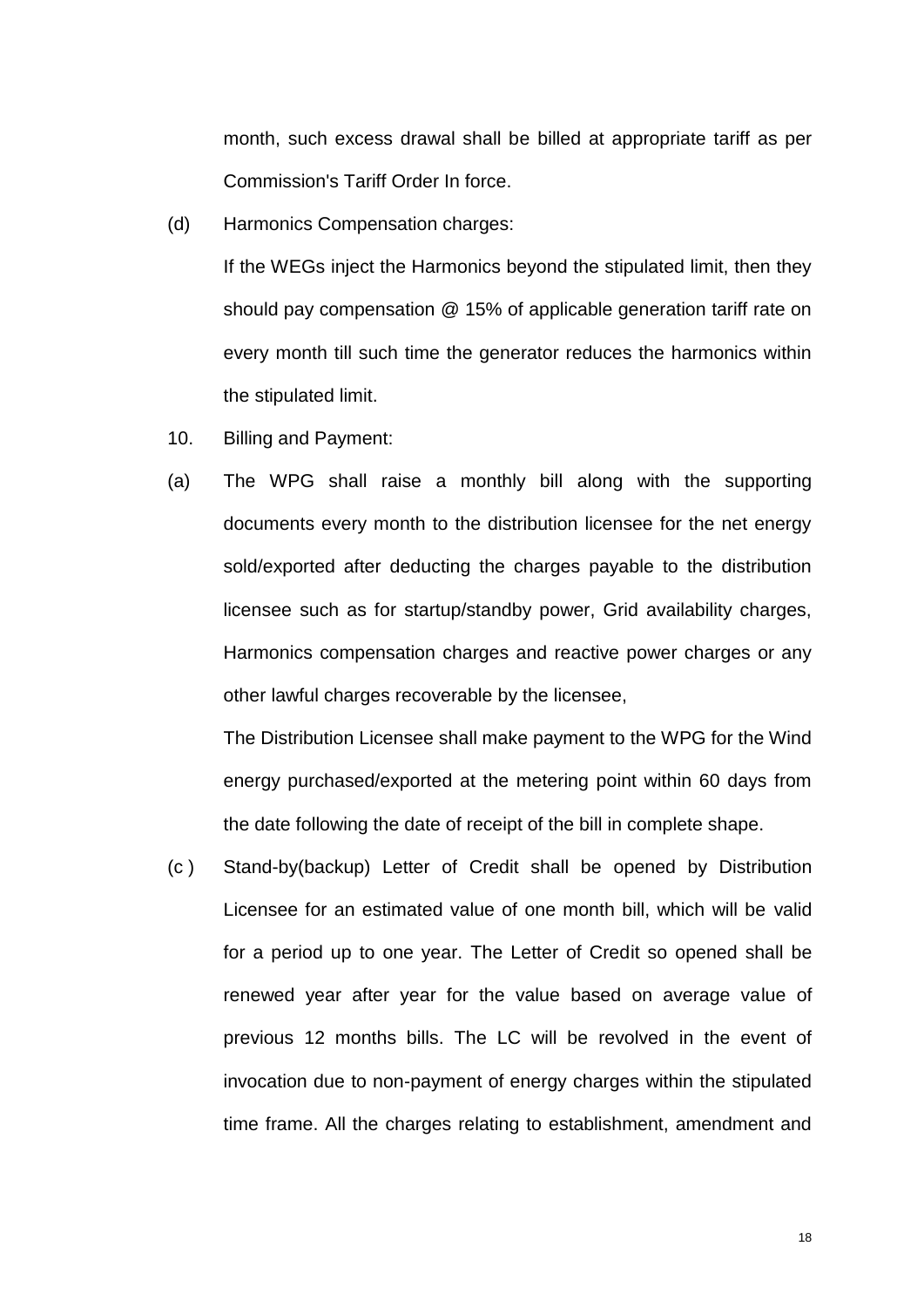operation of Letter of Credit shall be to the account of the beneficiary that is, WPG.

12. Applicability of the Electricity Laws:

Both parties shall be bound by the provisions contained in the Electricity Act, 2003, (CA 36 of 2003) and the Regulations, Rules, codes, notifications, orders, etc., made there under, as amended from time to time.

3.26. Thus it would become evident that the very basis of the entire EPA and the reason why competitive rates were offered were the payment security and the representation of prompt payment.

3.27. The Date of Commissioning for petitioners said 50 MW Wind farm is 29.03.2018.

3.28. The Hon'ble Appellate Tribunal for Electricity has upheld the rationale behind incorporating interest/ surcharge clauses in power purchase agreements in the case of Chairman, TNEB & Another V. Indian Wind Power Association and Others in Appeal No.11 of 2012 dated 17.04.2012. The relevant paragraphs are extracted hereunder:

*"13. It is settled law, when a certain time limit has been prescribed within which payments have to be made, it would mean that any payments made after the said time period would be subject to payment of interest as indicated above.* 

*17. In any power project, one of the important aspects is the promptitude in payment since the delays would seriously affect the viability of the project. All these projects are substantially funded through finances obtained from various funding organizations require regular repayment of principal loan amount with interest by the generators. Only if regular payments are made for the power generated and supplied the loans can be serviced long with the promised return of investment."*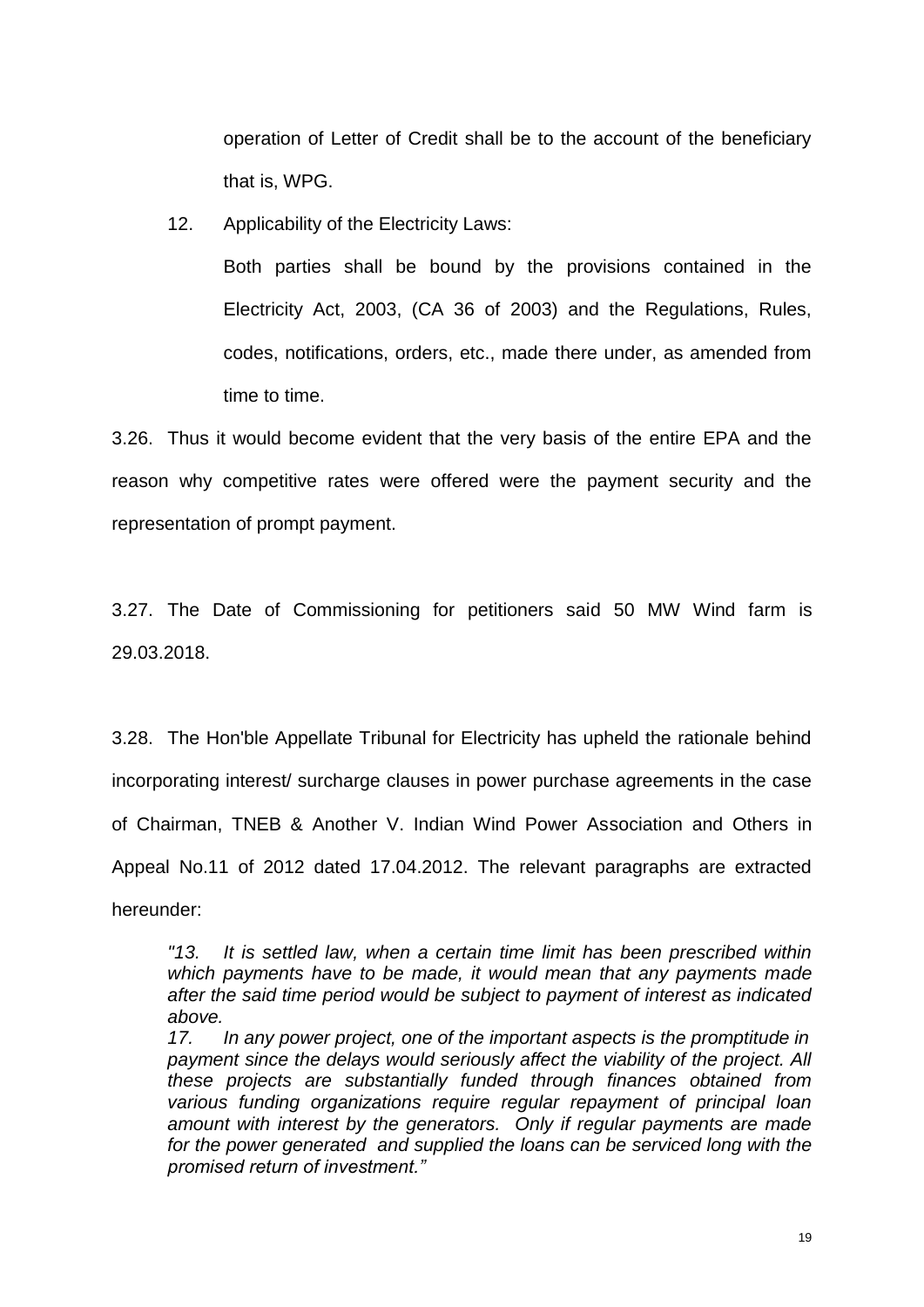3.29. In the case of TANGEDCO v PPN Power Generation Co Ltd Civil Appeal No. 4126 of 2013, the Hon'ble Supreme Court of India has enunciated the rationale behind incorporating interest clauses in agreements in the following manner:

"We are also not able to accept the submission of Mr. Nariman that invoices could not be paid in full as they were only estimated invoices. It is true that reconciliation is to be done annually but the payment is to be made on monthly basis. This cannot even be disputed by the appellant in the face of its claim for rebate at the rate of 2.5% for having made part payment of the invoice amount within 5 days. We also do not find any merit in the submission that any prejudice has been caused to the appellant by the delayed submission of annual invoice by the respondents. Pursuant to the directions issued by the State Commission, the monthly invoice and annual invoice for the respective vears have been redrawn as on  $30<sup>th</sup>$  September each vear. Therefore, the benefit of interest has been given on such annual invoices. With regard to the issue raised about the interest on late payment, APTEL has considered the entire matter and come to the conclusion that interest is payable on compound rate basis in terms of Article 10.6 of the PPA. In coming to the aforesaid conclusion, APTEL has relied on a judgment of this Court in Central Bank of India vs. Ravindra &Ors. In this judgment it has been held as follows:

*<sup>&</sup>quot; ............The essence of interest in the opinion of Lord Wright, in Riches v. Westminster Bank Ltd. All ER at p. 472 is that it is a payment which becomes due because the creditor has not had his money at the due date. It may be*  regarded either as representing the profit he might have made if he had had *the use of the money, or, conversely, the loss he suffered because he had not that use. The general idea is that he is entitled to compensation for the deprivation; the money due to the creditor was not paid, or, in other words, was withheld from him by the debtor after the time when payment should have*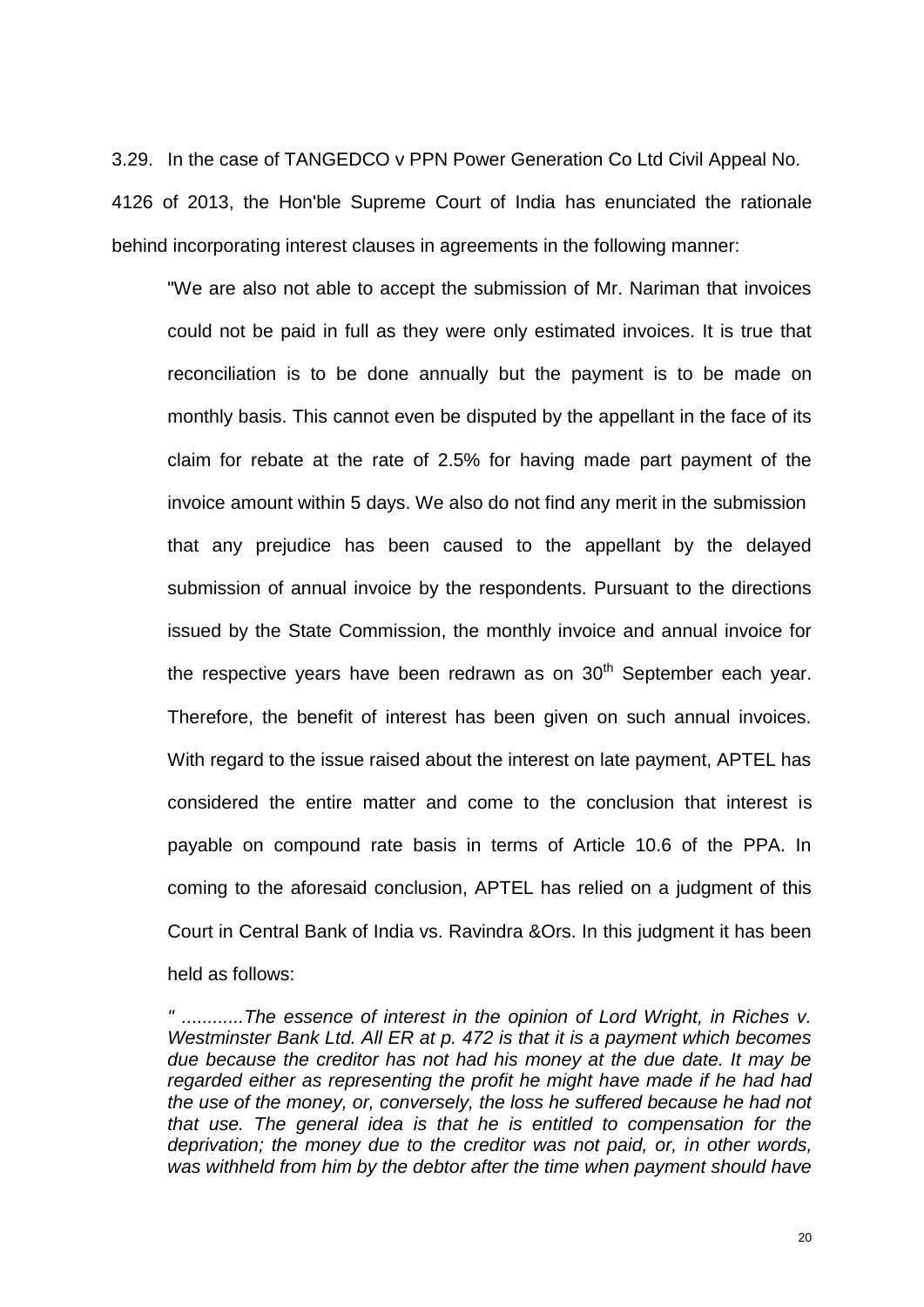*been made, in breach of his legal rights, and interest was a compensation whether the compensation was liquidated under an agreement or statute. A Division Bench of the High Court of Punjab 2002 (1) SCC 367 speaking through Tek Chand, J. in CIT v. Dr Sham Lal Narula thus articulated the concept of interest the words 'interest' and 'compensation' are sometimes used interchangeably and on other occasions they have distinct connotation. 'Interest' in general terms is the return or compensation for the use or retention by one person of a sum of money belonging to or owed to another. In its narrow sense, "interest" is understood to mean the amount which one has contracted to pay for use of borrowed money. ..... In whatever category "interest" in a particular case may be put, it is a consideration paid either for the use of money or for forbearance in demanding it, after it has fallen due, and thus, it is a charge for the use or forbearance of money. In this sense, it is a compensation allowed by law or fixed by parties, or permitted by custom or*  usage, for use of money, belonging to another, or for the delay in paying *money after it has become payable."* 

*56. Similar observations have been made by this Court in Indian Council of Enviro-Legal Action vs. Union of India & Ors. wherein it has been held as follows:* 

*"178. To do complete justice, prevent wrongs, remove incentive for wrong doing or delay, and to implement in practical terms the concepts of time value of money, restitution and unjust enrichment noted above-or to simply levelisea convenient approach is calculating interest. But here interest has to be calculated on compound basis-and not simple-for the latter leaves much uncalled for benefits in the hands of the wrongdoer.* 

*179. Further, a related concept of inflation is also to be kept in mind and the concept of compound interest takes into account, by reason of prevailing rates, both these factors i.e. use of the money and the inflationary trends, as the market forces and predictions work out.* 

*180. Some of our statute law provide only for simple interest and not compound interest. In those situations, the courts are helpless and it is a matter of law reform which the Law Commission must take note and more so, because the serious effect it has on the administration of justice. However, the power of the Court to order compound interest by way of restitution is not fettered in any way. We request the Law Commission to consider and recommend necessary amendments in relevant laws.* 

*57. The late payment clause only captures the principle that a person denied the benefit of money, that ought to have been paid on due dates should get compensated on the same basis as his bank would charge him for funds lent together with a deterrent of 0.5% in order to prevent delays. It is submitted by Mr.Salve and Mr. Bhushan that bankers of the respondents have applied quarterly compounding or monthly compounding for cash credits during different periods on the basis of RBI norms. Article 10.6 of the PPA has followed the norms of the bank. This cannot be said to be unfair as the same*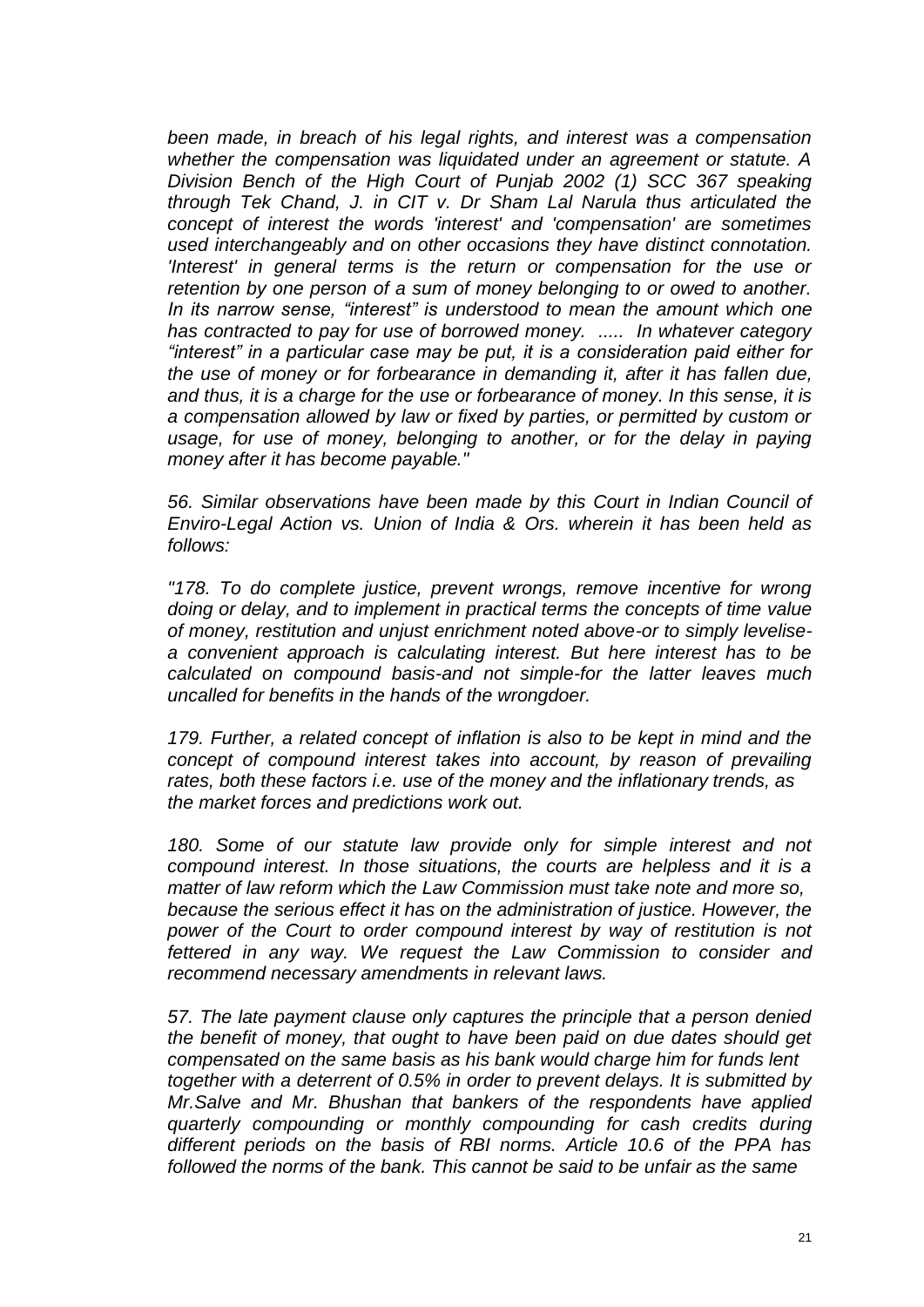#### *principle would also apply to the Appellants"*

3.30. It was also held in the judgment of Ravindra that interest would be capitalized and at such time loses its character as interest and thus interest is payable also on such sum. Thus, in the present case, when the invoice payments were made belatedly, at the time of effecting payment, the interest not having been paid, the said sum became due and payable. Such sum having crystallized would stand capitalized as an ascertained debt due and further interest would be payable thereon. Interest is capitalised on the analogy that the interest falling due on the accrued date and remaining unpaid, partakes the character of amount advanced on that date. If interest on such sum that stood capitalized is not paid, it would amount to unjust enrichment by the party retaining it.

3.31. Furthermore, the Hon'ble Appellate Tribunal for Electricity in cases such as - (1) Jaipur Vidyut Nigam Limited vs. Rajasthan Electricity Regulatory Commission [(2019) SCC Online APTEL 98] and (2) Maharashtra State Electricity Distribution Co Ltd. vs. Maharashtra Electricity Regulatory Commission &Anr. [(2018) SCC Online APTEL 38] has settled the law regarding mandatory payment of Late Payment Surcharge in the event of delay in payment of admitted outstanding dues by the Distribution Licensee to a Generating Company.

3.32. In view of the above, the Petitioner submits that in cases such as the Petitioner's, where there is a specific provision in the EPA enjoining upon the Respondent TANGEDCO to pay within the stipulated time and also provide for payment security mechanism which would be available to be encashed if payment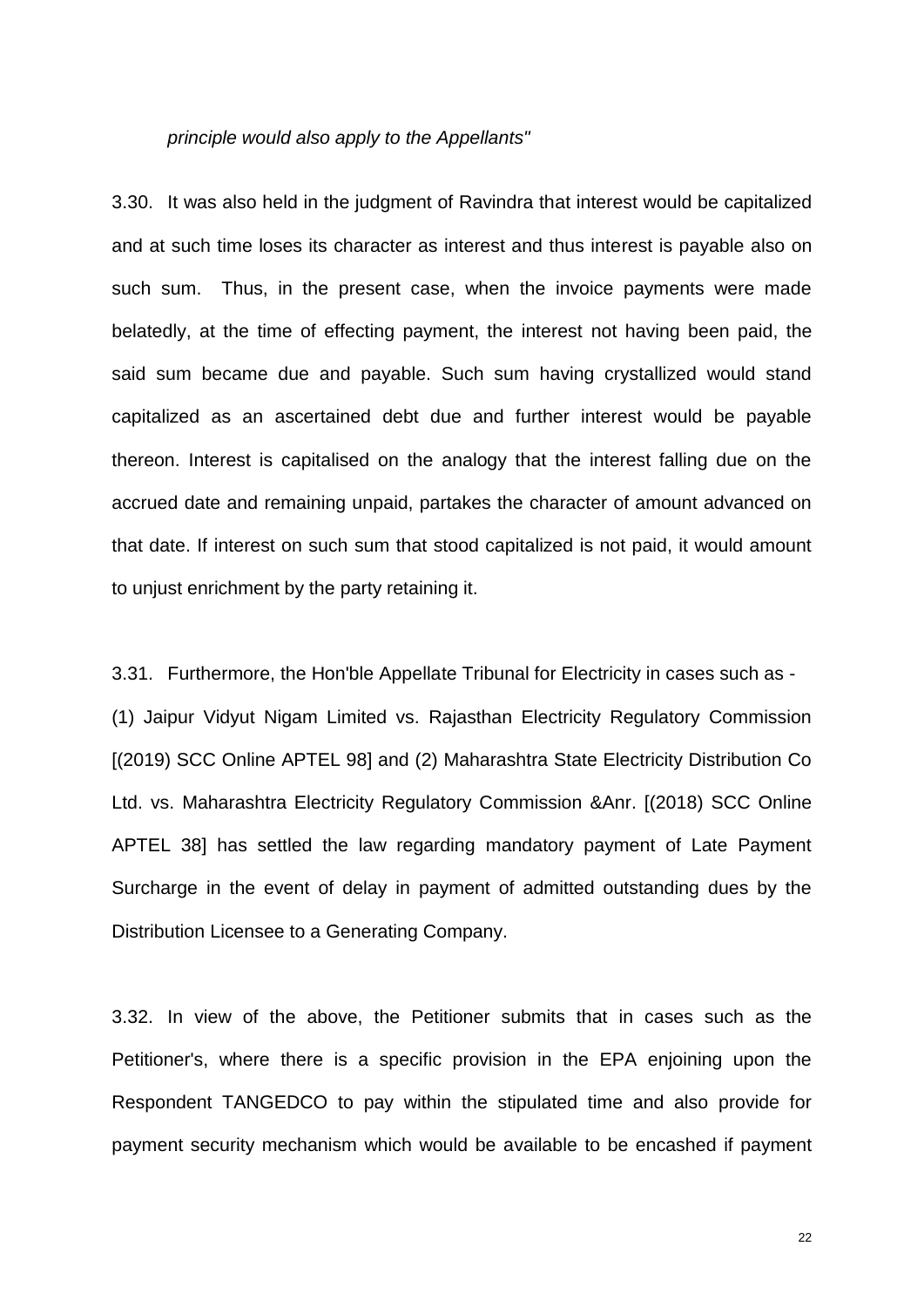was not effected on or before the 60<sup>th</sup> day from Invoice, TANGEDCO ought to be held liable to make good the claim for the same with accrued interest, otherwise it would render the whole purpose of incorporating such strictures hollow and meaningless.

3.33. Further, it is now apparent that the Respondent TANGEDCO deliberately delays payments to RE Generators who are always paid after conventional generators since the RE Generators are smaller players and cannot easily file recovery proceedings due to the costs involved. Further, as would be seen from their past conduct, the TANGEDCO after withholding payments, on the verge of the Commission would belatedly offer 6% interest and delay payments of even such interest payment. It is thus necessary that such conduct detrimental to the interest of the generators and which is in the teeth of the regulator's directives be curbed and put an end to. Thus, the petitioner is seeking for award of costs of the litigation including court-fees since the petitioner is forced to approach the Commission due to the deliberate disobedience to pay admitted dues. The status of the petitioner is all the more pitiable since it is an REC generator and is already being compensated by the Respondent for the electricity purchased at a very low rate. Therefore, to not be paid even this low rate on time is wholly arbitrary and unexpected of a State controlled body such as the Respondent.

3.34. It has raised invoices for power supplied on a monthly basis as per the terms of the EPA. However, the Respondent has honoured the said PPAs very belatedly and has failed to pay the interest on delayed payments payable thereon.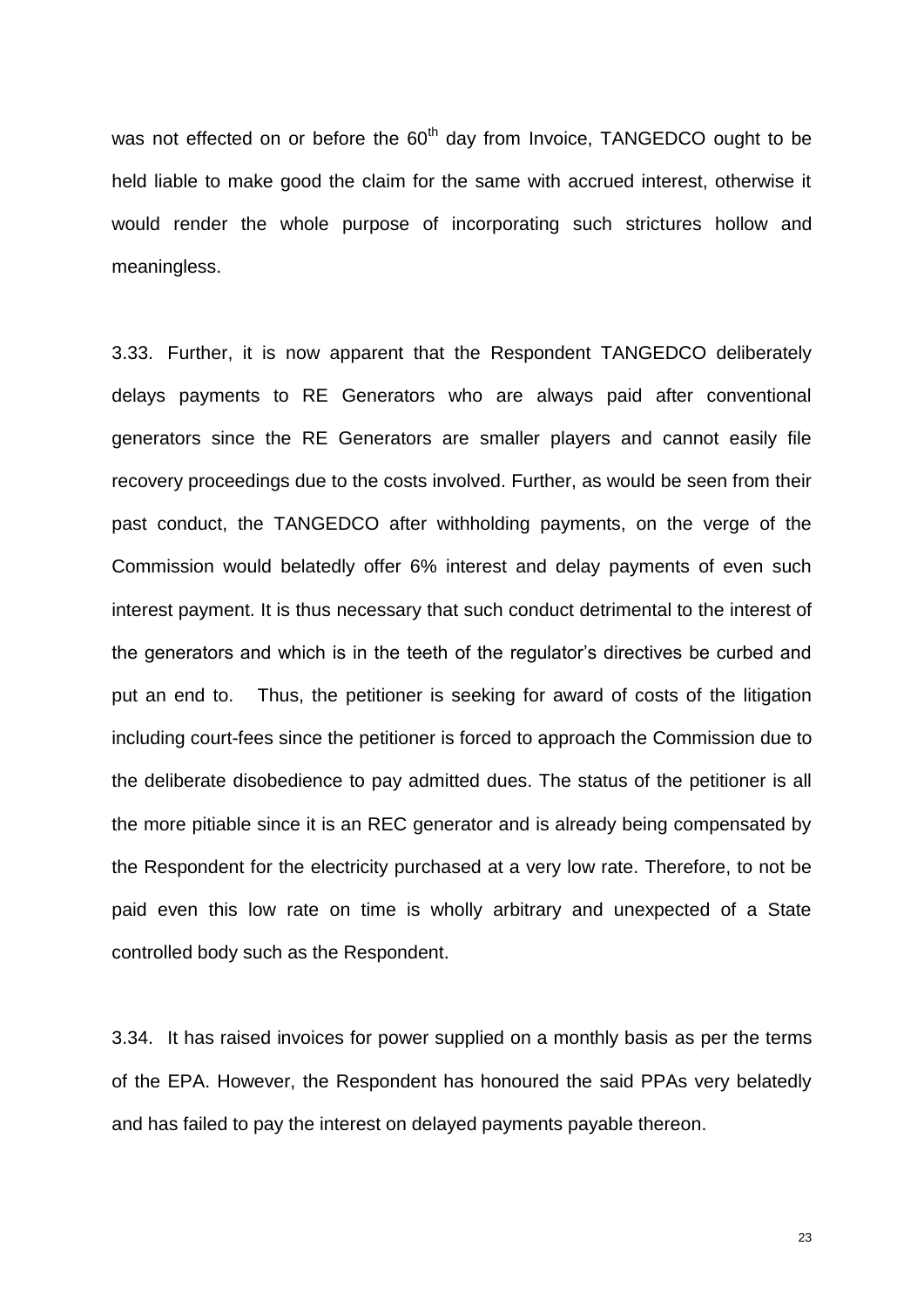3.35. The default on part of the respondents to make payment for electricity supplied as per the terms of the agreement has made it difficult for the Petitioner to meet its commitments.

3.36. Further, the Commission vide order dated 25.03.2019, in the case of Century Flours Mills v TANGEDCO D.R.P.No.21 of 2013 has stated that the TANGEDCO is liable to make payment of interest on delayed payments at 12% per annum in the following manner:

"From the above, it is clear that the petitioner is entitled for an interest of 1% per month i. e. 12% per annum for any delayed payment beyond 30 days. As such claim of the petitioner for interest at 12% as mentioned in Annexure "A" to the petition is correct. In view of the above, the petition is allowed. The respondents are directed to make the payments claimed by the petitioner after duly verifying the calculation within three months from the date of this order."

3.37. The interest due on Invoices paid and the sums due towards unpaid Invoices with accrued interest is being set forth in the Annexure to the petition. The Invoices due as of 31.07.2021 Rs.40,85,02,740 /- (i.e., July 2020 to July 2021) and accrued interest thereon of Rs.1,18,49,644 /- (i.e. July 2020 to July 2021) and also interest on delayed payment towards Invoices already paid amounting to Rs.5,40,10,563/- (i.e. April 2018 to July 2021), (being the interest accrued till 31-05-2021) towards interest against delayed payments made by TANGEDCO for power supplied under invoices where payments have been effected. The total dues claimed under the present petition is RS.47,43,62,946/- (Forty Seven Crores Forty Three Lakhs Sixty Two Thousand Nine Hundred Forty Six Only).

3.38. The substantial delays in making payments by the respondent have caused severe difficulties for the petitioner in meeting the financial obligations towards banks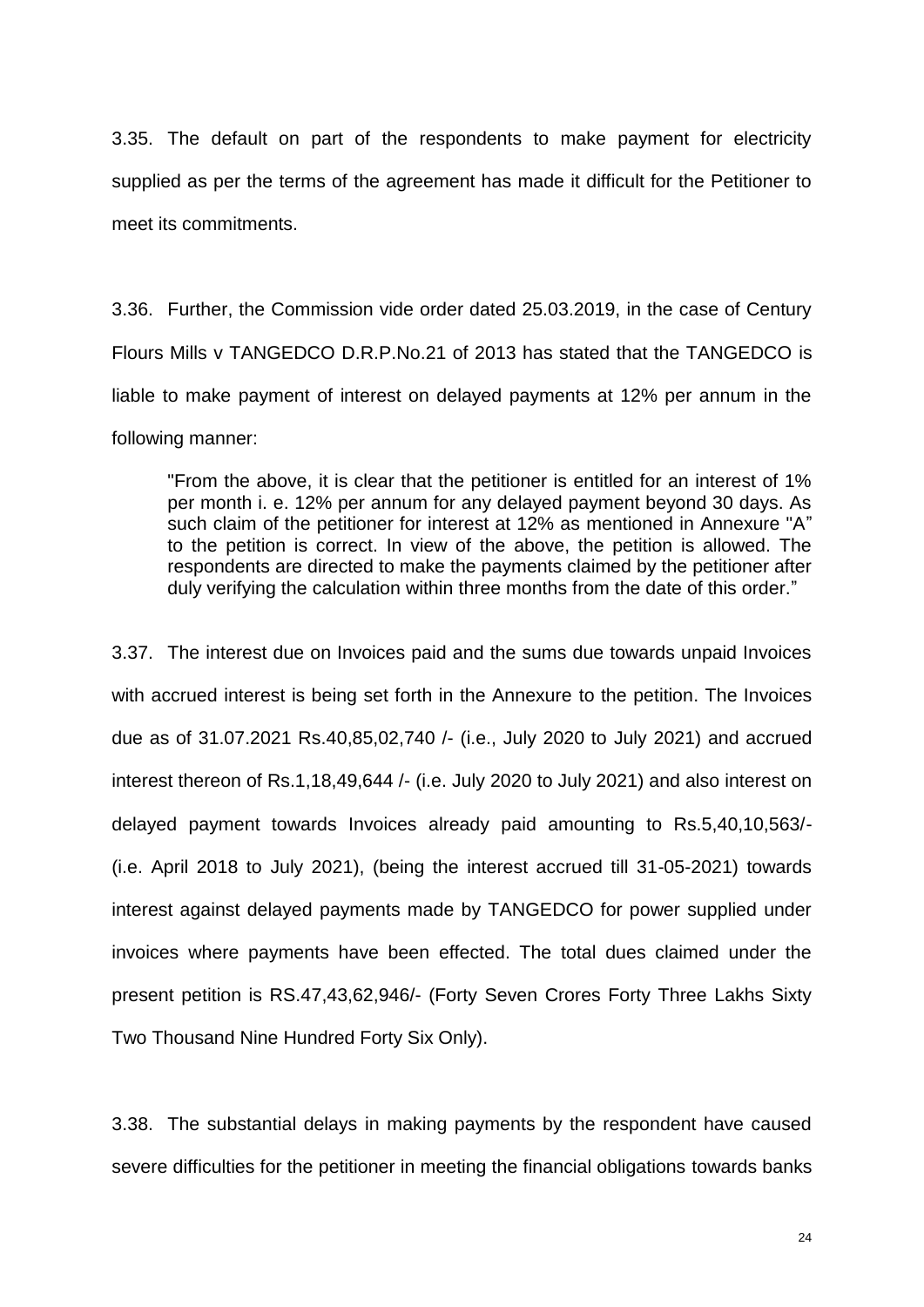and financial institutions. The interest on delayed payments is much lower than the payments the petitioner has to make to its banks/financial institutions under the term loans. The delay in payments by TANGEDCO has also hampered the petitioner's capacity to carry on its business.

3.39. It was initially attracted to the state of Tamil Nadu because of its geographical location which greatly favours wind energy generation and also by the policies of the state of Tamil Nadu and the respondents which was supportive of wind energy generation including the single window clearance system for establishing wind energy generation units. However, the petitioner submits that failure of TANGEDCO to make payments promptly as per terms of the energy purchase agreements has adversely affected the petitioner's financial position and strained its finances. The current attitude of TANGEDCO not only affects the petitioner but would also have long term negative impact on the viability of the state of Tamil Nadu as most favoured destination for investment in Renewable Energy, particularly Wind Energy Projects.

3.40. It had sent letters (i.e., Annexure-5,6,10,11&12) of demand to the Respondent electricity distribution circles seeking payment of interest on delayed payments. The said letters are also filed along with the instant petition. The petitioner submits that there has been no response or positive action from the respondents. The Respondents have been making ad-hoc payments from time to time which are substantially delayed. The payment status from the time of the commissioning of the plant is being set forth below:-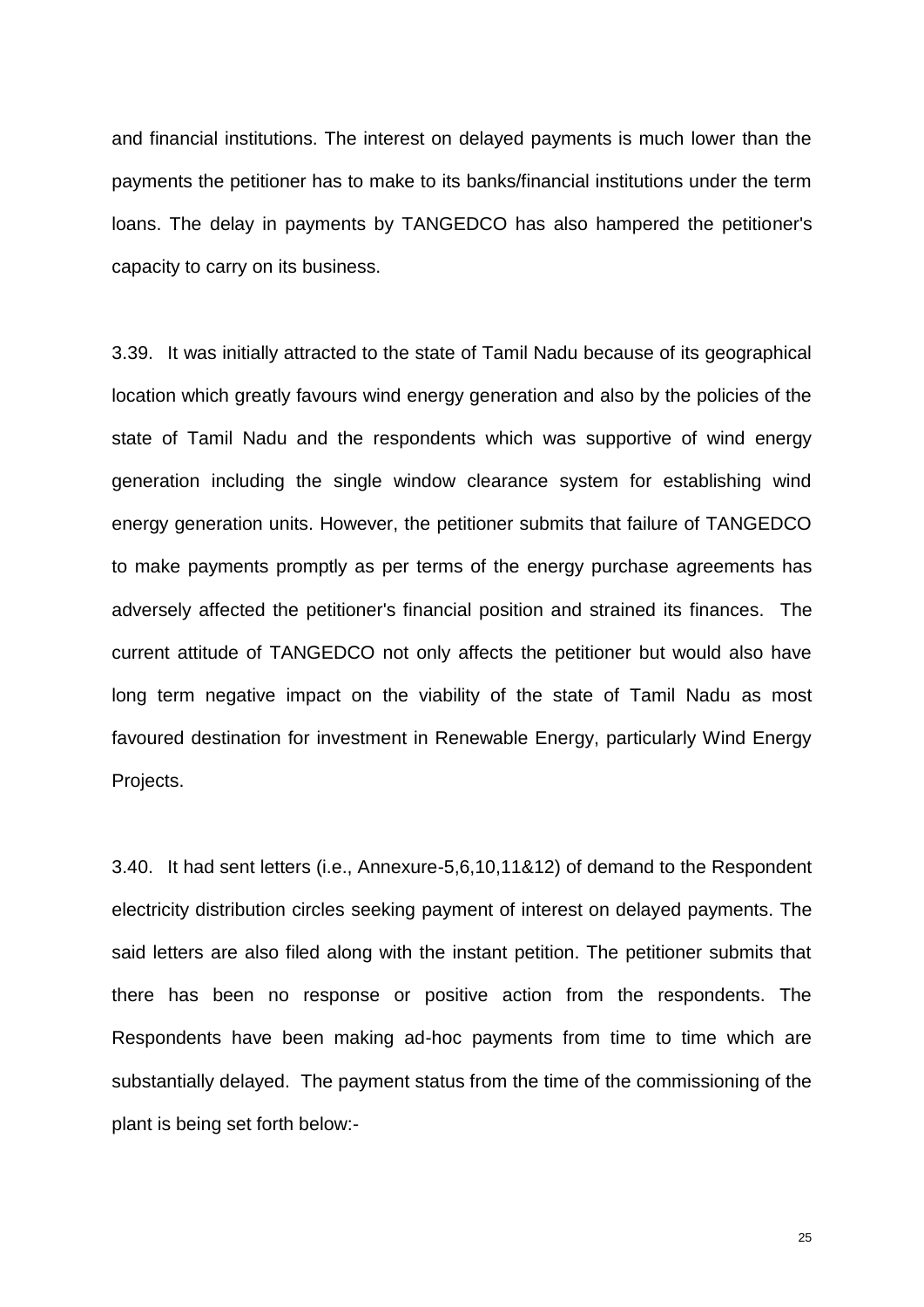(consolidated table with Invoice No., Invoice date, Invoice value, date of payment, value of payment, days delay from due date, accrued interest at 12% per annum)

3.41. The petitioner has also written several letters to the Respondents asking for establishment of the LC as mandated under the EPA, including letters dated 05.10.2020 and 24.11.2020. However, there has been no response in that regard.

3.42. TANGEDCO sought for and was provided with an undertaking letter to release pending payments under cover of letter dated 24.12.2020. However even then payments have not been released.

3.43. While so, the Central Government has announced a slew of measures to benefit the Respondents and enable them to clear the long pending dues which steps have been accelerated post the Covid-19 crises. The Union Ministry of Power has written to all States/UTs extending Rs.90,000 crore financial package to assist the stressed DISCOMs. A communication in this regard had initially been sent on 14.05.2020. It was announced that the package for power sector will significantly reduce the burden of Power Distribution Companies (DISCOMS) for maintaining distribution of electricity as supplied by Gencos/Transcos during these difficult times. The Ministry for Power and New and Renewable Energy announced that the Government of India had on 13.5.2020 decided to make an infusion of liquidity of Rs.90,000 crores through Power Finance Corporation Limited (PFC Ltd.) and Rural Electrification Corporation Limited (REC Ltd.) as a part of the Atmanirbhar Bharat Abhiyan. The specific scheme was called the 'Special Long Term Transition Loan to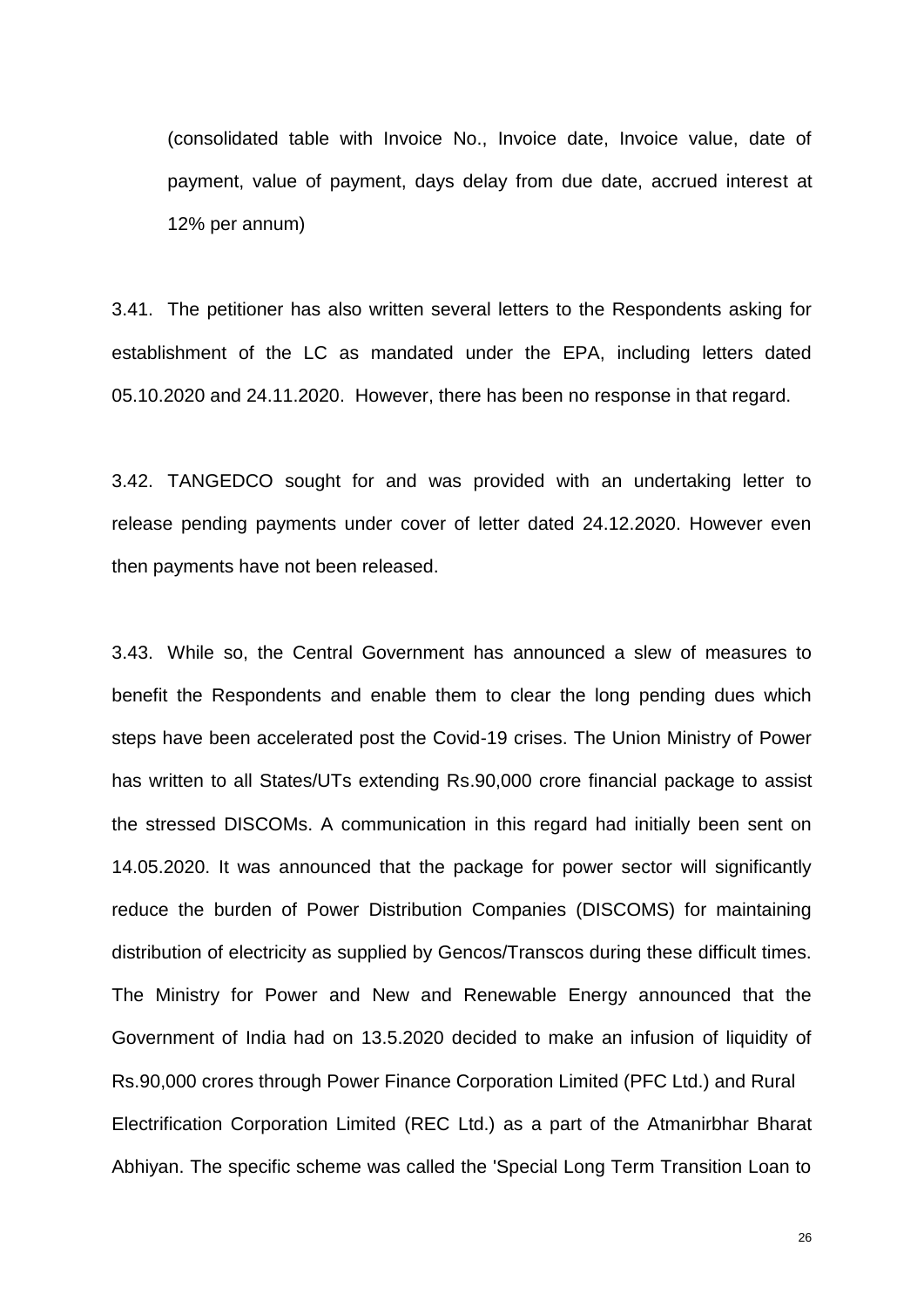Discoms for COVID-19', with the financial assistance being meant to help the DISCOMS clear their dues to power producers, both belonging to the Central Public Sector Undertakings (PSUs) and the private sector and transmission companies. To be paid in two tranches, the loan is stated to have a tenure of up to 10 years, including moratorium period of not exceeding 3 years. The conditions have been stipulated at each stage, and to be implemented through the Power Finance Corporation (PFC) and the Rural Electrification Corporation (REC Ltd). The DISCOMS such as the Respondent TANGEDCO are to submit an "unconditional and irrevocable" guarantee from the respective State governments with due approval from the State Finance Departments before the first disbursement.

3.44. Pursuant to the initiatives, the TANGEDCO sent to the Centre, a revised application for Rs.32,682.65 crore against its original request for Rs.18,000 crore. This was in response to the Centre's decision to extend the scheme's reference date from March 31 to June 30.

3.45. As per publicly available information, the funding was sanctioned and the two Central agencies - REC Limited (formerly Rural Electrification Corporation Limited) and the Power Finance Corporation (PFC) have been provided the approvals to provide funding to TANGEDCO. The former will give Rs.17,830.3 crore including Rs.2,715.15 crore, which pertains to a portion of the PFC's component of the overall sanctioned loan amount. The remaining Rs.12,400 crore will come from the PFC. Additionally, through an official communication dated 20.8.2020 of Ministry of Power, Govt. of India, has noted that belated payments by Distribution licensee for all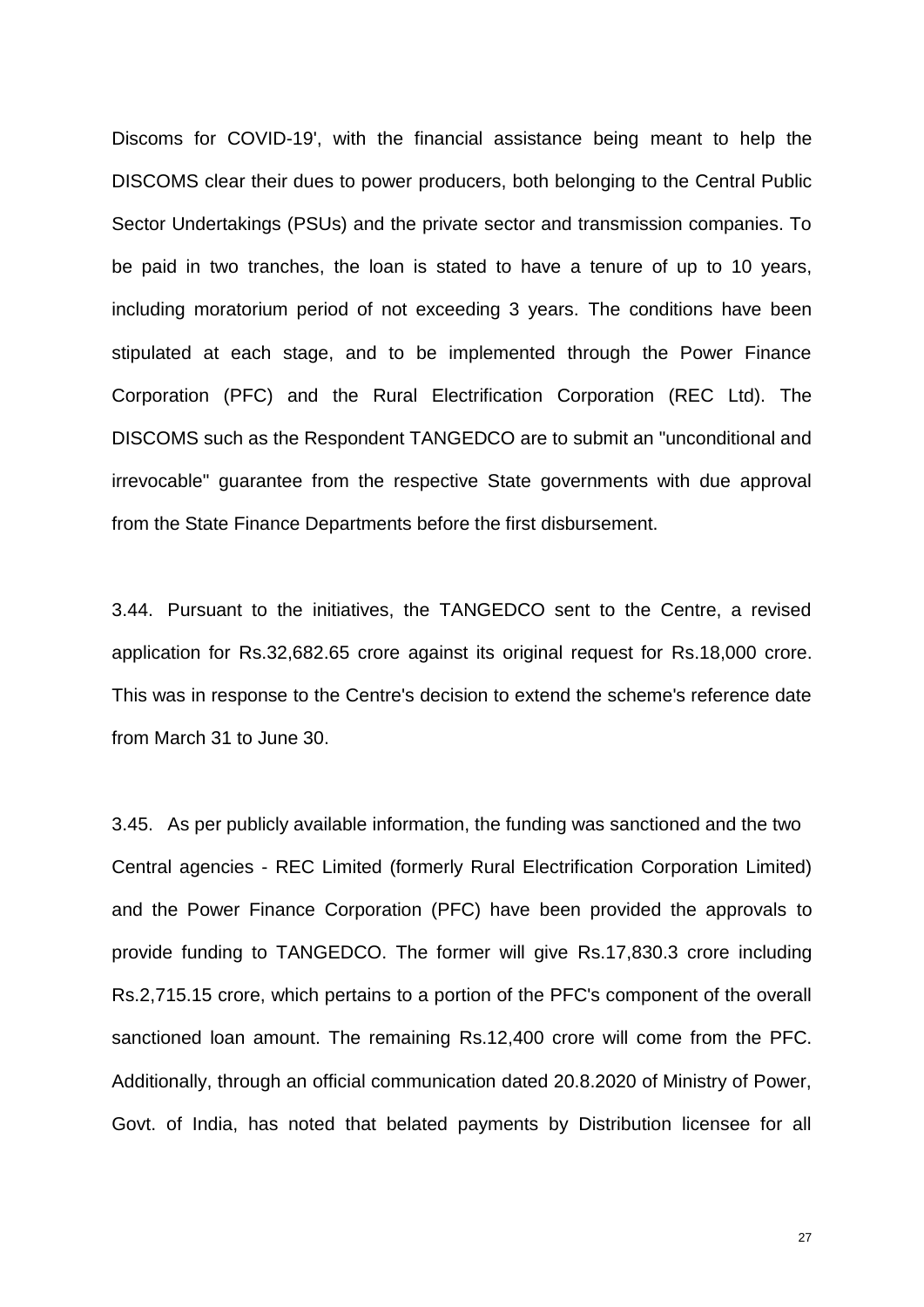payments under the Liquidity Infusion Scheme of PFC and REC, launched as a part of Atmanirbhar Bharat should bear interest at 1%p.m.

3.46. While so, in a peculiar turn of events, while the petitioner was expecting release of funds, it was shocked to receive information that the TANGEDCO has started releasing funds to the generators but only to persons identified by it. However, as has already been set out, the petitioner is already in deep financial crises due to the delay in payments and it has had to service its loans since its electricity is already being sold at the lowest rate discovered through reverse bids. However, if interest is not paid, there would be no sums to bridge the gap. The continued arbitrary action of favouring certain generators is further complicating the issue since the petitioner's lenders are aware that generators are being released funds and they are being further pressured to follow up for the release of payments.

3.47. The PFC and REC Ltd. are required to release the funds directly to the generators and also monitor the utilization of funds. The complete details of pending payments including Late Payment Surcharge / interest on delayed payment as per EPA has been uploaded on the Ministry of Power website PRAAPTI. However, it appears that all information is not being provided by the TANGEDCO who are seeking to obtain the funding claiming dues that have accumulated with interest thereon but only paying the principal sums and thereby pocketing the difference for their own purposes. This is a gross abuse of the terms of the sanction.

3.48. The petitioner is constrained to file the instant petition and is also legally entitled to, is contrary to the binding judgments of the APTEL and the Commission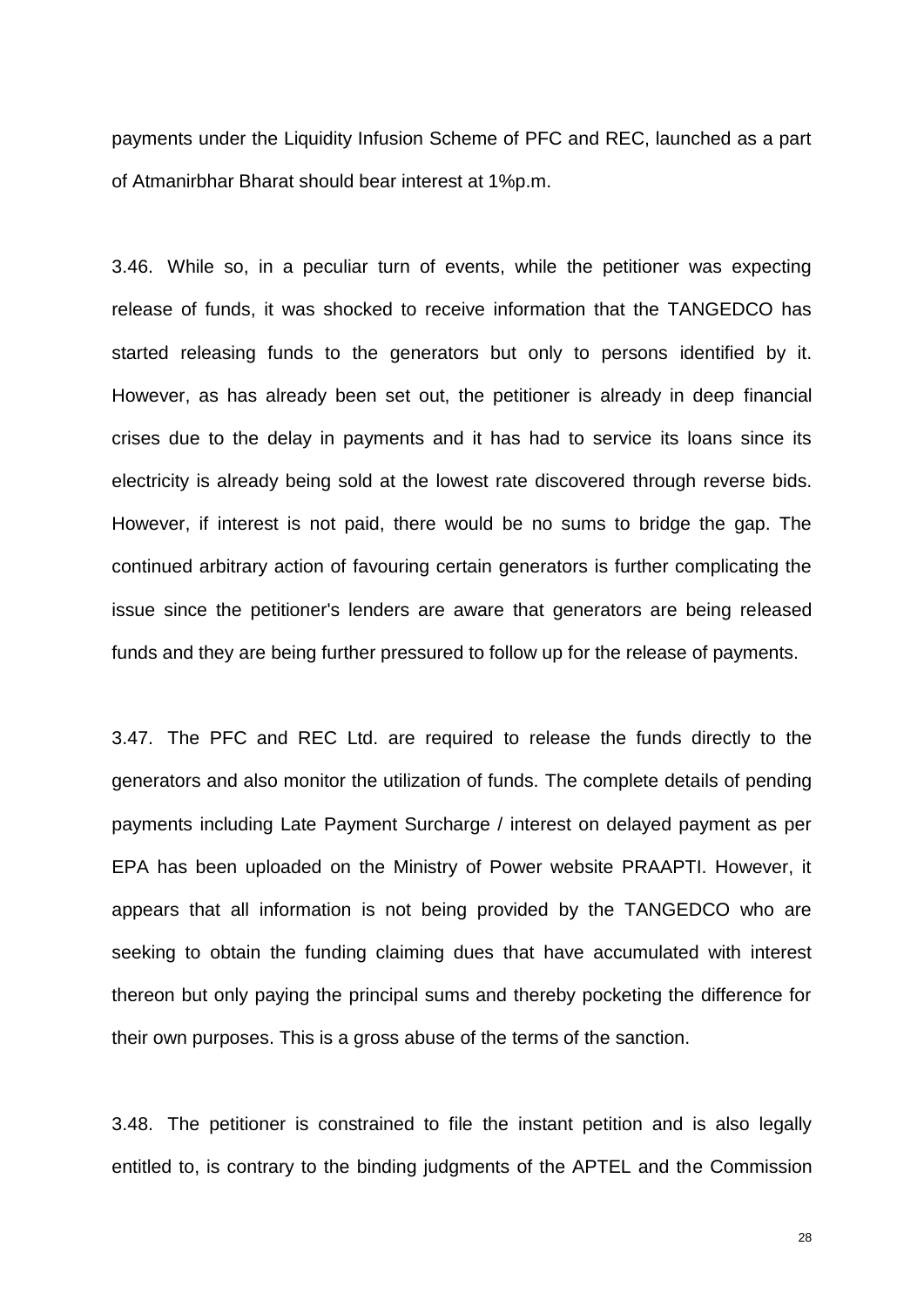and the petitioner submits that it ought to be awarded the costs of the petition including court fees and legal expenses incurred pursuant to the provisions of Regulation 33 of the TNERC- Conduct of Business Regulations, 2004.

3.49. The petitioner is paying a Court fee of Rs.47,43,629/- (Rupees Forty Seven Lakhs Forty Three Thousand Six Hundred and Twenty Nine only) being 1% of the 'amount in dispute' as required to be paid under the Commission's Regulations.

3.50 The instant petition has been filed within the period of limitation. All claims relate to sums due which are well within the 3 year period from arising of the cause of action. The EPA between the parties specifically contemplates amicable resolution and unfortunately, though the Respondent has never disputed the claims, it has not amicably resolved the issue, resulting in the petitioner having to file the present petition.

# **4. Contentions of 1st, 3rd and 4th Respondents:-**

4.1. In the year 2017, TANGEDCO has proposed to procure wind power from developers establishing Wind Power Projects through a Long Term Power Purchase Agreement and also floated tender for procurement of 500 MW of wind power procurement under Reverse Bidding Process (E-Tender) to have a competitive rate as follows:

- (a) To establish, maintain and operate Wind Power Projects for a minimum of 25 MW with at least 5 MW project at one site for a single bidder or company or group of companies in Tamil Nadu and
- (b) To supply the generated Wind Power to TANGEDCO under long term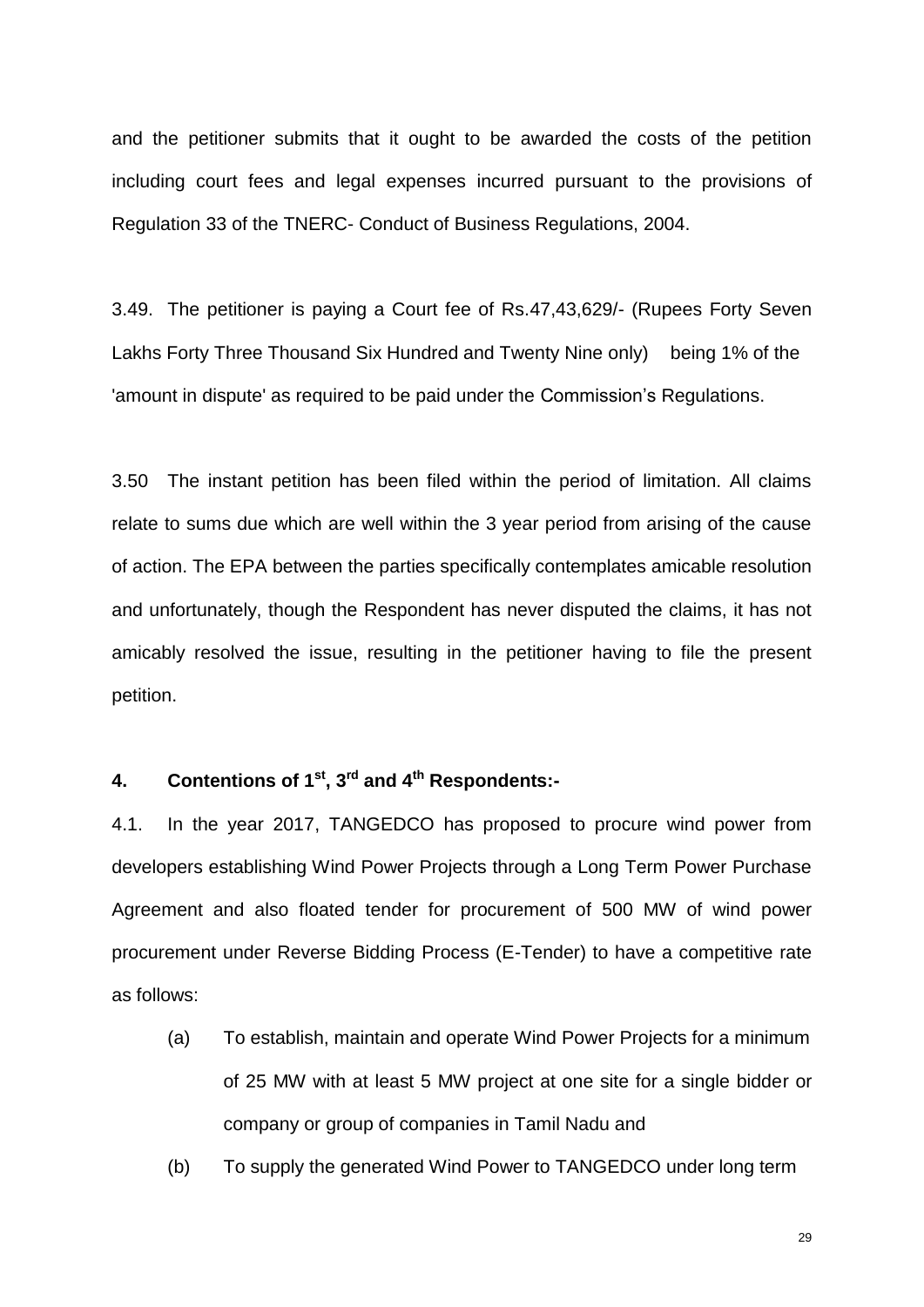Energy Purchase Agreement (EPA) at the rate to be finalized through reverse bidding, considering the fixed tariff of Rs.3.46 per unit as upper limit, without any escalation during the contracted period

4.2. M/s.Regen Power Tech Pvt Ltd had participated in the E-Tender and becoming a successful bidder for total capacity of 200 MW for setting up wind power plant at Ottapidaram Taluk in Tuticorin District and also issued "Letter of Indent" (LOI) vide LOI. Lr.No:CE/NCES/SE/Solar/ EE/IWPP/AEE.2/F. M/s..Regen Power Tech Pvt Ltd/D.2067/17, dated 21.09.2017.

4.3. M/s. Regen Power Tech Pvt Ltd had Signed Power Purchase Agreement (PPA) with TANGEDCO on 19.10.2017 for supplying 200MW of Wind Power to TANGEDCO at the rate of Rs.3.42/unit for 25 years from the date of Commercial Operation Date (COD). As per the terms and conditions of PPA, M/s. Regen Power Tech Pvt Ltd has to commission the entire project within 15 months from the date of signing of PPA terms which is before 19.01.2019 without attracting Liquidated Damages (LD) clause.

4.4. M/s.Regen Power Tech Pvt Ltd in their letter dated 12.12.2017, requested to split up the allocated capacity of 200 MW into four blocks each of 50 MW capacity to be set up under different Special Purpose Vehicle (SPVs) in the following names;

(1) Purushothama Perumat Renewabe Energy Pvt Ltd,

(2) Soundararaja Perumal Renewable Energy Pvt Ltd,

(3) Sri Moorthi Perumal Renewable Energy Pvt Ltd,

(4) Vaikundananda Perumal Renewable Energy Pvt Ltd.

4.5. Based on the company's request, approval has been accorded to M/s. Regen Power Tech Pvt Ltd to form 4 Nos. SPV for splitting of 200 MW of Wind Project into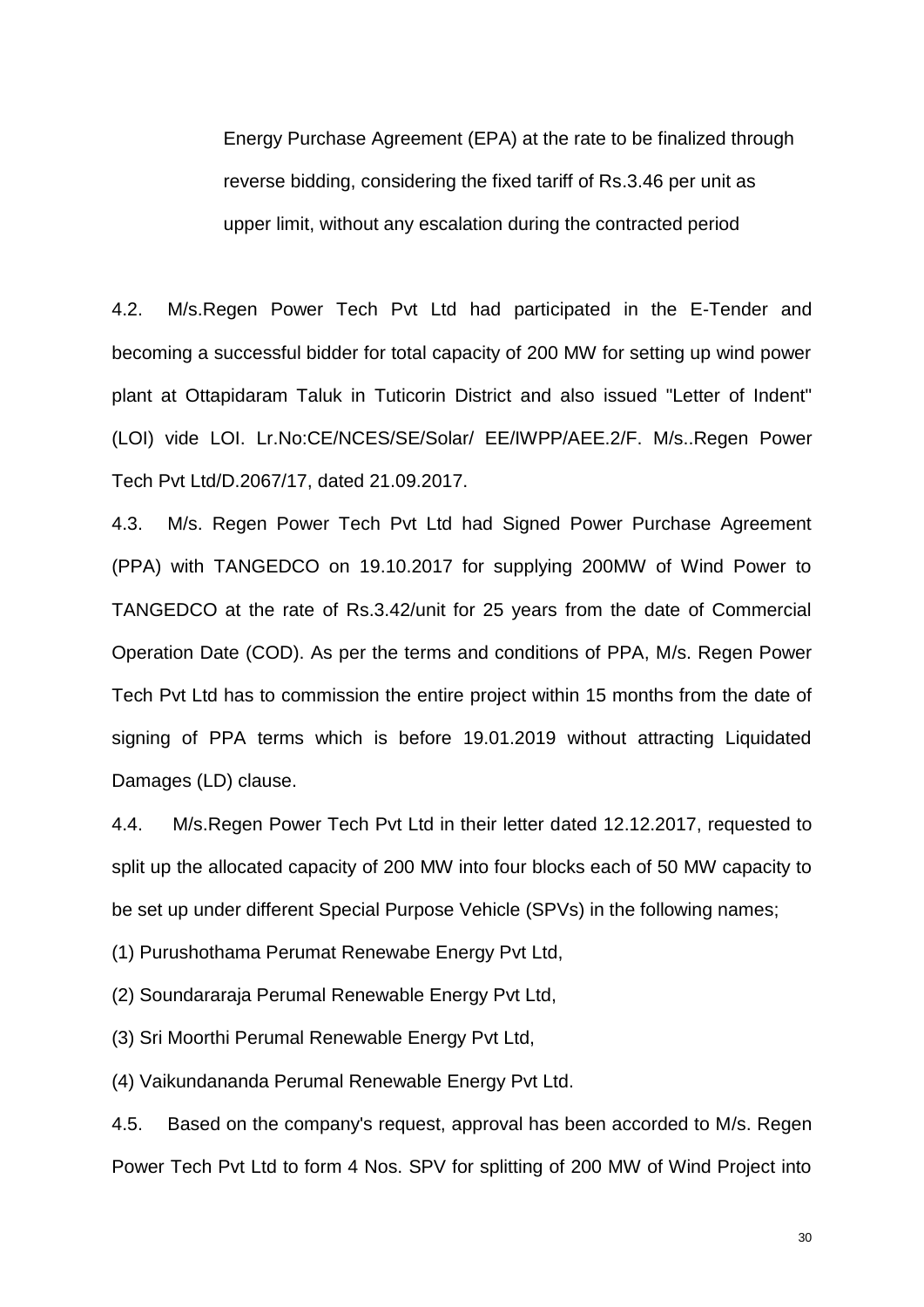4x50 MW for each SPV in above names vide Lr.No. CE/NCES/SE/Solar/EE/WPP/ AEE2/F.M/s. Regen Powertech /D.17/18, dated 05.01.2018.

4.6. Among the four companies M/s.Purushothama Perumal Renewable Energy Pvt Ltd as a Special Purpose vehicle (SPV) has executed PPA for 50 MW capacity. Out of the total load of 50 MW, only 49.5MW (33x1.5MW) has been commissioned on various dates starting from 29.03.2018, and the COD certificate issued by TANGEDCO, dated 08.11.2018.

4.7. Invoices for the wind energy sale received from M/s. Purushothama Perumal Renewable Energy Pvt Ltd from April 2019 to June 2020 were already paid, as detailed below:

| S.             | Period            | Amount   | Deducti | <b>Net Amount</b> | LOA/Date        |
|----------------|-------------------|----------|---------|-------------------|-----------------|
| No.            |                   |          | on      |                   |                 |
| 1              | April 2019        | 8652270  | 3300    | 8475991           | 299073/15-07-19 |
| $\overline{2}$ | May 2019          | 23309538 | 25800   | 22818063          | 299074/15-07-19 |
| $\overline{3}$ | <b>June 2019</b>  | 50053058 | 147300  | 49905758          | 299075/31-12-19 |
| $\overline{4}$ | <b>July 2019</b>  | 57567851 | 235800  | 57332051          | 299076/31-12-19 |
| 5              | August<br>2019    | 53129655 | 181800  | 52947855          | 299077/31-12-19 |
| 6              | September<br>2019 | 31356021 | 88801   | 31267220          | 299078/31-12-19 |
| $\overline{7}$ | October<br>2019   | 4254312  | 1800    | 4252512           | 299079/31-12-19 |
| 8              | November<br>2019  | 9404090  | 300     | 9403790           | 299080/31-12-19 |
| 9              | December<br>2019  | 14829974 | 7803    | 14822171          | 299081/31-12-19 |
| 10             | January<br>2020   | 13705833 | 3302    | 13702531          | 299082/31-12-19 |
| 11             | February<br>2020  | 16408513 | 10800   | 16397713          | 17775/11-11-20  |
| 12             | <b>March 2020</b> | 93054810 | 3300    | 9302181           | 17778/12-11-20  |
| 13             | April 2020        | 7352227  | 1800    | 7350427           | 17777/12-11-20  |
| 14             | May 2020          | 18416939 | 40800   | 18376139          | 17893/12-11-20  |
| 15             | <b>June 2020</b>  | 45628453 | 18600   | 45609853          | 17894/12-11-20  |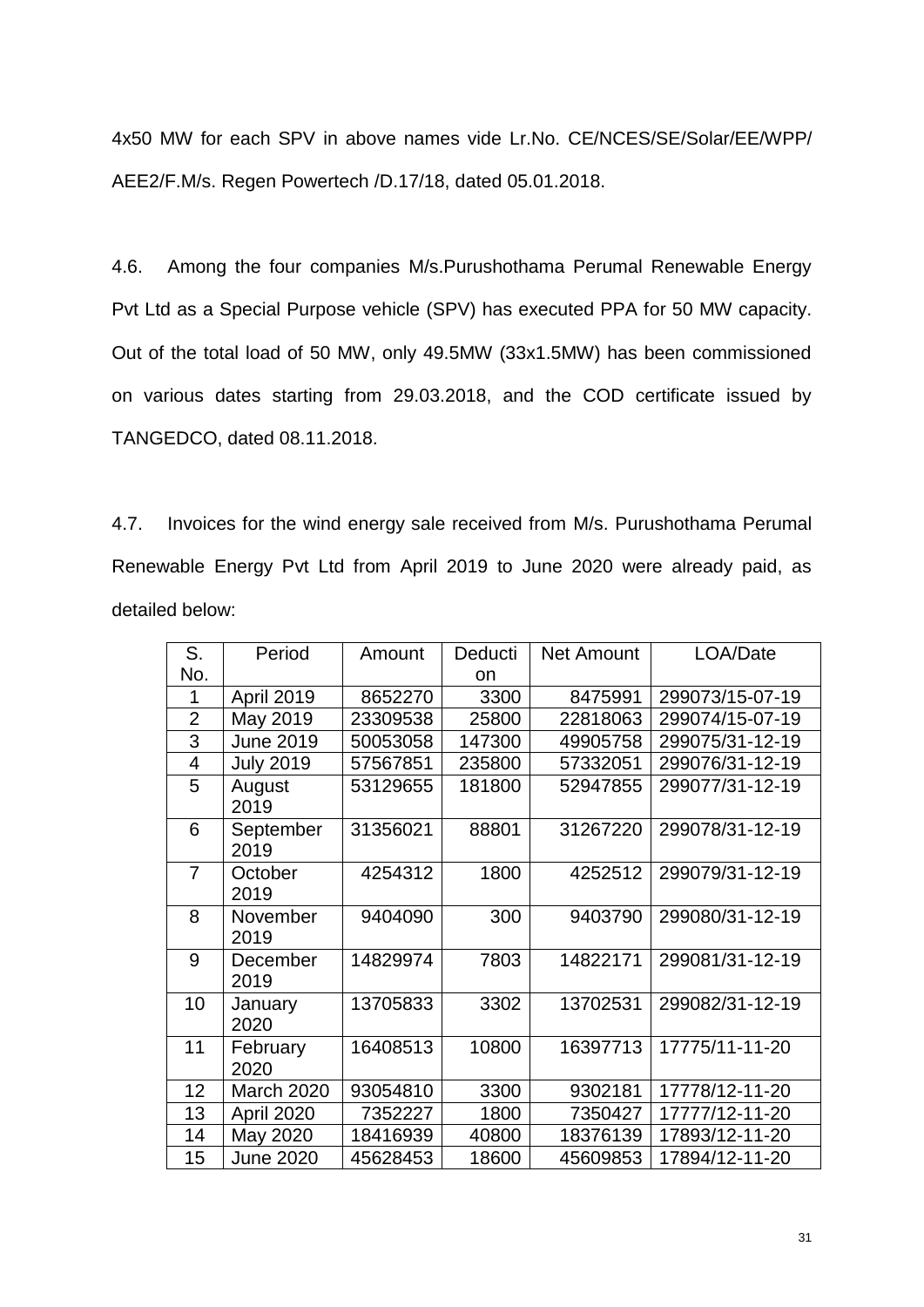4.8. Meanwhile a Petition was filed by M/s. Purushothama Perumal Renewable energy Private Limited "In the National Company Law Tribunal Special Bench, Mumbai "(NCLT) and NCLT has approved the amalgamation of M/s. Purushothama Perumal Renewable Energy Private Limited, and Wind Construction Ltd vide THE NATIONAL COMPANY LAW TRIBUNAL, SPECIAL BENCH, MUMBAI, Order dated 23-04-2020, as stated by the Petitioner and emerged as new entity under the name and style of MIs. Wind Construction Limited.

4.9. In the meantime M/s. Wind Construction Limited has reapplied for Name Change from M/s. Purushothama Perumal Renewable Energy Pvt Ltd to M/s. Wind Construction Limited based on the Order from NCLT. The documents submitted by M/s. Wind Construction for name change on 12-08-2021. The holding company of M/s. Purushothama Perumal Renewable Energy Pvt. Ltd. and M/s. Regen Power Tech are already under NCLT/Chennai. Hence, name change has not been approved so far. Based on the legal opinion, "Name Change" will be effected subject to satisfying the norms prescribed for effecting name change.

4.10. As the invoices were received from July 2020 to March 2021 in the name of M/s. Purushothama Perumal Renewable Energy Pvt. Ltd only and the invoices are not paid in view of the above lack of legal clarity with respect to the controlling stake of the agreement holding company M/s. Purushothama Perumal Renewable Energy Pvt Ltd. Further, as per the NCLT, Special Bench, Mumbai's Order dated 23.04.2020, the petitioner has taken possession of M/s. Purushothama Perumal Renewable Energy Pvt Ltd with effect from 23.04.2020. However the monthly generation bill have been claimed upto March 2021 in the name of M/s.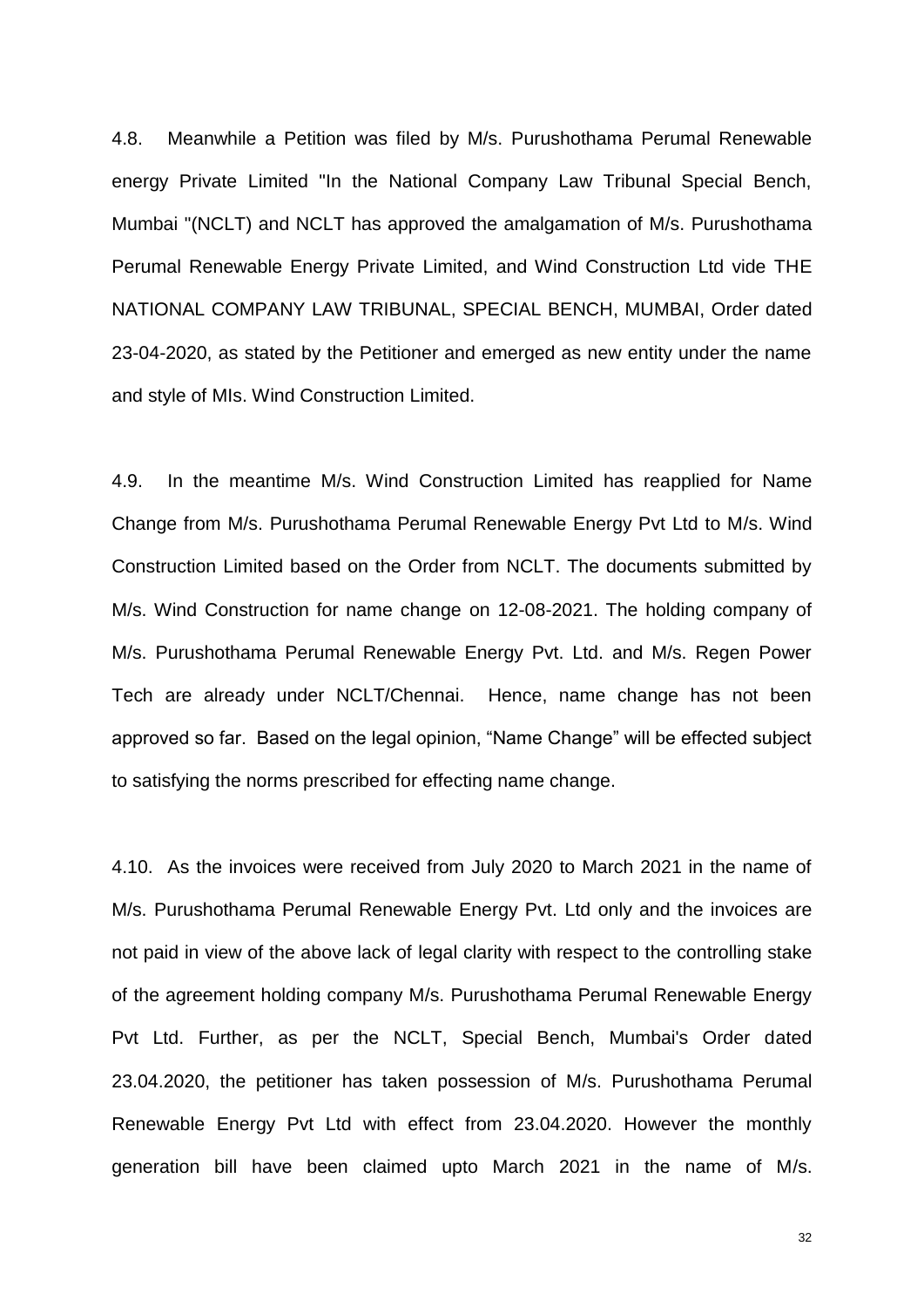Purushothama Perumal Renewable Energy Pvt. Ltd only and not in the name of M/s. Wind Construction ltd. After March 2021, the generation bills have not been claimed. Due to the reason stated above the payment has not been made.

4.11. The petitioners very well known the financial status and the difficulties faced by TANGEDCO. It is well known that TANGEDCO has been continuously working for improving the power status in the State and the years of power planning has been paying off. The delay in payment to the Petitioner is only temporary and the payment will be released soon.

4.12. A National Company Law Tribunal(NCLT) proceedings against M/s.Regen Power Tech Pvt Ltd is under process in Chennai and the liquidator has taken over the assets of M/s.Regen Power Tech Pvt Ltd which is the parent company having controlling stake in their SPV M/s. Purushothama Perumal Renewable Energy Pvt Ltd. Hence the name transfer or name change approval cannot be process further.

4.13. In view of the submission made, it is prayed that payment of interest may be dispensed taking into consideration the financial constrains faced by the TANGEDCO and prayed for dismissing the petition is entirety.

#### **5. Rejoinder filed by the Petitioner:-**

5.1. The Petitioner, Wind Construction Limited, was formerly M/s.Purushothama Perumal Renewable Energy Pvt. Ltd. Pursuant to a scheme of Amalgamation under Sections 230-232 of the Companies Act, 2013, approved by the Hon'ble National Company Law Tribunal on 23.04.2020, there has been a name change. An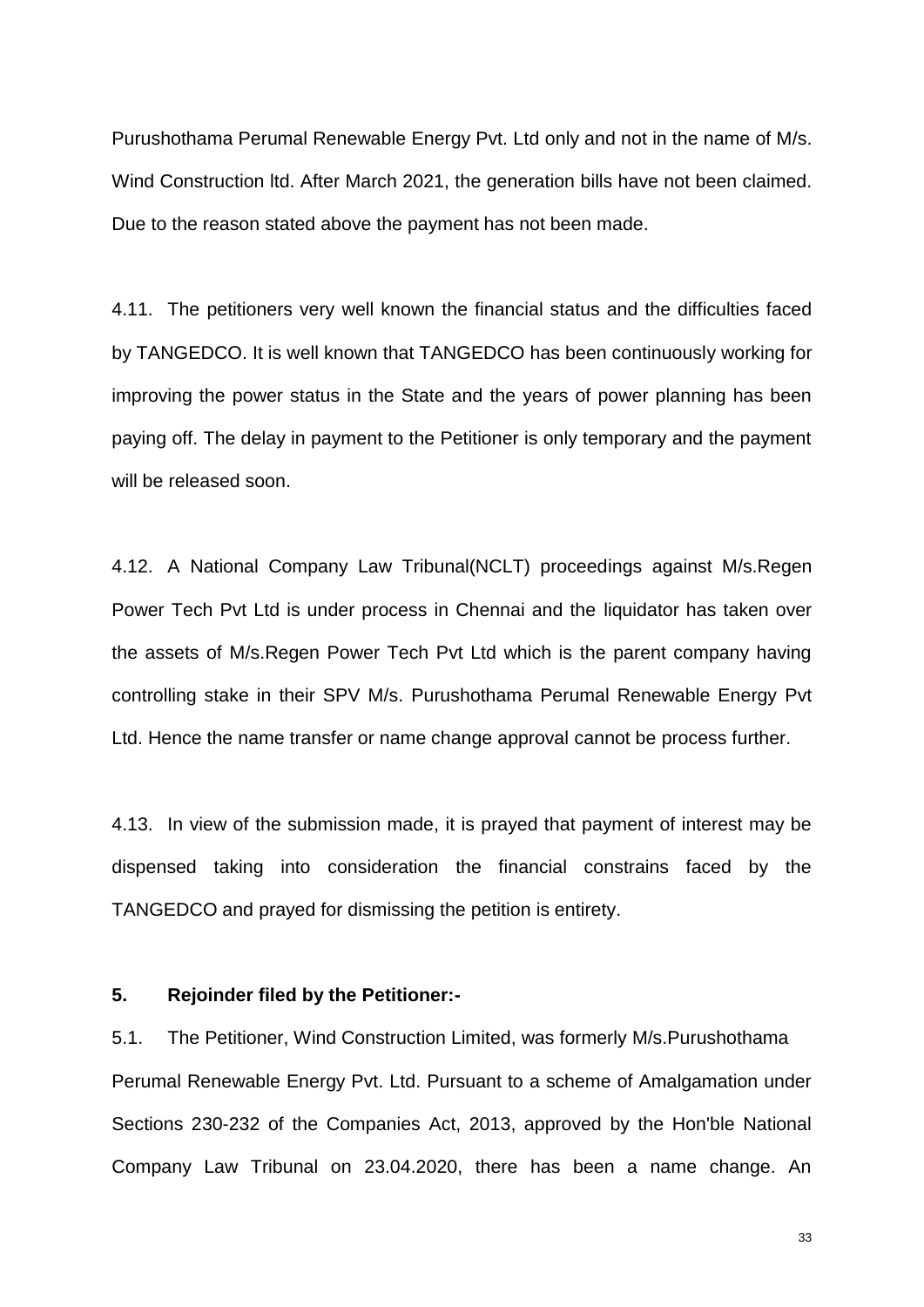application for name change has also been filed by the Petitioner with TANGEDCO. The Petitioner had written to CE/NCES, TANGEDCO, Chennai seeking Name Change in above referred Energy Purchase Agreement (EPA), vide its letter on 14-01-2021 and as per advice from CE-NCES office, the Petitioner had submitted application to the SE/NCES, TANGEDCO, Tirunelveli vide forwarding letter dated 31-05-2021 along with Indemnity bond and the order copy of the NCLT Order copy. The SE/NCES, TANGEDCO, Tirunelveli reviewed the application and forwarded it to CE/NCES, TANGEDCO, Chennai on 09.06.2021 for further action. Thereafter, the Petitioner's representative had personally met CE/NCES in this regard and as per his instructions, the Petitioner has once again submitted, the Indemnity Bond at the office of CE/NCES, TANGEDCO, Chennai vide forwarding letter dated 29.07.2021. Further, the Petitioner has sent reminder letters to CE/NCES, TANGEDCO, Chennai on 06.8.2021 & 09.08.2021. However, the Petitioner had not received approval from TANGEDCO for name change in EPA and its payments were kept pending under this pretext and the petitioner filed the present petition.

5.2. While so, during the pendency of the present petition, the Petitioner has merged with Fortune Integrated Assets Finance Limited (FIAFL) as per the Amalgamation Scheme approved by Order dated 14.12.2021 issued by the Regional Director, Western Region, Ministry of Corporate Affairs, Mumbai. Accordingly, the petitioner has submitted the requisite forms to the Registrar of Companies to give effect to the said Scheme of Amalgamation. In view of the above, the Petitioner is filing an application to amend the memorandum of parties and amend the prayer to give effect to name change. Further, the petitioner has also separately made an application for giving effect to this name change to the Respondents.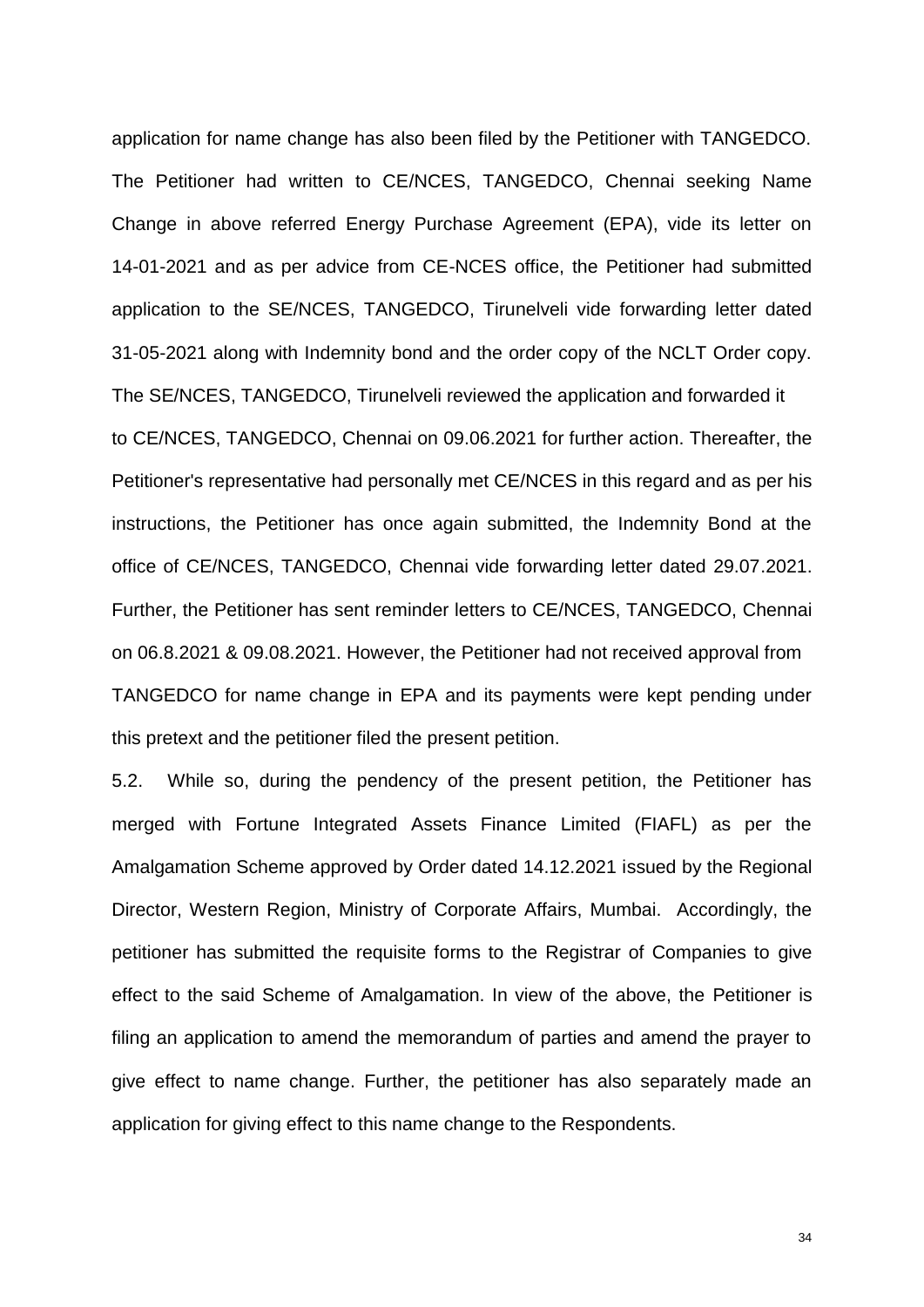5.3. It is evident from the Counter affidavit filed that the Respondents are raising completely untenable and bogus issues to delay the process of name change and also to keep the payment pending. It is evident that the Respondent is claiming as if the original shareholder and holding company of the petitioner company is before the NCLT and therefore the name change is kept on hold and also since the scheme approved by the NCLT and the name change are at different points in time, papers are not being processed because the Respondent is awaiting legal clarifications. Thereafter the Respondent is also admitting to its bad financial position as an excuse. It is thus clear that all of these claims are mere dilatory tactics to delay payment. Further, it is extremely objectionable that several generators generating thermal power are being promptly paid whereas NCES generators like the petitioner are left hanging without payments for inordinately long time for reasons best known to the Respondents. The Respondent cannot be concerned with the shareholders or any change in that regard as it is a settled position that the company is a distinct corporate legal entity unconnected with its shareholders. The company has raised a claim and that claim has to be paid. Further, with regard to name change the relevant statutory filings are already filed and there are now innumerable orders by the Commission to effect name changes which are accompanied by the necessary Registrar of Companies records. There is no scope for the Respondent to make any enquiries in that regard as the certificate itself is clear.

5.4. The Respondents shown net payable for the month of April, 2019 and May, 2019 less than to the extent of Rs.1,72,979/- and Rs.4,65,675/- respectively totaling to Rs.6,38,654/- from our invoices value. Hence, the same is to be added back in our outstanding claim dues.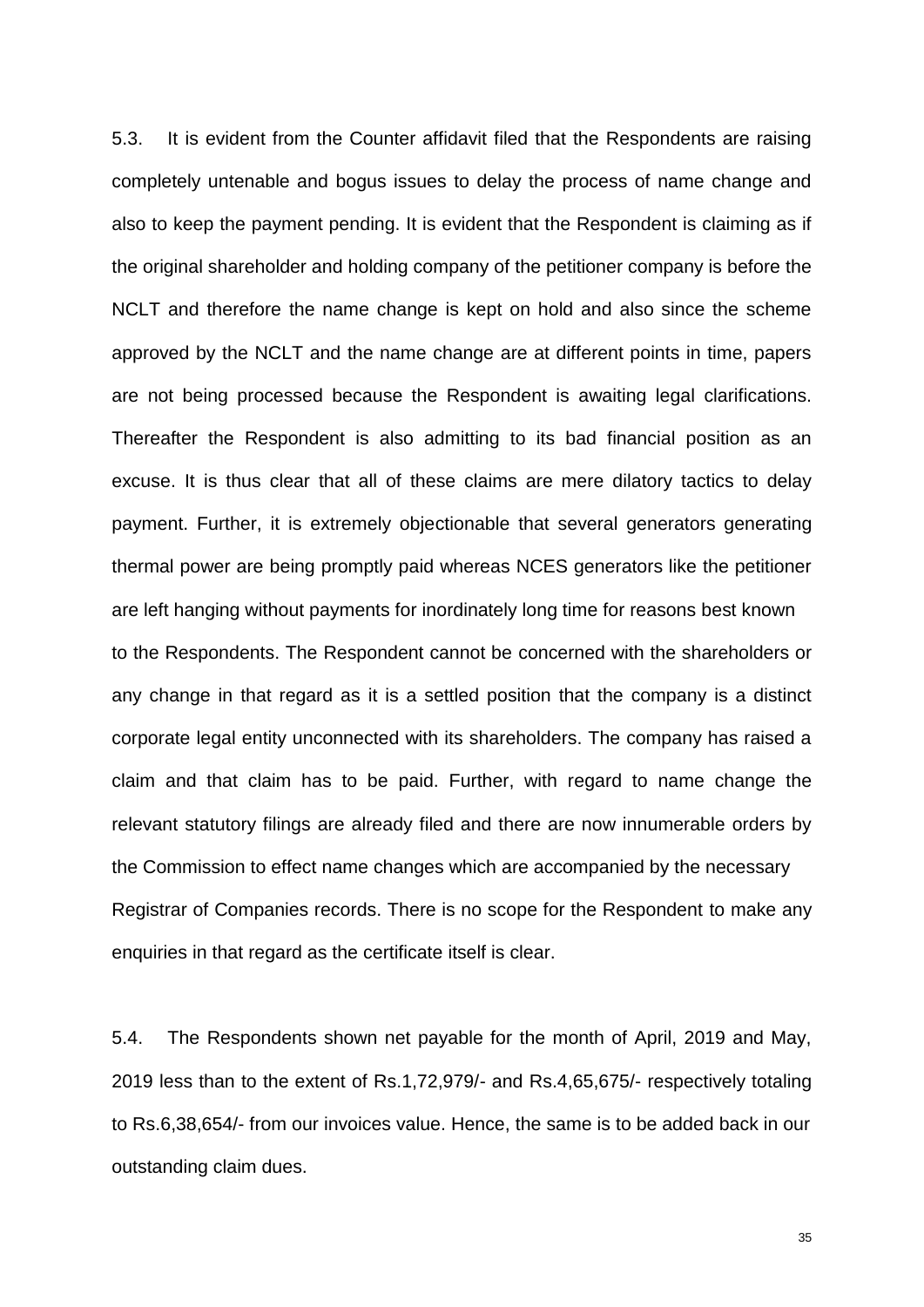5.5. The petitioner only submitted the documents for name change on 12.08.2021. As already stated in the petition, the petitioner sent a request letter as early as on 14-01-2021 and thereafter, multiple reminder letters. The details of the letters have already been delved into hereinabove and the same is not repeated herein for the sake for brevity. With regard to the contention that the invoices were not paid due to lack of clarity and invoices not claimed after  $31<sup>st</sup>$  March 2021 is denied in toto. The NCLT order dated 23.04.2020 is very clear in this respect. With regard to Respondents' statement regarding non submission of bills after March 2021, the Petitioner has submitted invoices for the months from April 2021 to December 2021. Since the Respondents till date has not approved the name change, petitioner has submitted Invoices in the name of M/s. Purushothama Perumal Renewable Energy Pvt Ltd. In any case, when bills have been duly raised by the petitioner, the Respondents cannot give flimsy excuses for non-payment of such bills.

5.6. Furthermore, the interest on delayed payments claimed by the petitioner is for the period April 2018 to July 2021, much prior to the relevant period for TANGEDCO to claim lack of legal clarity. The inordinate delay in effecting the name change is wholly illegal, especially in view of the NCLT Order dated 23.04.2020 that approves the name change pursuant to the amalgamation. With regard to the Respondents statement that "The holding company of M/s. Purushothama Perumal Renewable Energy Pvt. Ltd. and M/s. Regen Power Tech are already under NCLT Chennai".

5.7. The shares held by M/s. Regen Powertech Pvt Ltd. were transferred to Wind Construction Ltd on 30.03.2019 much before M/s.Regen Powertech Pvt Ltd went to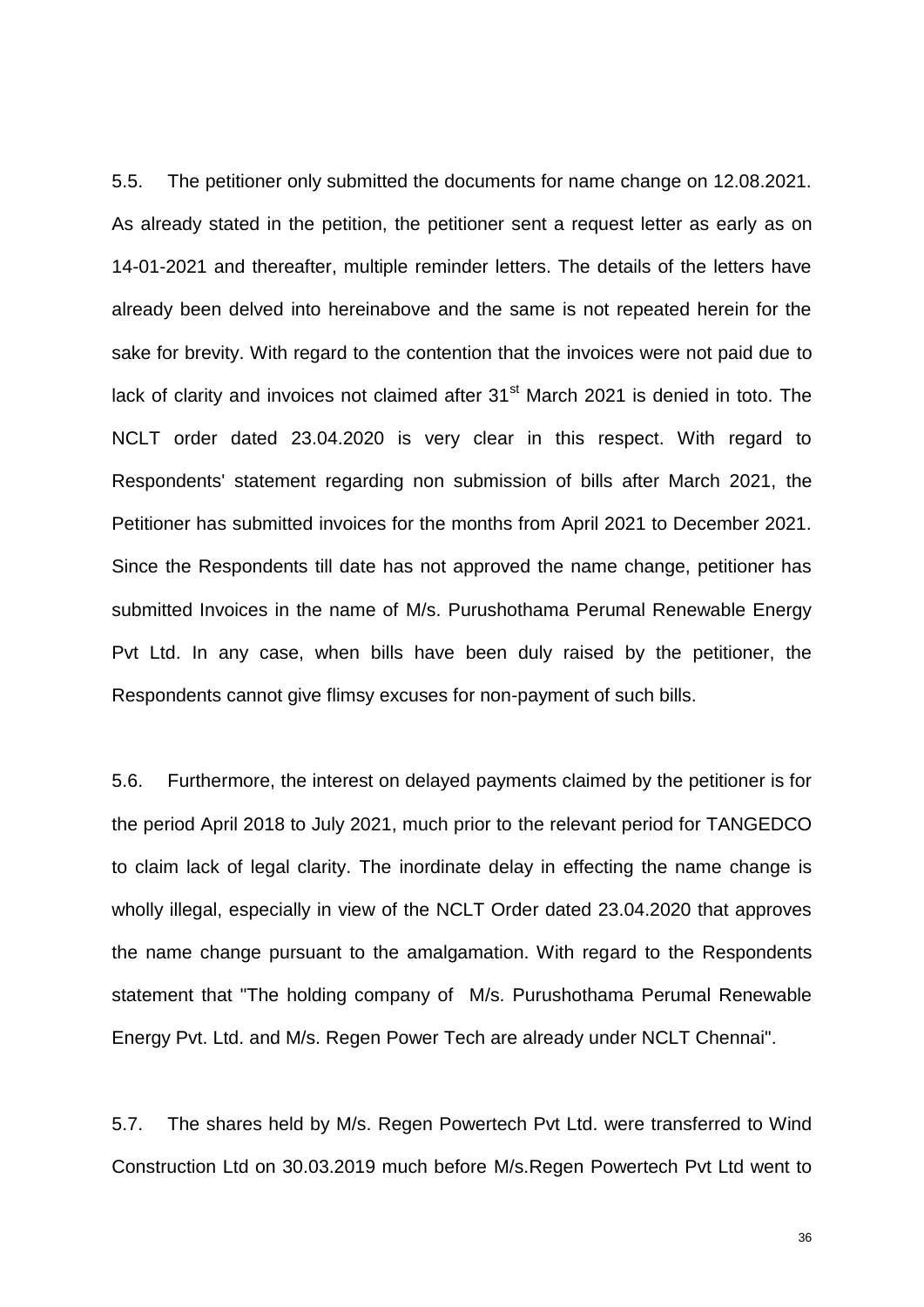NCLT on 09.12.2019. From that date onwards M/s.Regen Powertech Pvt Ltd has no stake . in M/s.Purushothama Perumal Renewable Energy Pvt Ltd. Share transfer certificate dated 30.03.2019 is enclosed herewith. Hence, TANGEDCO's contention that holding companies are under NCLT proceedings is factually incorrect and have no relevance to the present proceedings.

5.8. The shares held by M/s.Regen Powertech Pvt Ltd were transferred to Wind Construction Ltd on 30.03.2019, whereas M/s. Regen Powertech Pvt Ltd went to NCLT on 09.12.2019. In view of the above the Respondent contention that name transfer is not approved so far because National Company Law Tribunal (NCLT) proceeding against M/s. Regen Powertech Pvt Ltd., which is parent company of M/s. Purushothama Perumal Renewable Energy Pvt Ltd is invalid and untenable.

5.9. The financial constraints of TANGEDCO cannot be considered to dispense with the payment of interest which is specifically provided for in the EPA. The contention that TANGEDCO is facing financial constraints does not hold good and is untenable in as much as the same cannot absolve them of making payments in accordance with the EPA. Furthermore, as already explained, the Central government has announced several measures to the benefit of TANGEDCO and as such, TANGEDCO ought not to, be allowed to use financial constraints as an excuse. The NCLT proceedings against M/s Regen Power Tech Pvt. Ltd. have no relation/consequence to the present proceedings especially in view of fact that TANGEDCO has admitted its liability towards payments to the petitioner. Furthermore, the shareholders of M/s. Regen Power Tech Pvt. Ltd. are also unconnected to the shareholders of the petitioner herein.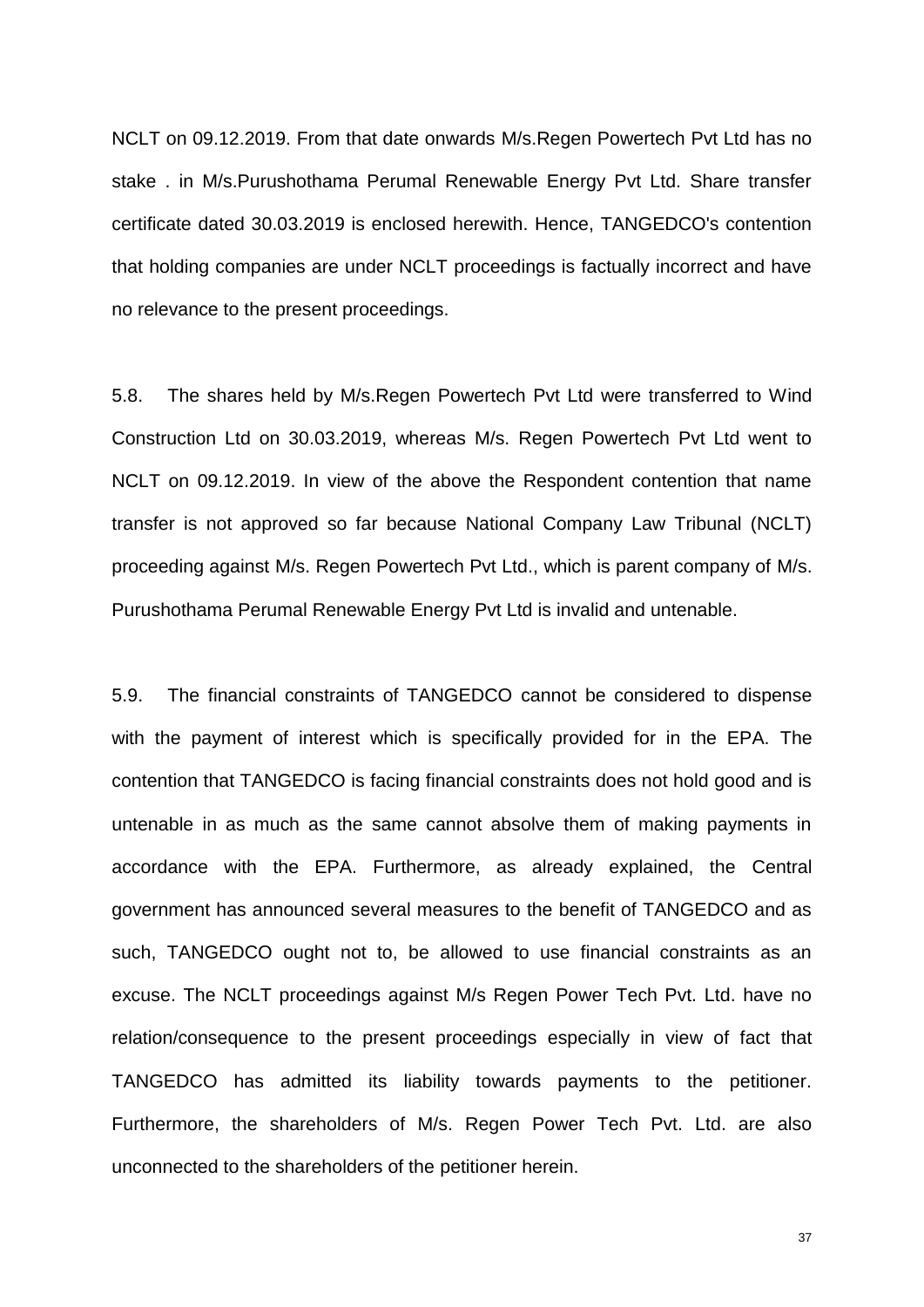5.10. The respondents have consciously not responded on the issue of opening of Letter of Credit in favour of the petitioner and prayed that this Commission may pass directions for opening of the requisite Letter of Credit in a time bound manner.

# **6. Application on behalf of the Petitioner for Amendment of Memorandum of Parties:-**

6.1. The present petition was filed by the Applicant/Petitioner, *inter alia,* for payments against invoices raised and interest thereon, together with opening of Letter of Credit under the EPAs entered into with TANGEDCO for the sale of power generated by the Petitioner's WEG and for effecting the name change from "Purushothama Perumal Renewable Energy Pvt. Ltd." to "Wind Construction Limited".

6.2. Subsequent to filing of the present petition before the Commission and pending adjudication, a further corporate restructuring has taken place the Regional Director, Western Region, Ministry of Corporate Affairs, Mumbai, has approved the Scheme of Amalgamation of Wind Construction Limited with Fortune Integrated Assets Finance Limited (FIAFL), vide its Order dated 14.12.2021.

6.3. Accordingly, the Applicant/Petitioner has submitted the requisite forms to the Registrar of Companies to give effect to the said Scheme of Amalgamation and name change has been submitted. In terms of the Scheme of Amalgamation and upon the scheme coming into force from the Appointed Date (as defined therein), the Undertaking of Wind Construction Limited (as defined therein) shall stand transferred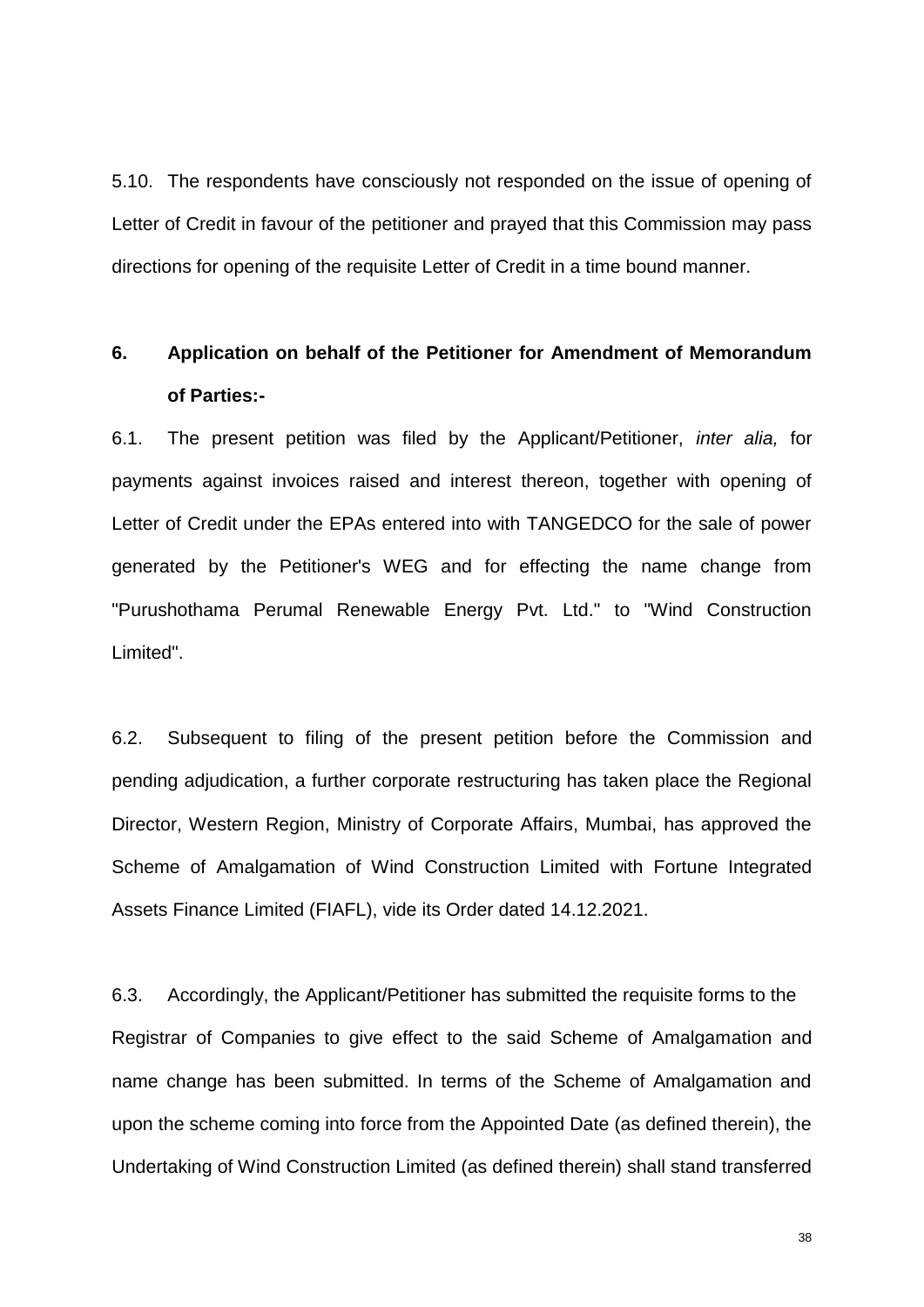to and/or vested in or be deemed to have been and stand transferred to or vested in Fortune Integrated Assets Finance Limited. Further, as per the covenants of the Scheme, the transfer and vesting of the Undertaking of the Wind Construction Limited shall not affect any transactions or proceedings already concluded by Wind Construction Limited on or before the Appointed Date or concluded after the Appointed Date till the Effective Date.

6.4. The present application is filed to substitute the name of the new entity, i.e., "Fortune Integrated Assets Finance Limited" in place of "Wind Construction Limited" as the Petitioner in the present petition and to bring on record the amended Memorandum of Parties in this regard.

6.5. The Applicant further prayed to amend the prayer in the main petition only in respect of prayer (e) which is extracted hereunder:

*"e. Direct the Respondents to process and effect the name change application submitted by petitioner and effectuate the name change in the EPA (Energy Purchase agreement) in furtherance of the Regulations "* 

6.6 In view of the Order dated 14.12.2021 approving the Scheme of Amalgamation whereby Fortune Integrated Assets Finance Limited will be the new entity, the prayer (e) to direct the Respondents to effect the name change from "Purushothama Perumal Renewable Energy Pvt. Ltd." to "Wind Construction Limited'" requires an amendment. Instead, the Applicant requests this Commission to allow amendment of prayers by adding the following prayer:

*"e. Direct the Respondents to effectuate the name change to "Fortune Integrated Assets Finance Limited" in the EPA (Energy Purchase Agreement)' in accordance with the Regulations."*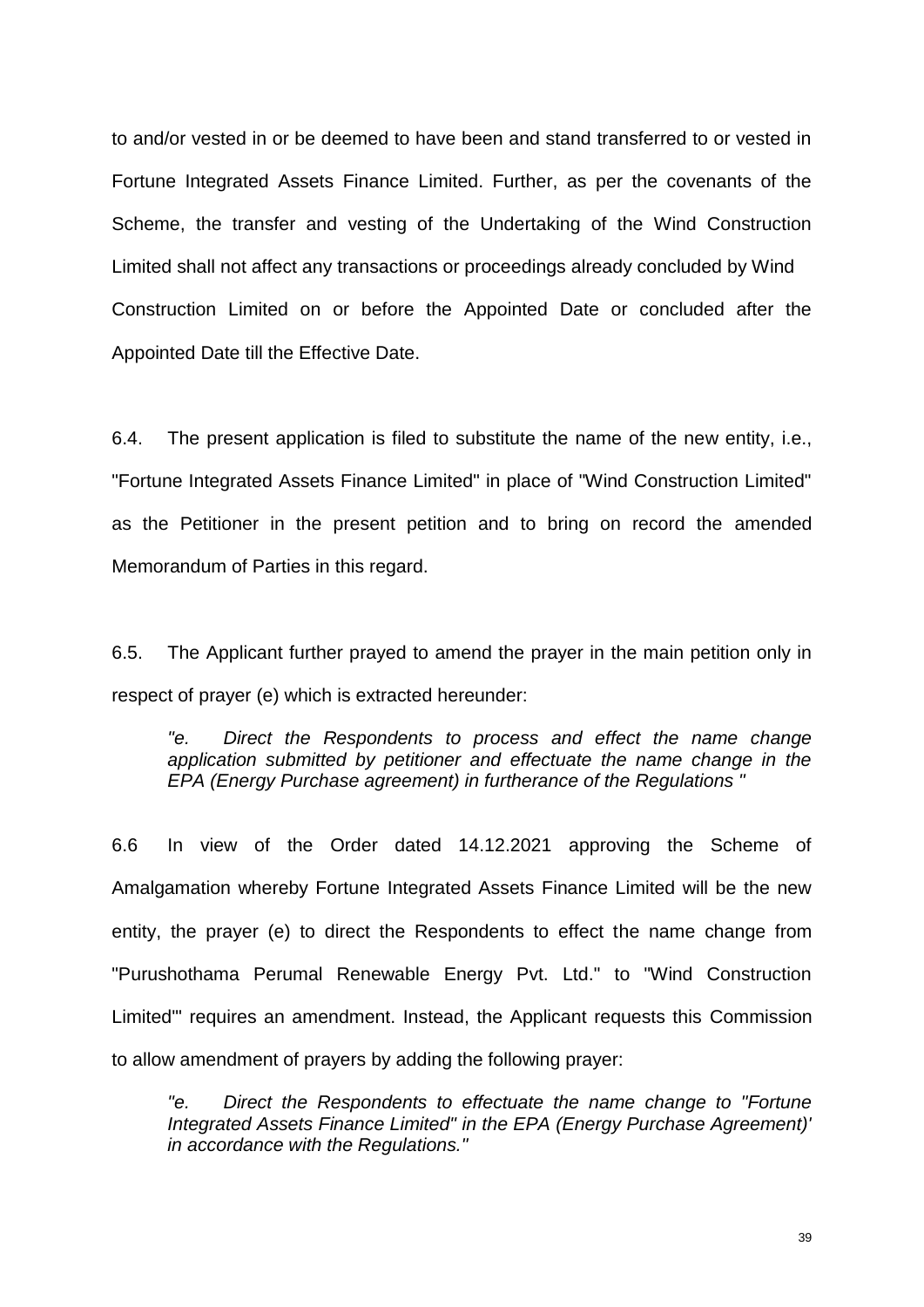6.7. The Applicant/Petitioner issued a letter dated 24.12.2021 to TANGEDCO intimating TANGEDCO of the Order dated 14.12.2021 approving the Scheme of Amalgamation.

6.8. The present application is bonafide and made in the interests of justice. No prejudice would be caused to the Respondents if the present application is allowed. Therefore the Commission may

- (a) Allow the present application, thereby taking on record the amended Memorandum of Parties;
- (b) Substitute "Fortune Integrated Assets Finance Limited" in place of "Wind Construction Limited" as the Petitioner in the Commission's records wherever necessary;
- (c) Amend and substitute the prayer (e) in the petition from "Direct the Respondents to process and effect the name change application submitted by petitioner and effectuate the name change in the EPA (Energy Purchase agreement) in furtherance of the Regulations." to "Direct the Respondents to effectuate the name change to "Fortune Integrated Assets Finance Limited" in the EPA (Energy Purchase Agreement) between the parties in accordance with the Regulations.";

#### **7. Written Submission on behalf of the Petitioner:-**

7.1. During the pendency of the present petition, the petitioner has merged with Fortune Integrated Assets Finance Limited (FIAFL) as per the Amalgamation Scheme approved by order dated 14.12.2021 issued by the Regional Director, Western Region, Ministry of Corporate Affairs, Mumbai. Accordingly, the Petitioner has submitted the requisite forms to the Registrar of Companies to give effect to the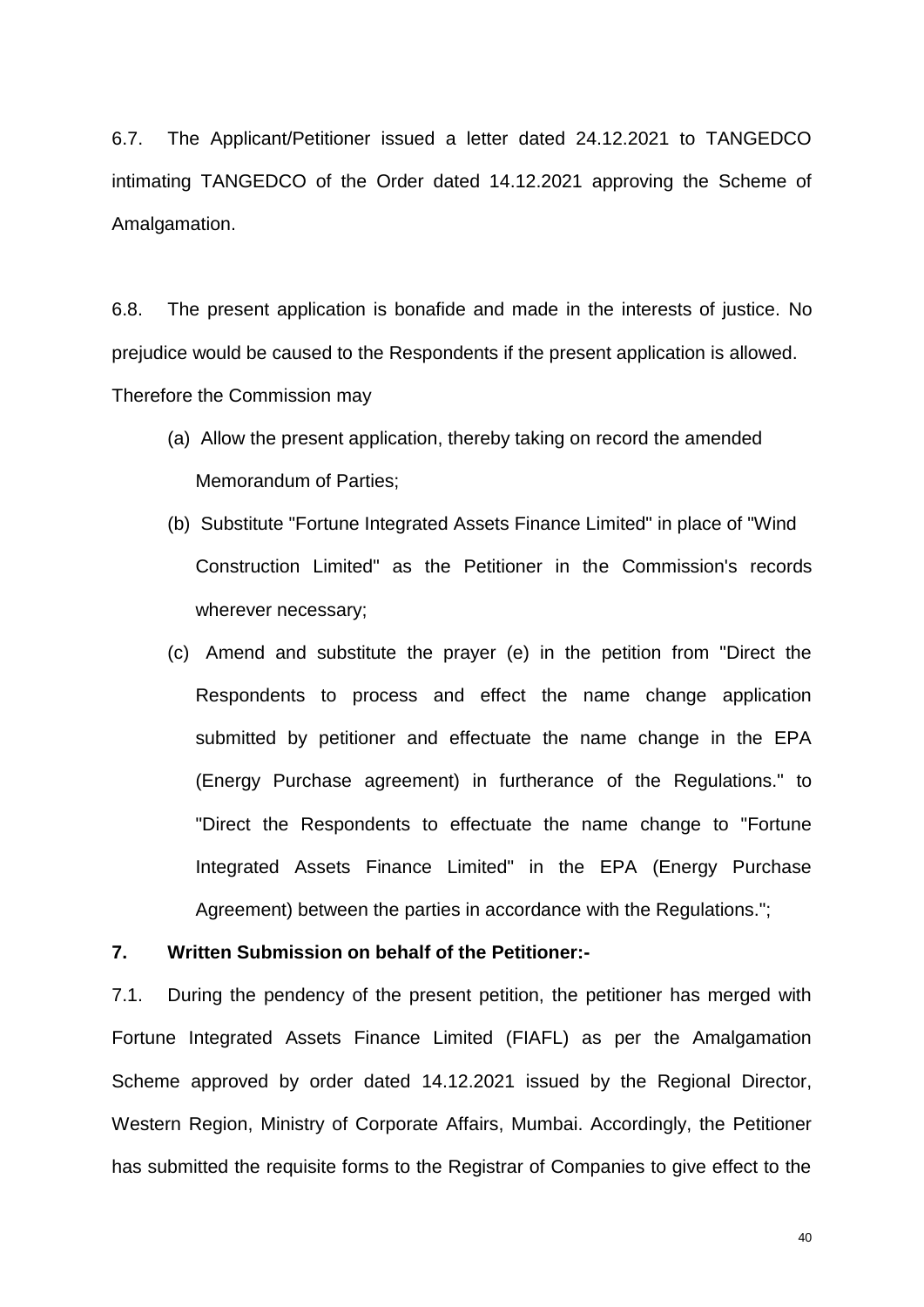said Scheme of Amalgamation. In view of the above, the Petitioner has filed an application to amend the memorandum of parties and amend the prayer to give effect to name change. Further, the petitioner has also separately made an application, for giving effect to this name change to the Respondents, by amending the prayer in the main petition by adding the following prayer:

*"e. Direct the Respondents to effectuate the name change to "Fortune Integrated Assets Finance Limited" in the EPA (Energy Purchase Agreement) in accordance with the Regulations. "* 

7.2. TANGEDCO are inordinately delaying to effect the name change and using their default as an excuse to not make payments to the Petitioner blatantly stating that they do not know under which name the payments have to be made to. TANGEDCO cannot give such flimsy excuses to not carry out its obligations under the EPA and under the Regulations framed by the Commission.

7.3. The Respondents are raising completely untenable bogus issues to delay the process of name change so as to also keep the payment in abeyance. It is evident that the Respondent is claiming as if the original shareholder and holding company, of the petitioner company is before the NCLT, thereby keeping the name change on hold even though the scheme has already been approved by the NCLT. Further the name changes are at different points in time, thus in whole the papers are not being processed as the Respondent is awaiting legal clarifications. Withal the Respondent is admitting to its bad financial position as an excuse, which are mere dilatory tactics to delay payment of invoices to renewable energy generators for years together and then force them to give rebates or waivers.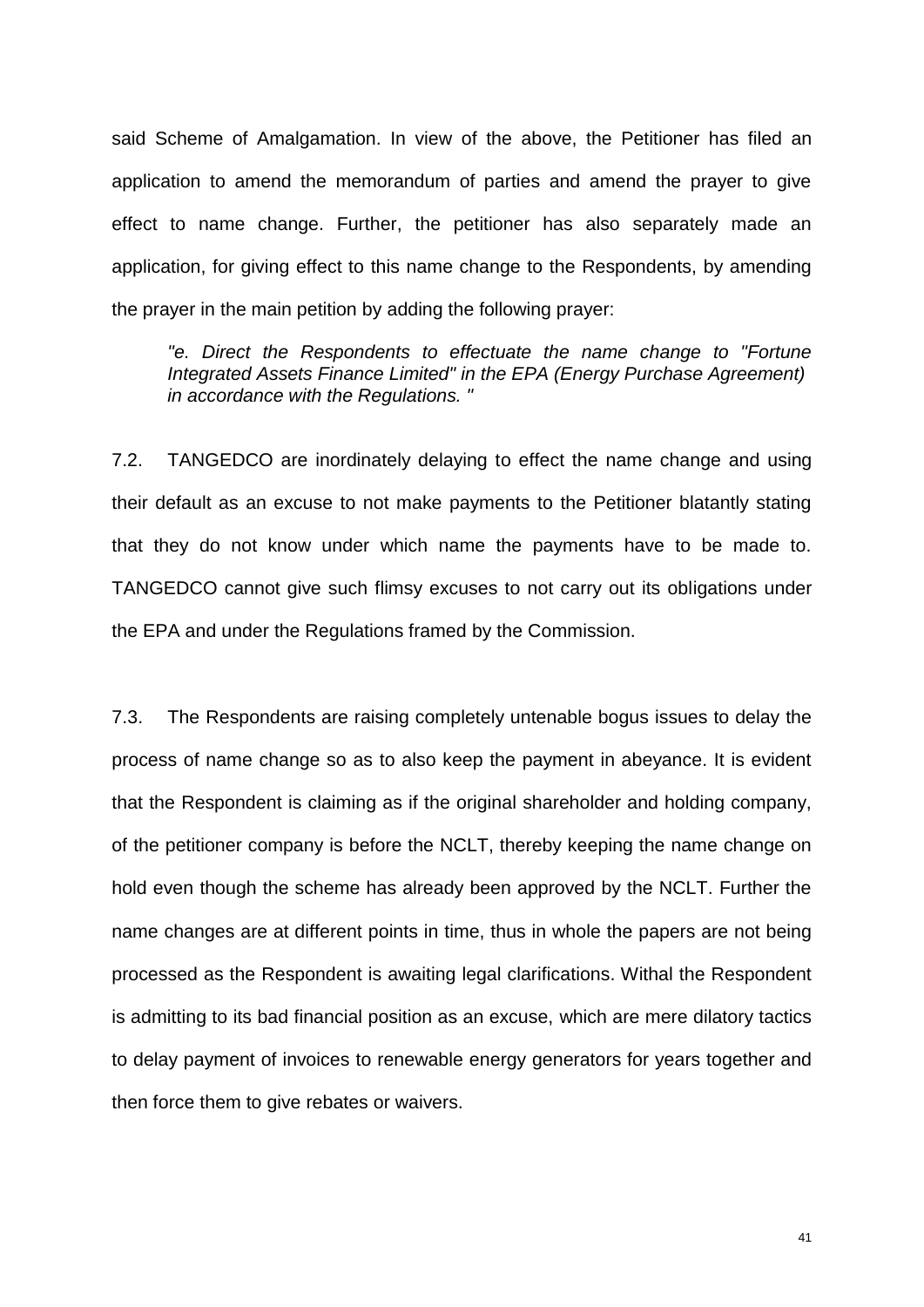7.4. It is extremely objectionable that several generator. generating thermal power are being promptly paid whereas NCES generators like the petitioner are left hanging without payments for inordinately long time for reasons best known to the Respondents. The Respondent cannot be concerned with the shareholders or any change in that regard as it is a settled position that the company is a distinct corporate legal entity unconnected with its shareholders. The company has raised a claim and it is inclined to be paid promptly. Further, with regard to name change the relevant statutory filings are already filed and there are now innumerable orders by the Commission to effect name changes which are accompanied by the necessary Registrar of Companies records. There is no scope for. the Respondent to make any enquiries in that regard as the certificate itself is clear.

7.5. Prior to the order of the Hon'ble NCT dated 14.12.2021, the Petitioner's name change was approved by the Order of the Hon'ble NCLT dated 23.04.2020 that Is very clear in this respect.

7.6. The Petitioner has duly submitted invoices for the months from April 12021 to December 2021, however, since the Respondents till date has not approved the name change, petitioner has submitted Invoices in the name of M/s. Purushothama Perumal Renewable Energy Pvt Ltd. In any case, when bills have been duly raised by the petitioner, the Respondents cannot give flimsy excuses for non-payment of such bills. Furthermore, the interest on delayed payments claimed by the petitioner is for the period April 2018 to July. 2021, much prior to the relevant period for TANGEDCO to claim lack of legal clarity.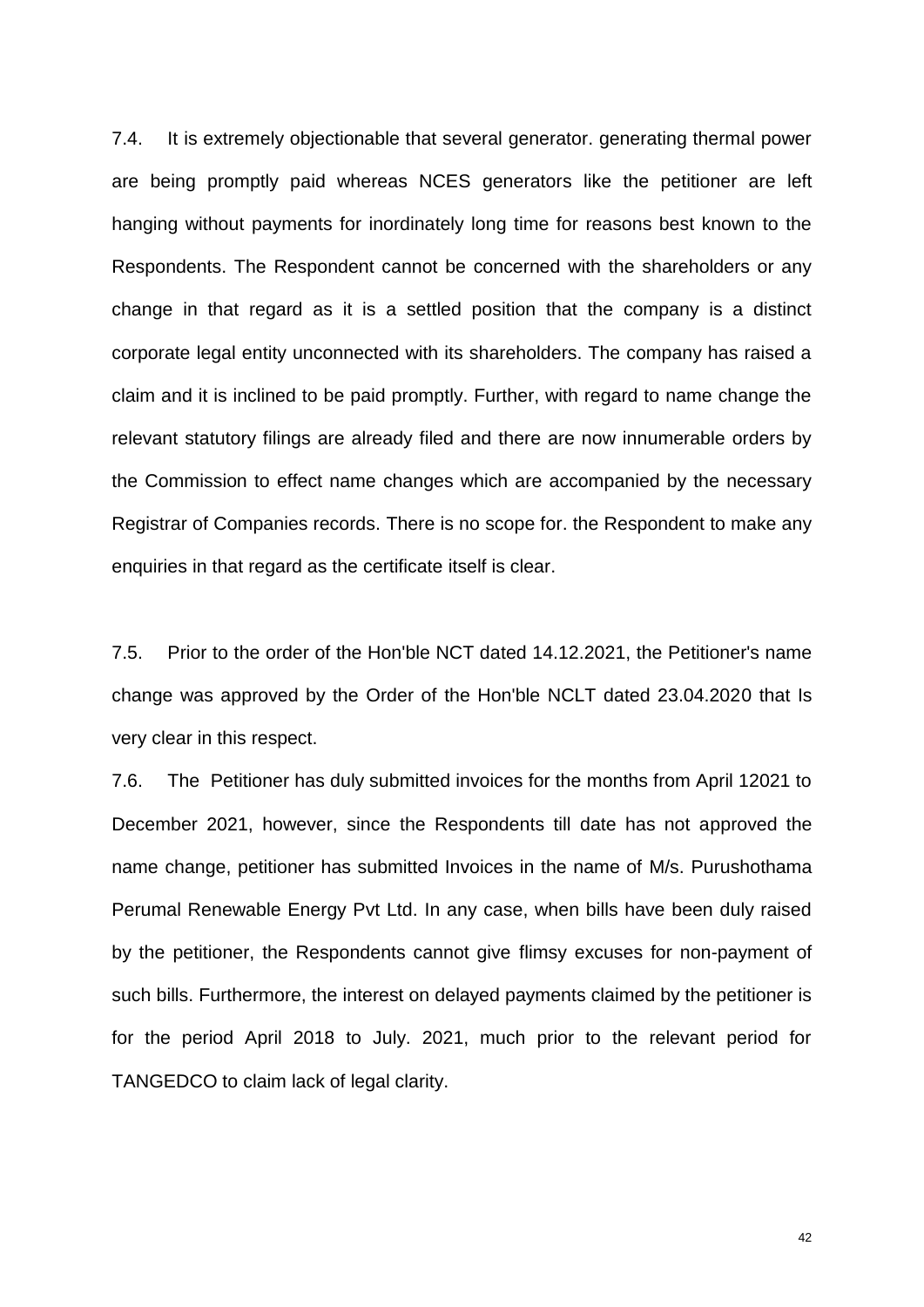7.7. The inordinate delay in effecting the name change is wholly illegal, especially in view of the NCLT Order dated 23.04.2020 that approves the name change pursuant to the amalgamation. With regard to the Respondents statement that "The holding company of M/s. Purushothama Perumal Renewable Energy Pvt. Ltd. and M/s. Regen Power Tech are already under NCLT Chennai", the shares held by M/s. Regen Powertech Pvt Ltd. were transferred to Wind Construction Ltd on 30.03.2019 much before M/s.Regen Powertech Pvt Ltd went to NCLT on 09.12.2019. From that date onwards M/s. Regen Powertech Pvt Ltd has no stake in M/s.Purushothama Perumal Renewable Energy Pvt Ltd. Hence, TANGEDCO's contention that holding companies are under NCLT proceedings is factually incorrect and have no relevance to the present proceedings. In view of the above the Respondent's contention that name transfer was not approved so far because National Company Law Tribunal, (NCLT) proceeding against M/s.Regen Powertech Pvt Ltd., which is parent company of M/s.Purushothama Perumal Renewable Energy Pvt Ltd is invalid and untenable.

7.8. The Petitioner is entitled to the sums due and payable against Invoices together with accrued interest thereon for the period July 2020 to July 2021, in addition to delayed payment towards Invoices already paid for the period April 2018 to July 2021 together with opening of letter of credit.

7.9. The relevant terms of the EPA is extracted hereunder for ready reference:

- *"5. Tariff and Other Charges:*
- *a) Energy Charges:*

*The wind Power Tariff of Rs.3.42 per unit finalized though reverse bidding shall be applicable to the WPG for the entire agreement period*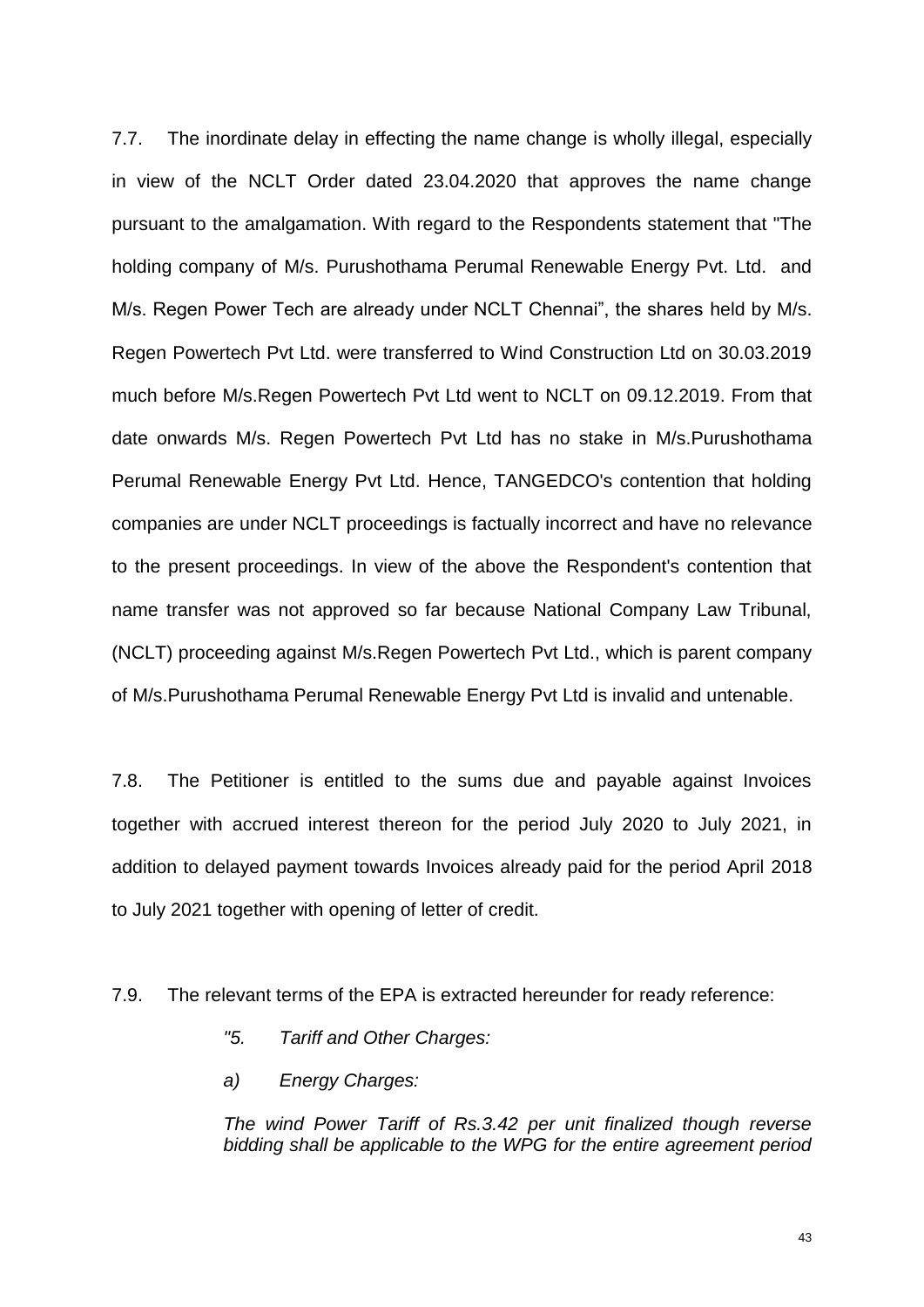*of 25 years i.e.25 years from the date of . Commercial Operation of the Wind Power Generator.* 

*b) Reactive Power Charges:* 

*The reactive power charges shall be as specified in the order on Open Access and as amended from time to time by the Commission.* 

*c) Start up Power Charges:* 

*The drawal of energy by the WPG from the distribution licensee shall be adjusted agaInst the exported energy for every billing period. In case, drawal of power is in excess over the exported power in a billing month, such excess drawal shall be billed at appropriate tariff as per Commission's Tariff Order in force.*

*d) Harmonics Compensation Charges:*

*If the WEGs inject the Harmonics beyond the stipulated limit, then they should pay compensation @ 15% of applicable generation tariff rate on every month till such time the generator reduces the harmonics within the stipulated limit.* 

*10. Billing and Payment:* 

*(a) The WPG shall raise a monthly bill along with the supporting documents every month to the distribution licensee for the net energy sold/exported after deducting the charges payable to the distribution licensee such as startup/standby power, Grid availability charges, Harmonics compensation charges and reactive power charges or any other lawful charges recoverable by the licensee.* 

*The Distribution Licensee shall make payment to the WPG for the Wind energy purchased/exported at the metering point within 60 days from the date following the date of receipt of the bill in complete shape.* 

*(c) Stand-by (backup) Letter of Credit shall be opened by Distribution Licensee for an estimated value of one month bill, which will valid for a period up to one year. The Letter of Credit so opened shall be renewed year after year for the value based on average value of previous 12 months bills. The LC will be revolved in the event of invocation due to non-payment of energy charges within the stipulated time frame. All the charges relating to establishment, amendment and operation of Letter of Credit shall be to the account of the beneficiary that is, WPG."*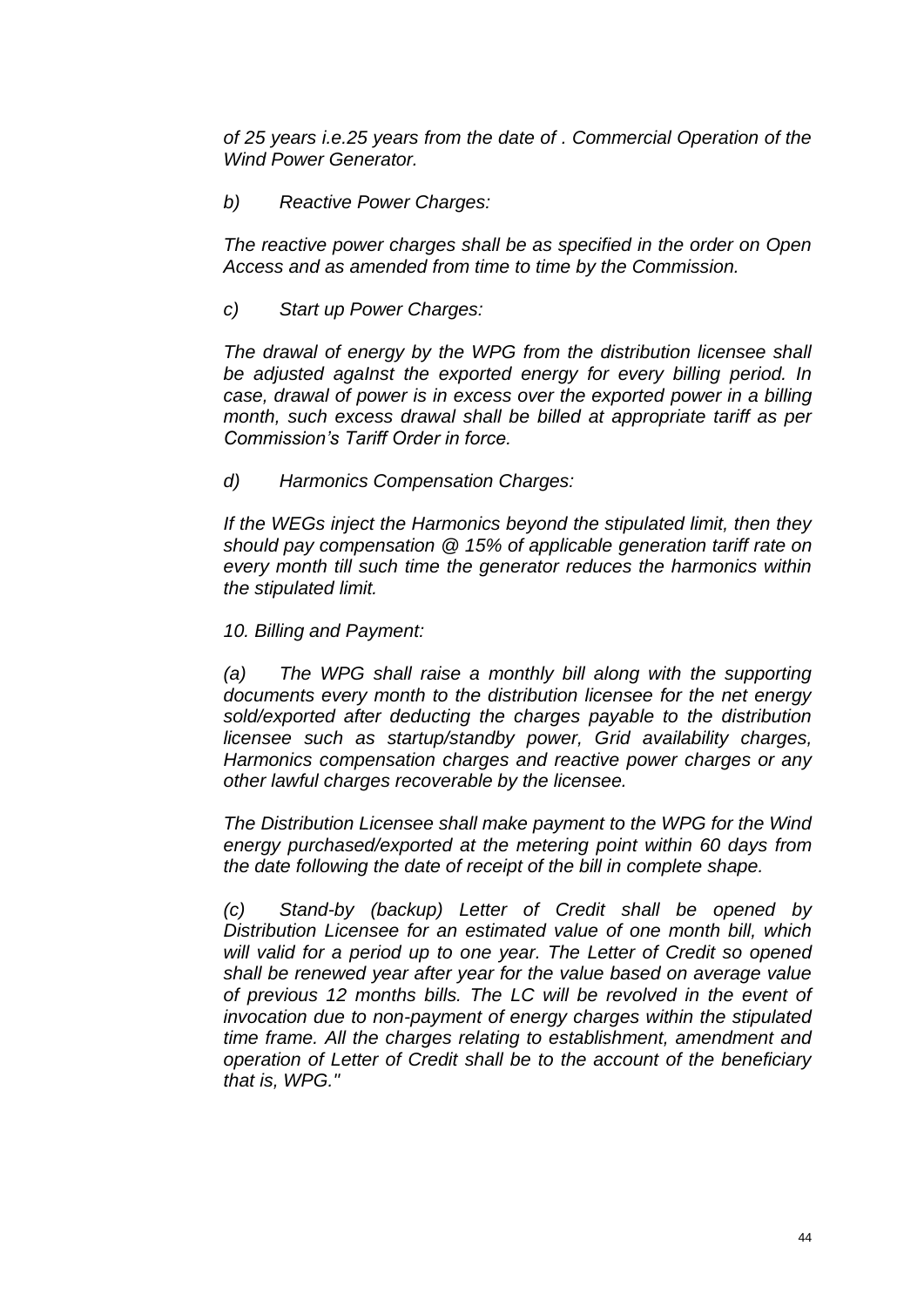7.10. Thus, it is evident that the very basis of the entire EPA and the reason why competitive rates were offered were the payment security and the representation of prompt payment. The Hon'ble Appellate Tribunal for Electricity has upheld the rationale behind incorporating interest/ surcharge clauses in power purchase agreements in the case of Chairman, TNEB & Another V. Indian Wind Power Association and Others in Appeal No.11 of 2012 dated 17.04.2012. The relevant paragraphs are extracted hereunder:-

"*13. It is settled law, when a certain time limit has been prescribed within which payments have to be made, it would mean that any payments made after the said time period would be subject to payment of interest as indicated above.* 

*17. In any power project, one of the important aspects is the promptitude in payment since the delays would seriously affect the viability of the project. All these projects are substantially funded through finances obtained from various funding organizations require regular repayment of principal loan amount with interest by the generators. Only if regular payments are made for the power generated and supplied the loans can be serviced long with the promised return of investment. "* 

7.11. In the case of TANGEDCO v PPN Power Generation Co Ltd Civil Appeal No.

4126 of 2013, the Hon'ble Supreme Court of India has set at enunciated the rationale

behind incorporating interest clauses in agreements in the following manner:

*"We are also not able to accept the submission of Mr. Nariman that invoices could not be paid in full as they were only estimated invoices. It is true that reconciliation is to be done annually but the payment is to be made on monthly basis. This cannot even be disputed by the appellant in the face of its claim for rebate at the rate of 2.5% for having made part payment of the invoice amount within 5 days. We also do not find any merit in the submission that any prejudice has been caused to the appellant by the delayed submission of annual invoice by the respondents. Pursuant to the directions issued by the State Commission, the monthly invoice and annual invoice for the respective years have been redrawn as on 30th September each year. Therefore, the benefit of interest has been given on such annual invoices. With regard to the issue raised about the interest on late payment, APTEL has considered the entire matter and come to the conclusion that interest is payable on compound rate basis in terms of Article 10.6 of the PPA. In coming to the aforesaid conclusion, APTEL has relied on a judgment of this*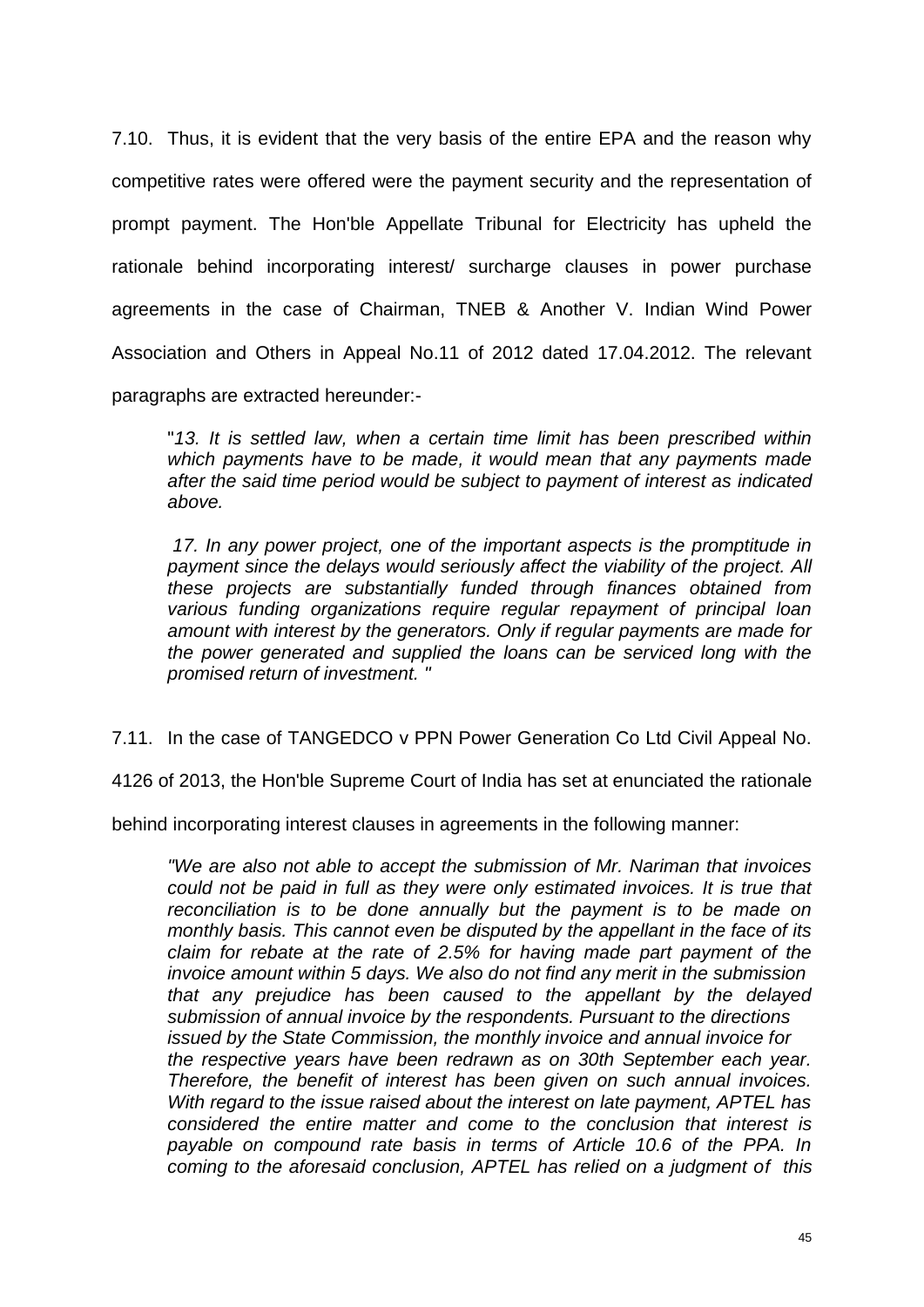*Court in Central Bank of India vs. Ravindra & Ors. In this judgment it has been held as follows:* 

*"……..The essence of interest in the opinion of Lord Wright, in Riches v. Westminster Bank Ltd. All ER at p. 472 is that it is a payment which becomes due because the creditor has not had his money at the due date. It may be regarded either as representing the profit he might have made if he had had the use of the money, or, conversely, the loss he suffered because he had not that use. The general idea is that he is entitled to compensation for the deprivation; the money due to the creditor was not paid, or, in other words, was withheld from him by the debtor after the time when payment should have been made, in breach of his legal rights, and interest was a compensation whether the compensation was liquidated under an agreement or statute. A Division Bench of the High Court of Punjab 2002 (1) SCC 367 speaking through Tek Chand, J. in CIT v. Dr. Sham Lal Narula thus articulated the concept of interest the words 'interest' and 'compensation' are sometimes used interchangeably and on other occasions they have distinct connotation. 'Interest' in general terms is the return or compensation for the use or retention by one person of a sum of money belonging to or owed to another. In its narrow sense, 'interest' is understood to mean the amount which one has contracted to pay for use of borrowed money………In whatever category 'interest' in a particular case may be put, it is a consideration paid either for the use of money or for forbearance in demanding it, after it has fallen due, and thus, it is a charge for the use or forbearance of money. In this sense, it is a compensation allowed by law or fixed by parties, or permitted by custom or usage, for use of money, belonging to another, or for the delay in paying money after it has become payable."*

*56. Similar observations have been made by this Court in Indian Council of Enviro-Legal Action vs. Union of India & Ors. wherein it has been held as follows:* 

*"178. To do complete justice, prevent wrongs, remove incentive for wrongdoing or delay, and to implement in practical terms the concepts of time value of money, restitution and unjust enrichment noted aboveor to simply levelise-a convenient approach is calculating interest. But here interest has to be calculated on compound basis-and not simplefor the latter leaves much uncalled tor benefits in the hands of the wrongdoer.* 

*179. Further, a related concept of inflation is also to be kept in mind and the concept of compound interest takes into account, by reason of prevailing rates, both these factors i.e. use of the money and the inflationary trends, as the market forces and predictions work out.* 

*180. Some of our statute law provide only for simple interest and not compound interest. In those situations, the courts are helpless and it is a matter of law reform which the Law Commission must take note and*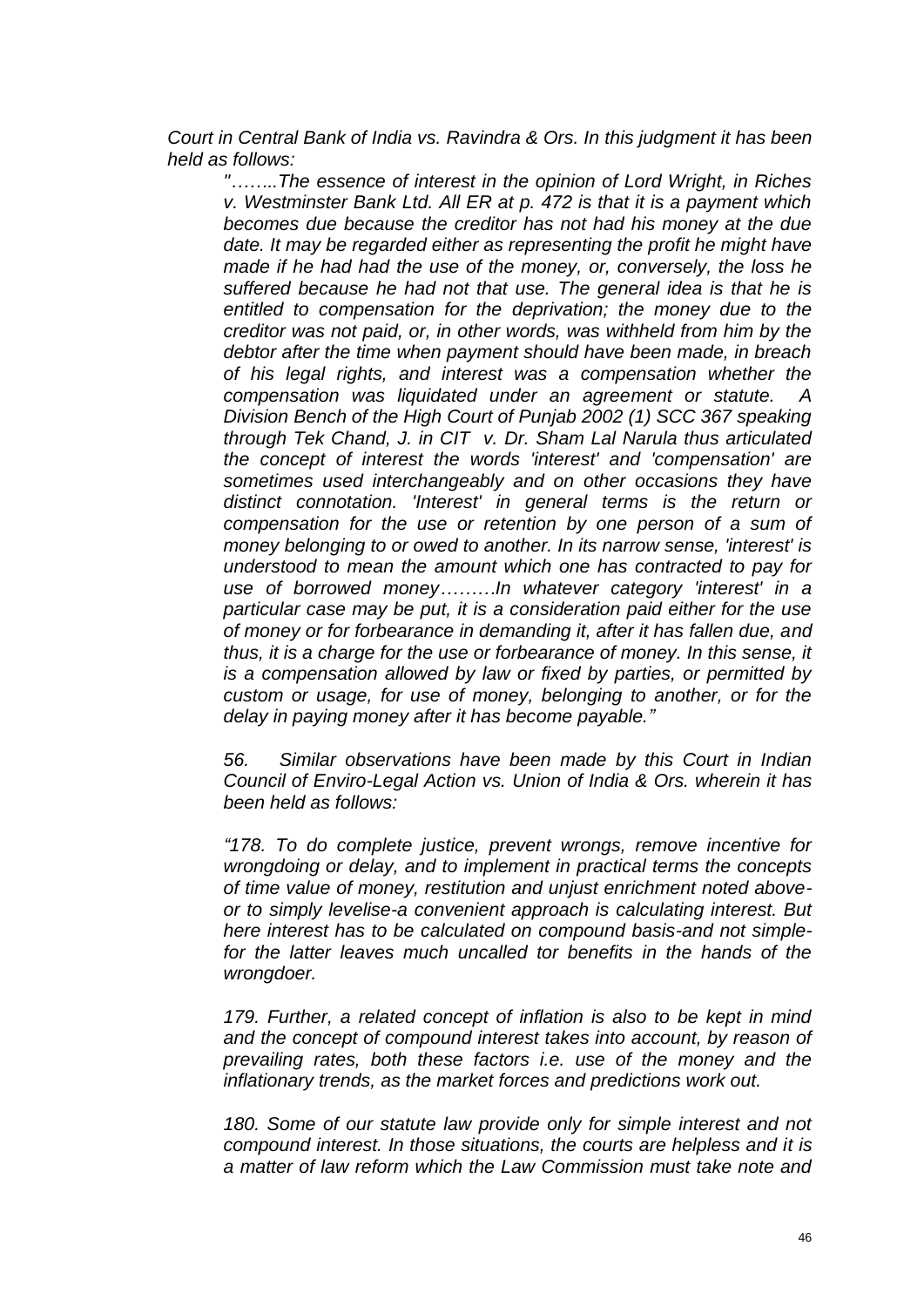*more so, because the serious effect it has on the administration of justice. However, the power of the Court to order compound interest by way of restitution is not fettered in any way. We request the Law Commission to consider and recommend necessary amendments in relevant laws.* 

*57. The late payment clause only captures the principle that a person denied the benefit of money, that ought to have been paid on due dates should get compensated on the same basis as his bank would charge him for funds lent together with a deterrent of 0.5% in order to prevent delays. It is submitted by Mr.Salve and Mr. Bhushan that bankers of the respondents have applied quarterly compounding or monthly compounding for cash credits during different periods on the basis of RBI norms. Article 10.6 of the PPA has followed the norms of the bank. This cannot be said to be unfair as the same principle would also apply to the Appellants".*

7.12. It was also held in the judgment of Ravindra that interest would be capitalized and at such time loses its character as interest and thus interest is payable also on such sum. Thus, in the present case, when the Invoice payments were made belatedly, at the time of effecting payment the interest not having been paid, the said sum became due and payable. Such sum having crystallized would stand capitalized as an ascertained debt due and further interest would be payable thereon. Interest is capitalised on the analogy that the interest falling due on the accrued date and remaining unpaid, partakes the character of amount advanced on that date. If interest on such sum that stood capitalized is not paid, it would amount to unjust enrichment by the party retaining it.

7.13. Furthermore, the Hon'ble Appellate Tribunal for Electricity in cases such as - (1) Jaipur Vidyut Nigam Limited vs. Rajasthan Electricity Regulatory Commission [(2019) SCC Online APTEL 98] and (2) Maharashtra State Electricity Distribution Co Ltd. vs. Maharashtra' Electricity Regulatory Commission & Anr. [(2018) SCC Online APTEL 38] has settled the law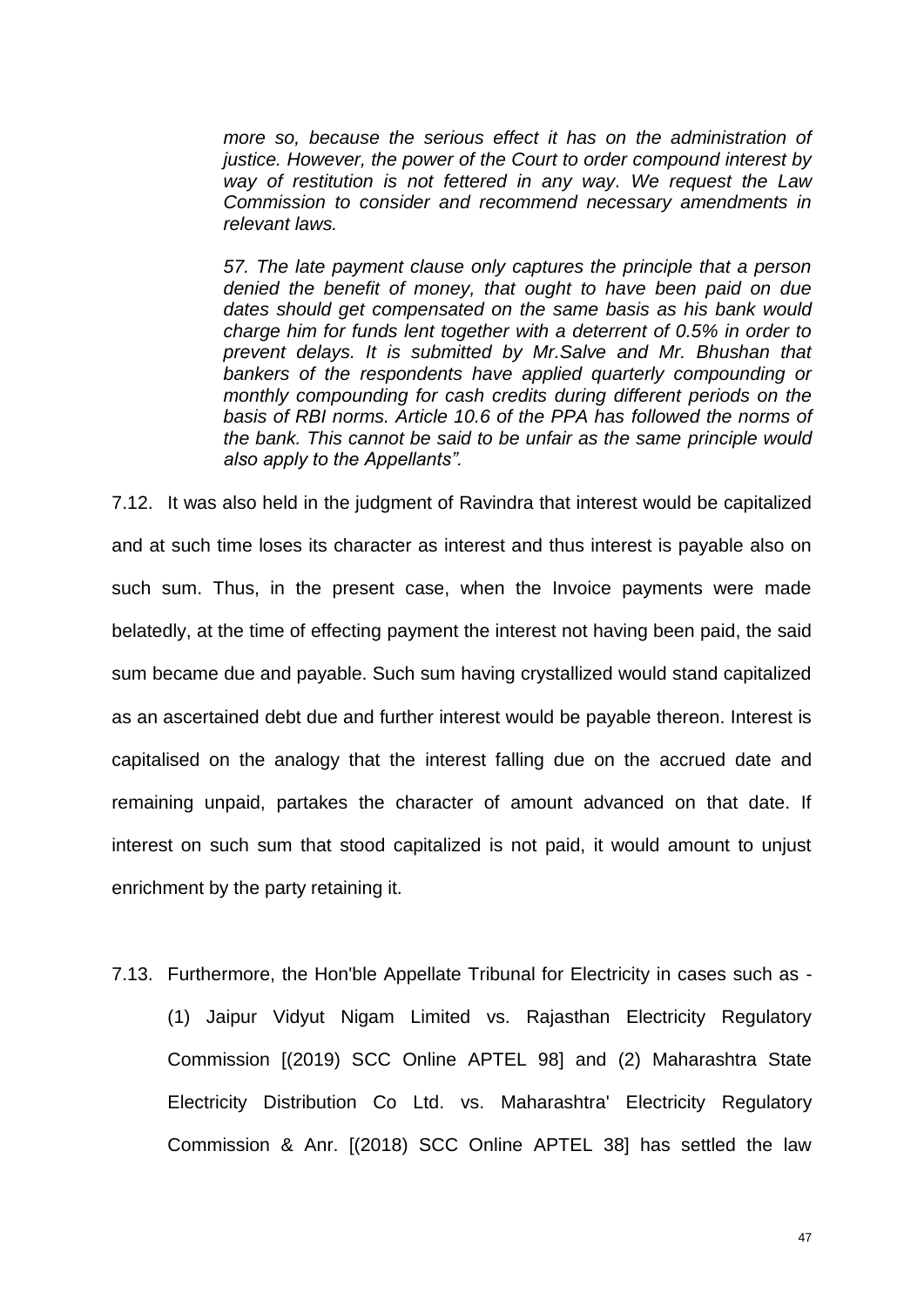regarding mandatory payment of Late Payment Surcharge in the event of delay in payment of admitted outstanding dues by the Distribution Licensee to a Generating Company.

7.14. In view of the above, in cases such as the Petitioner's, where there is a specific provision in the EPA enjoining upon the Respondent TANGEDCO to pay within the stipulated time and also provide for payment security mechanism which would be available to be encashed if payment was not effected on or before the  $60<sup>th</sup>$ day from Invoice, TANGEDCO ought to be held liable to make good the claim for the same with accrued interest, otherwise it would render the whole purpose of incorporating such strictures hollow and meaningless.

7.15. Further, the Respondent TANGEDCO deliberately delays payments to RE Generators who are always paid after conventional generators since the RE Generators are similar players and cannot easily file recovery proceedings due to the costs involved. Further, as would be seen from their past conduct, the TANGEDCO after withholding payments, on the verge of the Commission would belatedly offer 6% interest and delay payments of even such interest payment. It is thus necessary that such conduct detrimental to the interest of the generators and which is in the teeth of the regulator's directives be curbed and put an end to. Thus, the petitioner is seeking for award of costs of the litigation including court-fees since the petitioner is forced to approach the Commission due to the deliberate disobedience to pay admitted dues. The status of the petitioner is all the more pitiable since it is an REC generator and is already being compensated by the Respondent for the electricity purchased at a very low rate. Therefore, not to be paid even this low rate on time is wholly arbitrary and unexpected of a State controlled body such as the Respondent.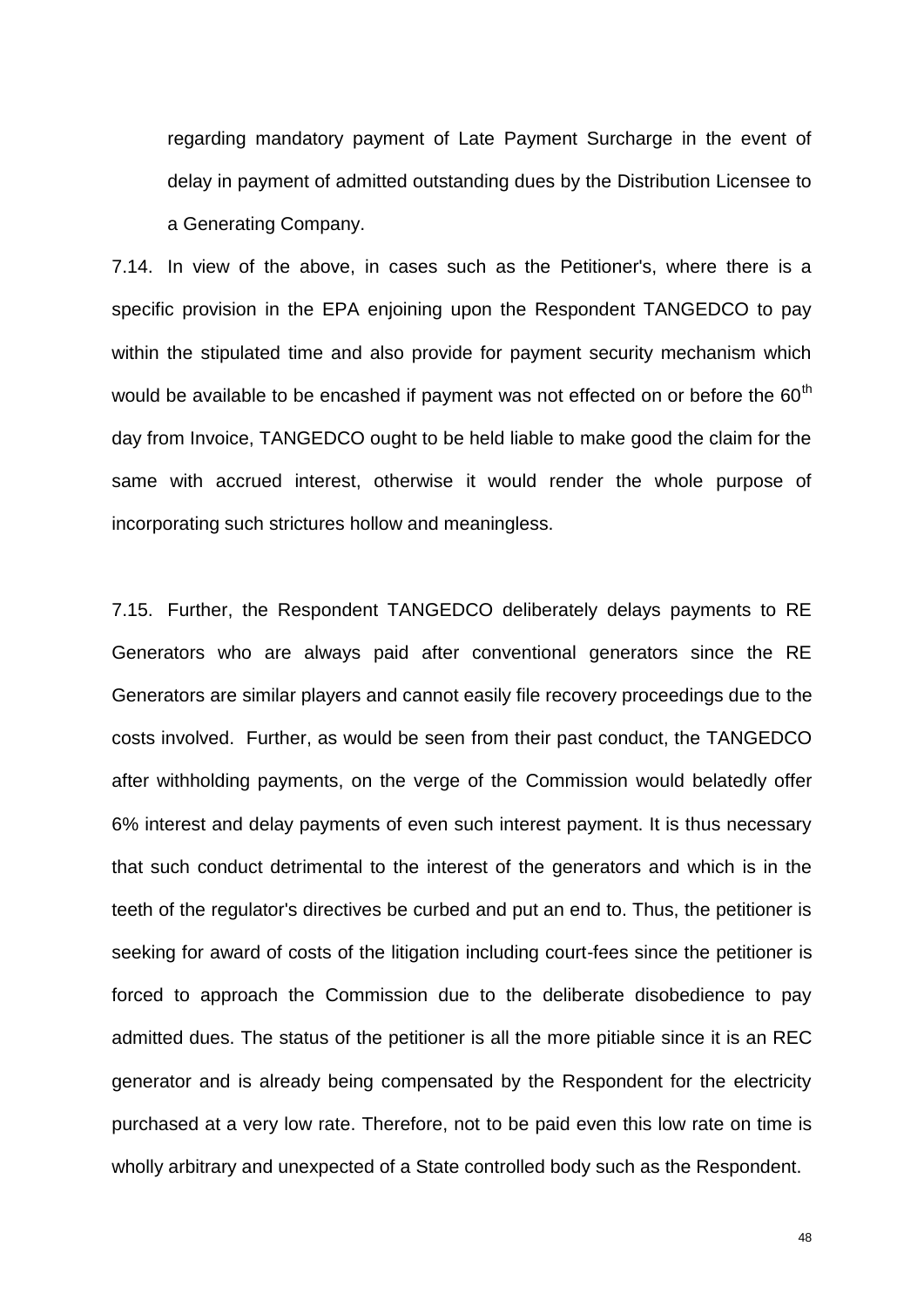7.16. The Commission vide order dated 25.03.2019, in the case of Century Flours Mills v TANGEDCO D.R.P. No. 21 of 2013 has stated that the TANGEDCO is liable to make payment of interest on delayed payments at 12% per annum in the following manner:-

*"From the above, it is clear that the petitioner is entitled for an interest of 1% per month i.e. 12% per annum for any delayed payment beyond 30 days. As such claim of the petitioner of interest at 12% as mentioned in Annexure '''A'' to the petition is correct. In view of the above, the petition is allowed. The respondents are directed to make the payments claimed by the petitioner after duly verifying the calculation within three months from the date of this order."* 

7.17. Furthermore, as is public knowledge, the Central Government has announced a slew of measures to benefit the Respondents and enable them to clear the long pending dues which steps have been accelerated post the Covid-19 crises. Pursuant to the said initiatives, the TANGEDCO sent to the Centre, a revised application for Rs.32,682.65 crore against its original request for Rs.18,000 crore. This was in response to the Centre's decision to extend the scheme's reference date from March 31 to June 30.

7.18. As per publicly available information, the funding was sanctioned and the two Central agencies – REC Limited (formerly Rural Electrification Corporation Limited) and the Power Finance Corporation (PFC) have been provided the approvals to provide funding to TANGEDCO. The former will give Rs.17,830.3 crore including Rs.2,715.15 crore, which pertains to a portion of the PFC's component of the overall sanctioned loan amount. The remaining Rs.12,400 crore will come from the PFC. Additionally, through an official communication dated 20.8.2020 of Ministry of Power, Govt. of India, has noted that belated payments by Distribution licensee for all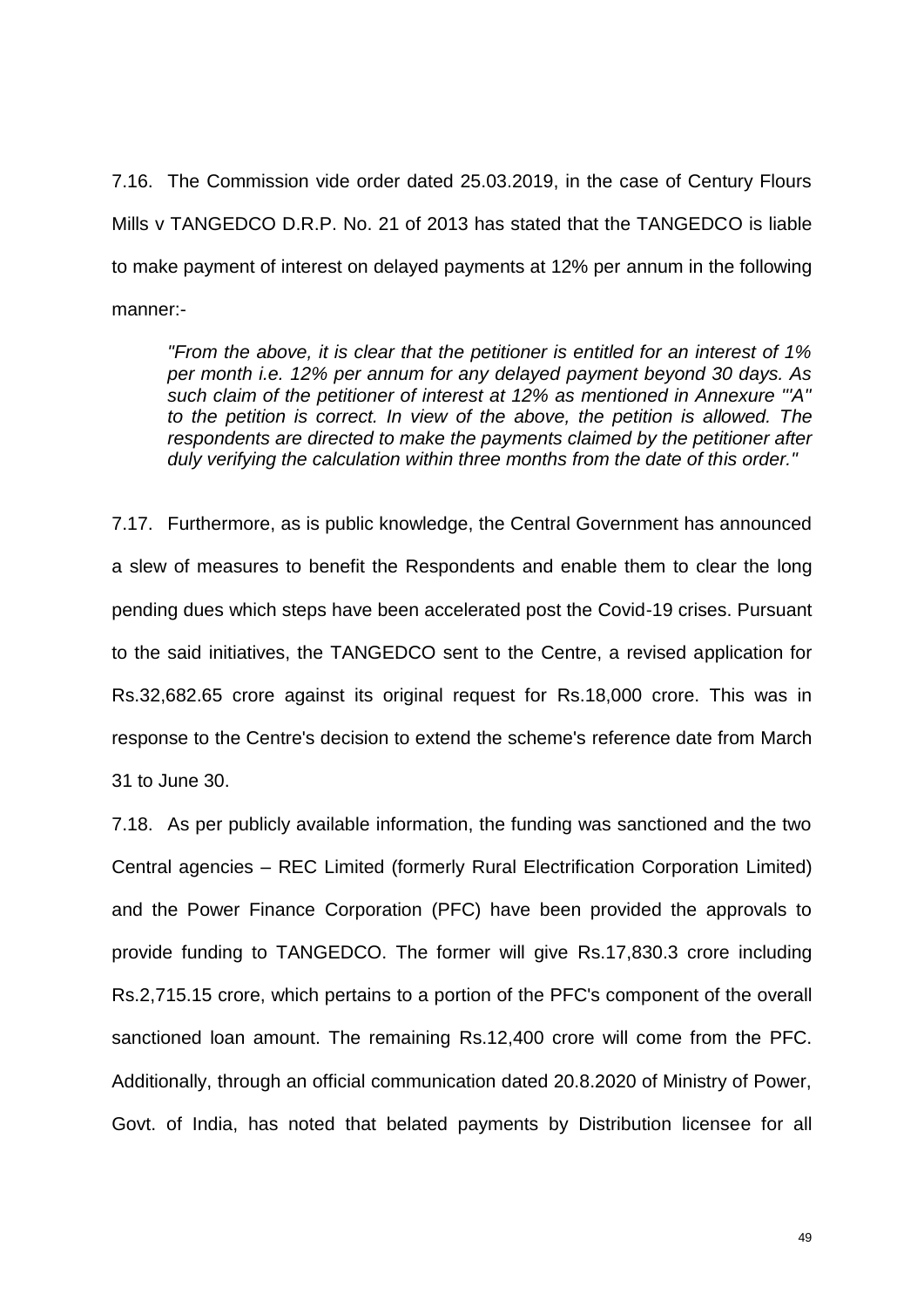payments under the Liquidity Infusion Scheme of PFC and REC, launched as a part of Atmanirbhar Bharat should bear interest at 1% p.m.

7.19. Therefore, the TANGEDCO cannot claim that its financial constraints be considered to dispense with the payment of interest which is specifically provided for in the EPA. This contention does not hold good and is untenable in as much as the same cannot absolve them of making payments in accordance with the EPA. Furthermore, as already explained, the Central government has announced several measures to the benefit of TANGEDCO and as such, TANGEDCO ought not to be allowed to use financial constraints as an excuse.

## **8. Findings of the Commission:-**

- 8.1 This petition has been filed to-
- (i) direct the respondents to make payment towards invoices due as of 31-07-2021 of a value of Rs.40,85,02,740/- (i.e. July 2020 to July 2021) and accrued interest thereon of Rs.1,18,49,644/- (i.e. July 2020 to July 2021) to petitioner immediately and further direct the payment of invoices from time to time within the time prescribed under clause 10 of the Energy Purchase Agreement;
- (ii) direct the Respondents to forthwith make payment of a sum of Rs.5,40,10,563/- (being the interest accrued till 31-07-2021) towards interest against delayed payments have been effected;
- (iii) direct the respondents to comply with Clause 10 (c) of the EPA between the parties and forthwith provide a Standby Letter of Credit;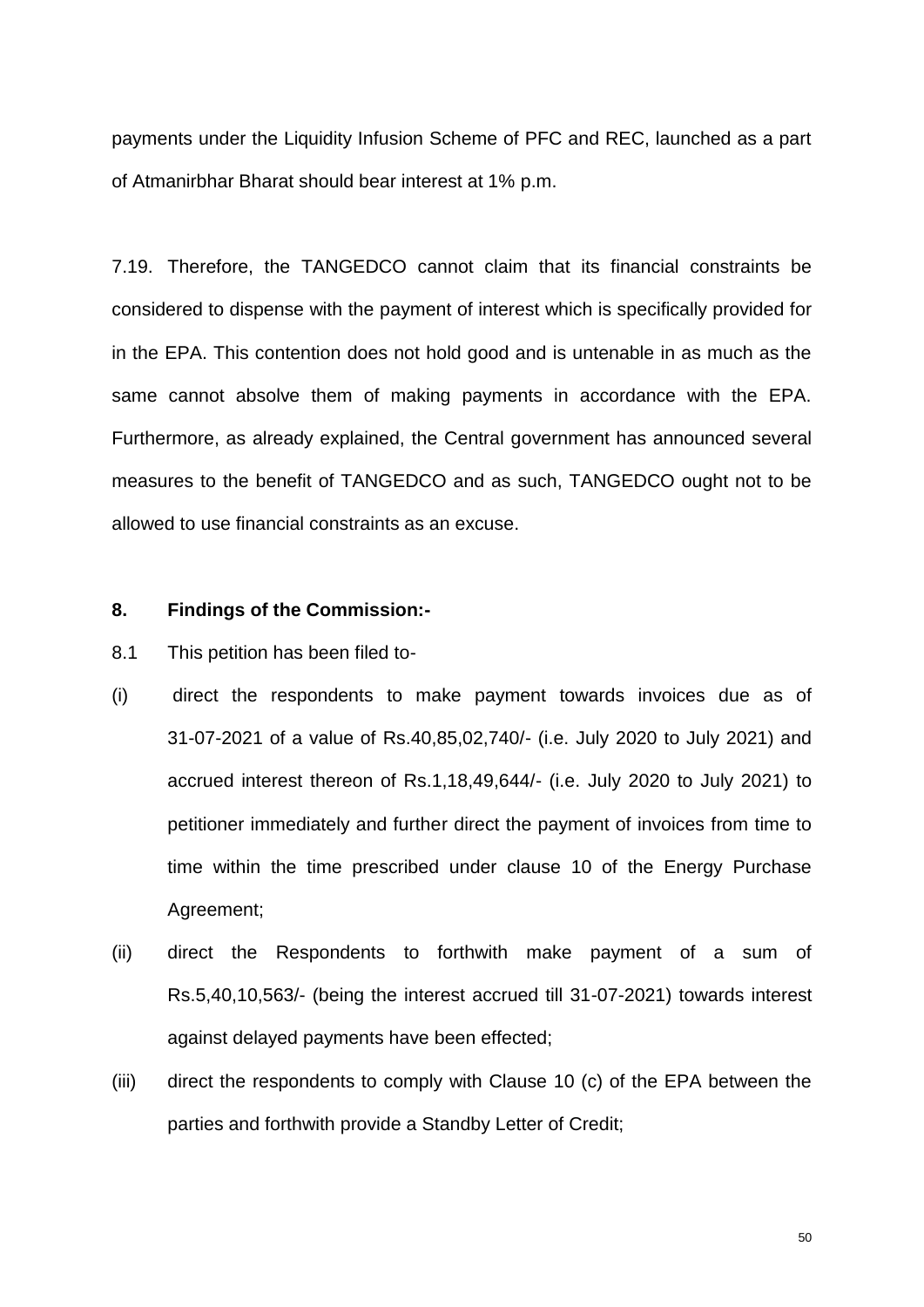- (iv) direct the Respondents to process and effect the name change application submitted by petitioner and effectuate the name change in the EPA ( Energy Purchase agreement) in furtherance of the Regulations and
- (v) award costs of the instant petition including court fees and legal expenses and make payment of the said sum to the petitioner in compliance with the provisions of Regulation 33 of the TNERC- Conduct of Business Regulations, 2004.

8.2. The matter came up on 16-11-2021, 30-11-2021, 07-12-2021, 21-12-2021 and 28-12-2021. On all these occasions, time was sought for counter but counter was not filed.

8.3. When the matter came up for hearing on 30-11-2021, it was adjourned to 07-12-2021 for filing counter. Again when the matter came up on 07-12-2021, it was adjourned to 21-12-2021 for counter. Again when the matter came up on 21-12-2021, it was adjourned to 28-12-2021. When the matter again came up on 19-11-2022, the counsel for petitioner sought time for filing Rejoinder and to further file an application for name change. The matter was adjourned to 08-02-2022 for Rejoinder and arguments. On 08-02-2022, after filing of Rejoinder and Application for name change, the matter was adjourned to 22-02-2022 for argument. On 22-02-2022, the orders were reserved after hearing arguments.

8.4. It is seen that there are two issues in this regard, namely, (a) whether the petitioner is entitled for payment of interest and (b) as to whom the payment of dues can be ordered if the petitioner succeeds in the instant case. On the question (a), the law is settled on the point that interest is payable on delayed payment and the respondent has to pay interest as per the contractual rate or as per the orders of the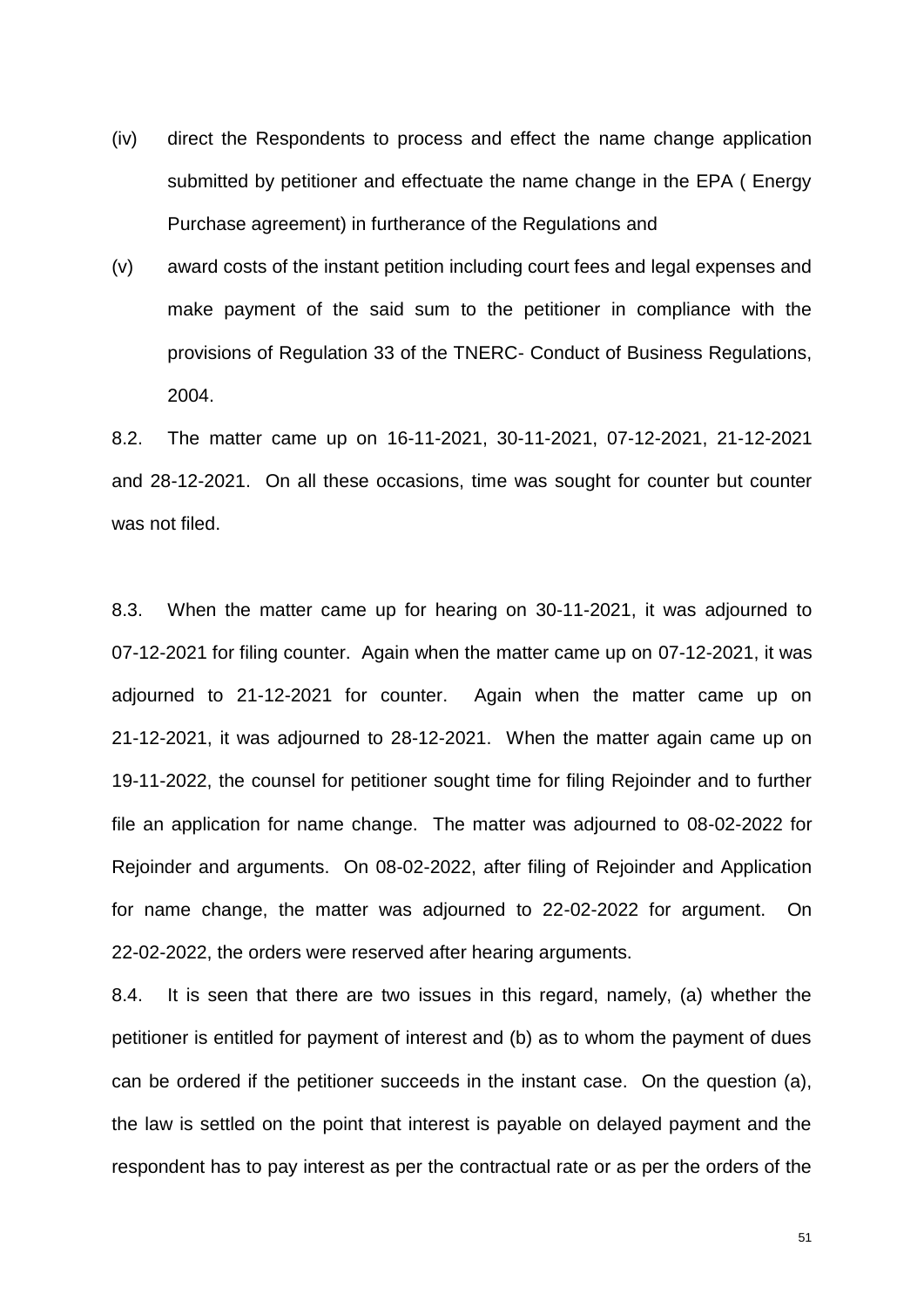Commission, as the case may be. In this connection, the provisions of Tariff Order No.1 of 2009 dated 20-03-2009 issued by the Commission would be relevant:-

"*8.11.1. When a wind generator sells power to the distribution licensee, the generator shall raise a bill every month for the net energy sold after deducting the charges for startup power and reactive power. The distribution licensee shall make payment to the generator within 30 days of receipt of the bill. Any delayed payment beyond 30 days is liable for interest at the rate of 1% per month."*

8.5. The Hon'ble APTEL, has also in its order dated 17-04-2012 in Appeal No.11 of 2012 has upheld the payment of interest on delayed payment to the wind energy generators and this order has also been upheld by the Hon'ble Supreme Court in CFC Vs. Narasinghadas Agarwal in Review Petition (Civil) No. 1606 of 2018 in Appeal No. 5465 of 2014 dated 16-08-2018.

8.6. In view of the above, the Respondent TANGEDCO is liable to pay 1% interest per month on delayed payment beyond 30 days as per the above Tariff Order on the balance amount that remains unpaid to the petitioner.

8.7. However, the respondent has sought waiver of interest citing its financial condition and except for stating that there is a financial difficulty, no other reasons have been given to dispute the claim raised by the petitioner.

8.8. We have dealt with the plea in our earlier orders and categorically held that financial constraints cannot be accepted as reason for non-settlement of dues. Therefore, the financial constraints faced by the respondent would not absolve it of its liability to make lawful payments to be made to the petitioner for the energy supplied by the petitioner as per the PPAs entered by them.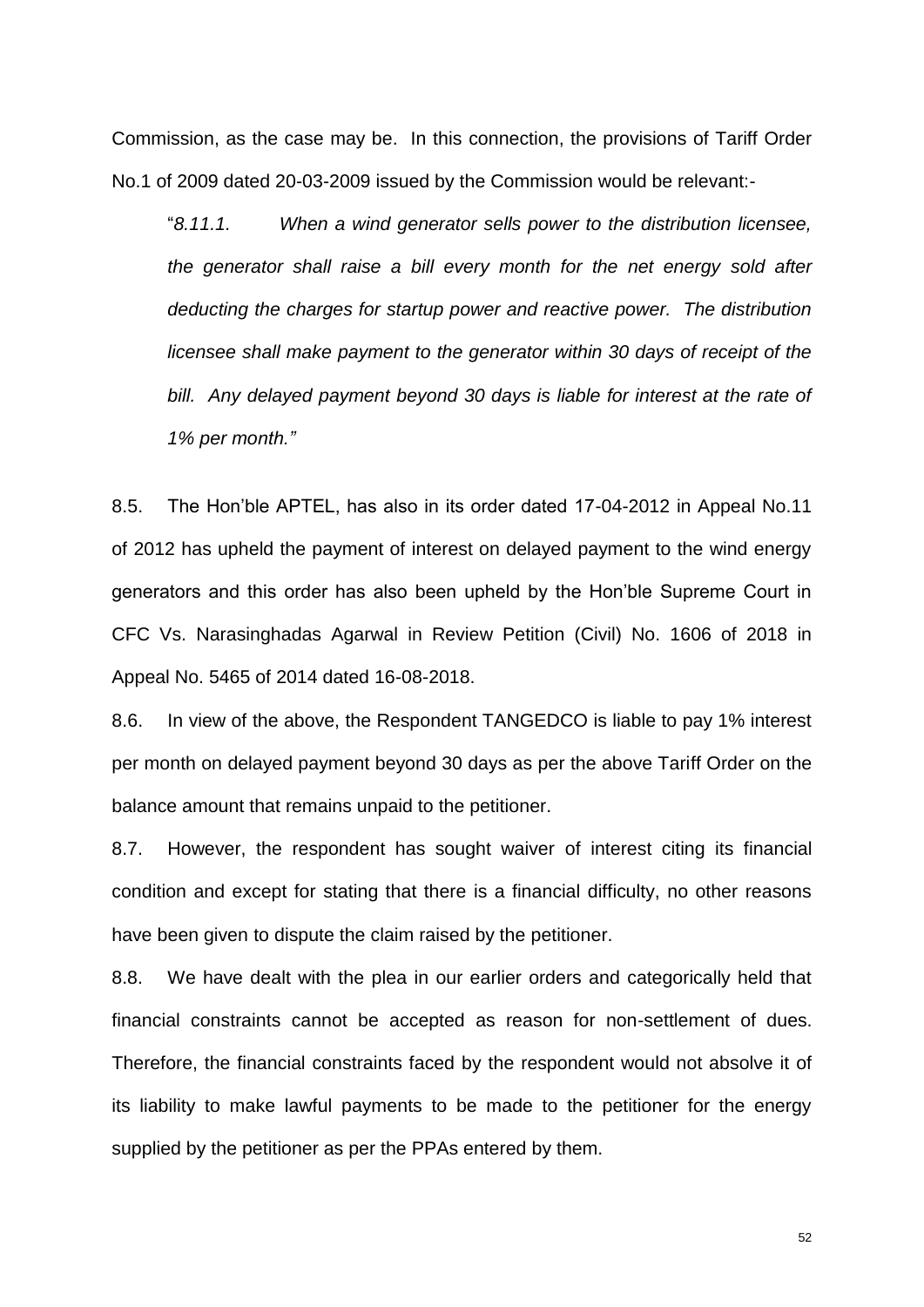8.9. It is to be also placed on record here that the Commission cannot, on its own, order reduction in payment of interest when the Tariff Orders provide for payment of interest @ 1% per month. It is for the parties to negotiate a settlement for reduction in interest, which of course, has not been done in this case. The Commission can pass orders only with reference to the statutory provisions and the agreement executed by the parties. It is seen from the material records that no attempt seems to have been made for waiver of interest to the extent of 50% as has been done in similar cases and even a counter has been filed belatedly in the instant case. The Commission is left with no alternative but to order interest @ 12% per annum as per the extant Tariff Order in force.

8.10. However, there is yet another issue namely (b) as stated supra which requires careful consideration as to whom the dues should be ordered to be paid if the petitioner succeeds as the company has gone through / going through the process of name change more than once and the respondent taking a stand that the delay in settlement is only due to the same.

8.11. Though the Commission agrees in principle that interest is payable to the petitioner, at the same time, the contention that the payment could not be made due to lack of legal clarity with respect to controlling stake of M/s.Purushothama Permal Renewable Energy Pvt. Ltd. has got force and hence cannot be rejected outrightly as contended by the petitioner.

8.12. It is to be noted that M/s.Regen Power Tech P. Ltd., which was the original entity, is under liquidation. If one goes by the legal position, all the dues payable to M/s.Regen Power Tech P. Ltd. shall be made in the name of the Liquidator. Be that as it may, let us briefly examine the sequence of events. Based on the request of M/s. Regen Power Tech P.Ltd., the allocated capacity of 200 MW to it, was split into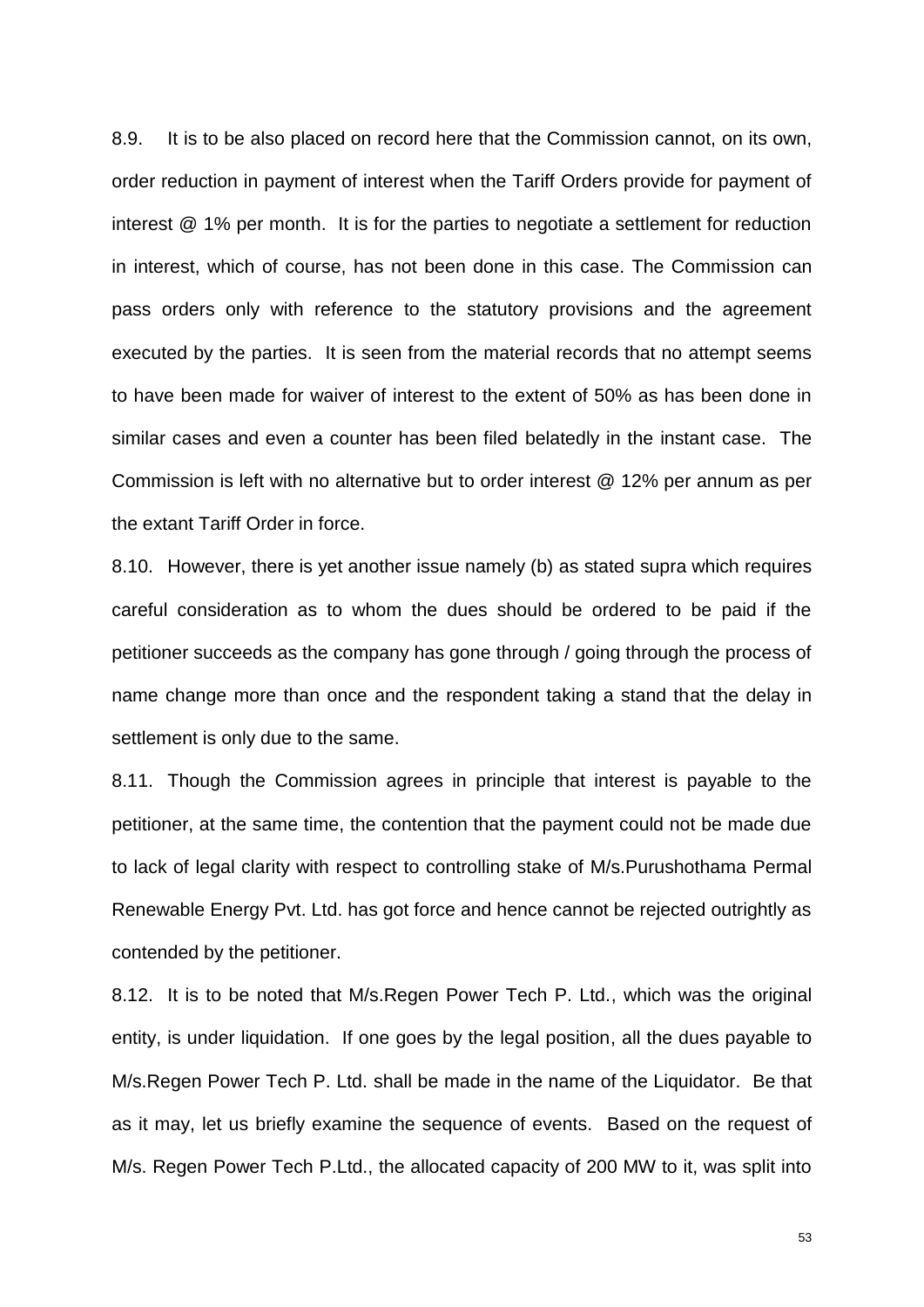four blocks of 50 MW each to four of its subsidiaries as Special Purpose Vehicle and one among them is M/s. Purushothama Perumal Renewable Energy P. Ltd. which has been allocated 50 MW and raising the invoices on the respondent.

8.13. It is further seen that M/s. Purushothama Perumal Renewable Energy and M/s. Wind Construction Limited have been amalgamated and NCLT has passed an order in this regard and resultantly, the petitioner herein i.e. M/s. Wind Construction Limited has emerged as a new entity. Consequently, the name change has been sought for in favour of M/s. Wind Construction Limited based on the order of NCLT and the name change is yet to be approved as both M/s. Purushothama Perumal Renewable Energy P. Ltd. and M/s. Regen Power Tech are under NCLT, if we are to go by the submission of the respondent. As stated by the petitioner itself, the amalgamation of M/s. Purushothama Perumal Rnewable Energy Pvt. Ltd. and M/s. Wind Construction Limited has been approved. But there is nothing on record to prove that name change has been effected by the Registrar of Companies. Yet again, the petitioner has filed another petition seeking approval for name change in favour of Fortune Integrated Assets Finance Ltd. based on the amalgamation scheme approved by the Regional Director Western Region, Ministry of Corporate Affairs, Mumbai and submitted forms to Registrar of Companies to give effect to the amalgamation but here too there is nothing concrete on record to prove that the Registrar of Companies has given its nod for name change. What has been averred in this petition is that amalgamation has been approved and requisite forms have been given to Registrar of Companies for effecting name change and nowhere it has been solemnly affirmed that Registrar of Companies has cleared the name change to M/s. Wind Construction leave alone the subsequent name change to M/s. Fortune Integrated Assets Finance Ltd.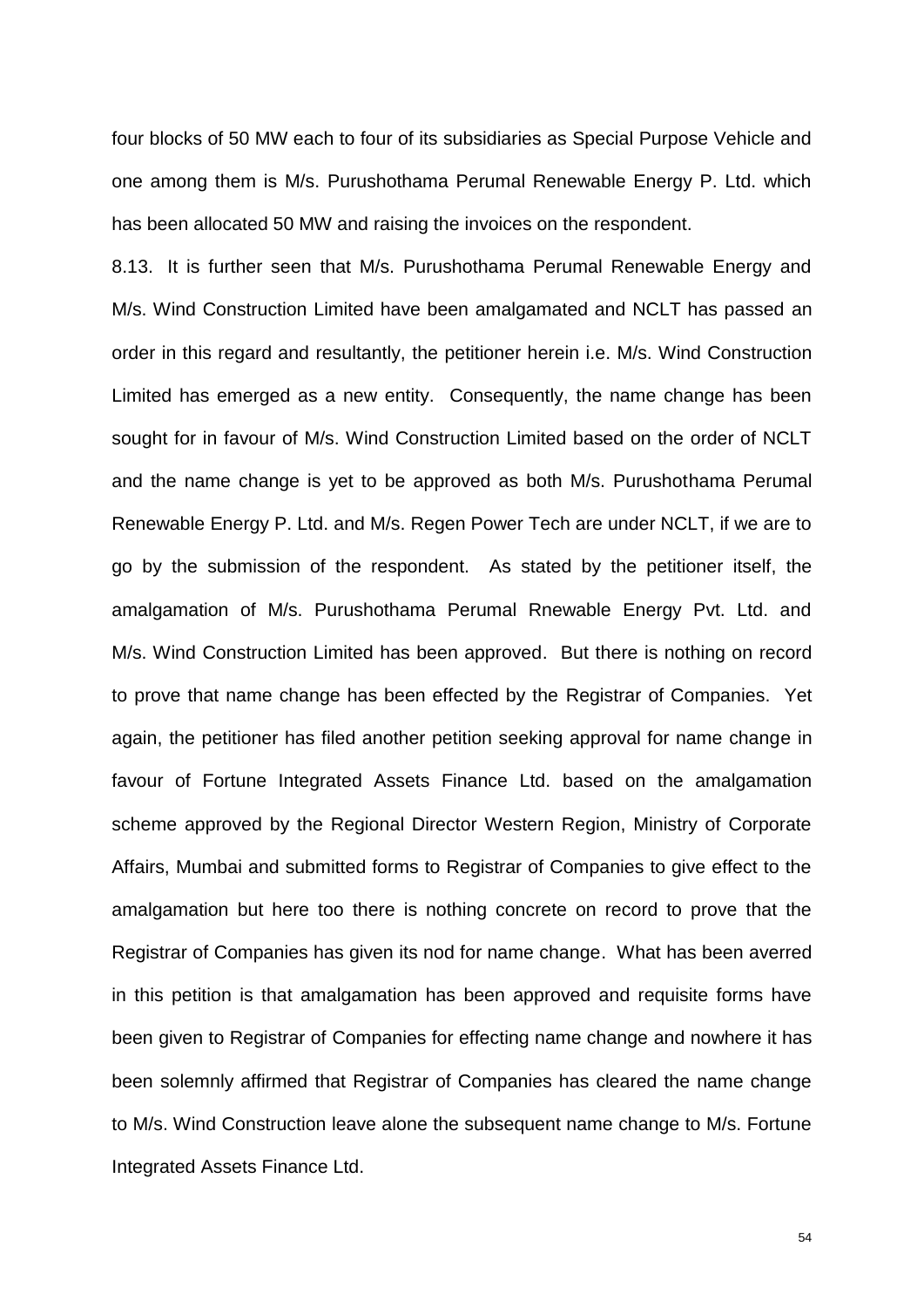8.14. Having considered the entire gamut of the issue, we have to necessarily observe that though the question of payment of dues with regard to interest payment is an indisputable one, still the entitlement to the same has not passed the test of indisputability in view of the fact that as of today the petitioner has not obtained the name change approval from the Registrar of Companies which is the competent authority under the Companies Act, 2013. We hasten to add that name change cannot be seen as a mere empty formality, as only when the competent authority formalises the amalgamation by giving stamp of approval by acceding to the name change, the *de jure* name change can be said to have taken place though the petitioner may have a *de facto* case.

8.15. In this connection, sub-section (3) of section 13 of the Companies Act, 2013 is reproduced below:-

*"13. Alteration of memorandum.—*

*………..*

*(3) When any change in the name of a company is made under sub-section (2), the Registrar shall enter the new name in the register of companies in place of the old name and issue a fresh certificate of incorporation with the new name and the change in the name shall be complete and effective only on the issue of such a certificate".* 

It may be seen from the above that as per sub-section (3) of section 13 of the Companies Act, that any change in the name of a company becomes effective only upon the issue of fresh certificate of incorporation by the Registrar of Companies. It is a settled position of law when a statute prescribes something to be done in a particular manner, it should be done in that manner alone. Hence, it is within the exclusive jurisdiction of the ROC to pass final orders.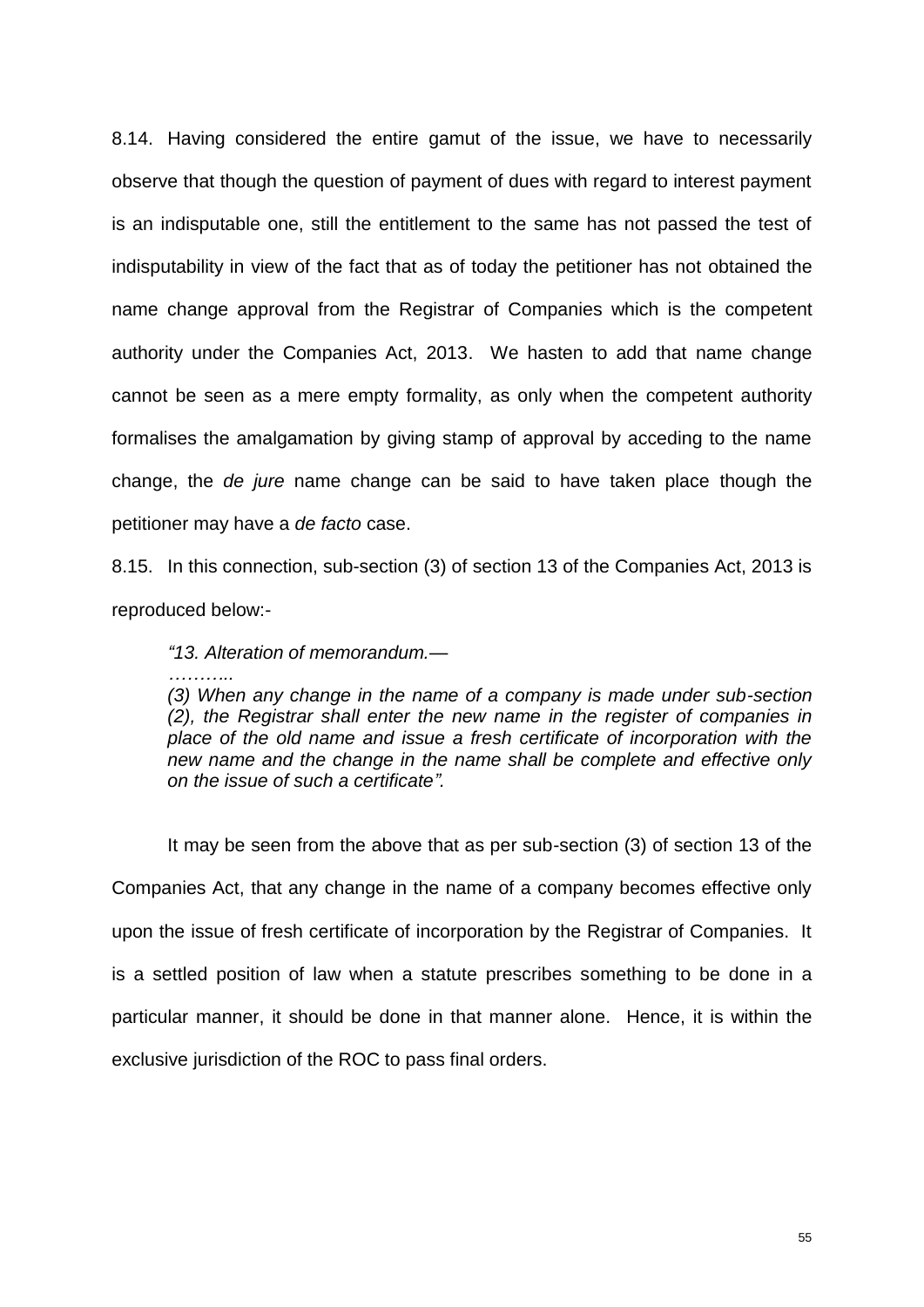8.16. Resultantly, the prayer seeking name change in the PPA is not sustainable for the reason that the Commission cannot order such name change in the PPA when the competent authority for such declaration of name change in respect of companies is the Registrar of Companies and the name change in the PPA can only be an off-shoot or corresponding effect of the name change by the ROC and it cannot be seen as an independent exercise. This is so because any order allowing the name change in the PPA would amount to usurping the powers of ROC. It may also give rise to claims based on the orders of the Commission before other forums which cannot be agreed to. Hence, it is for the petitioner to establish its case for name change before the ROC and produce a copy of the name change to the respondents so as to seek claim for the interest dues. If the respondent still refuse to release the payment, the petitioner may approach the Commission again. Any order, if passed, solely based on the averments of the petitioner, on the factum of amalgamation alone would result in irreparable and irreversible consequences, if the Registrar of Companies rejected the case for name change at a later stage. We cannot hazard a guess that all is well with the name change and pass orders solely based on the approval for amalgamation especially when the Commission is unaware as to why the process of effecting name change is taking this long and why the ROC is keeping the matter pending.

8.17. Being the competent authority, the ROC is the appropriate authority to grant relief. We cannot step into its domain and examine the request for name change in the PPA without ROC first acceding to the same. Though the petitioner has established its case for claim on interest, the petitioner has to satisfy the requirements of name change by way of production of records relating to categorical declaration of name change by ROC such as new certificate of incorporation and